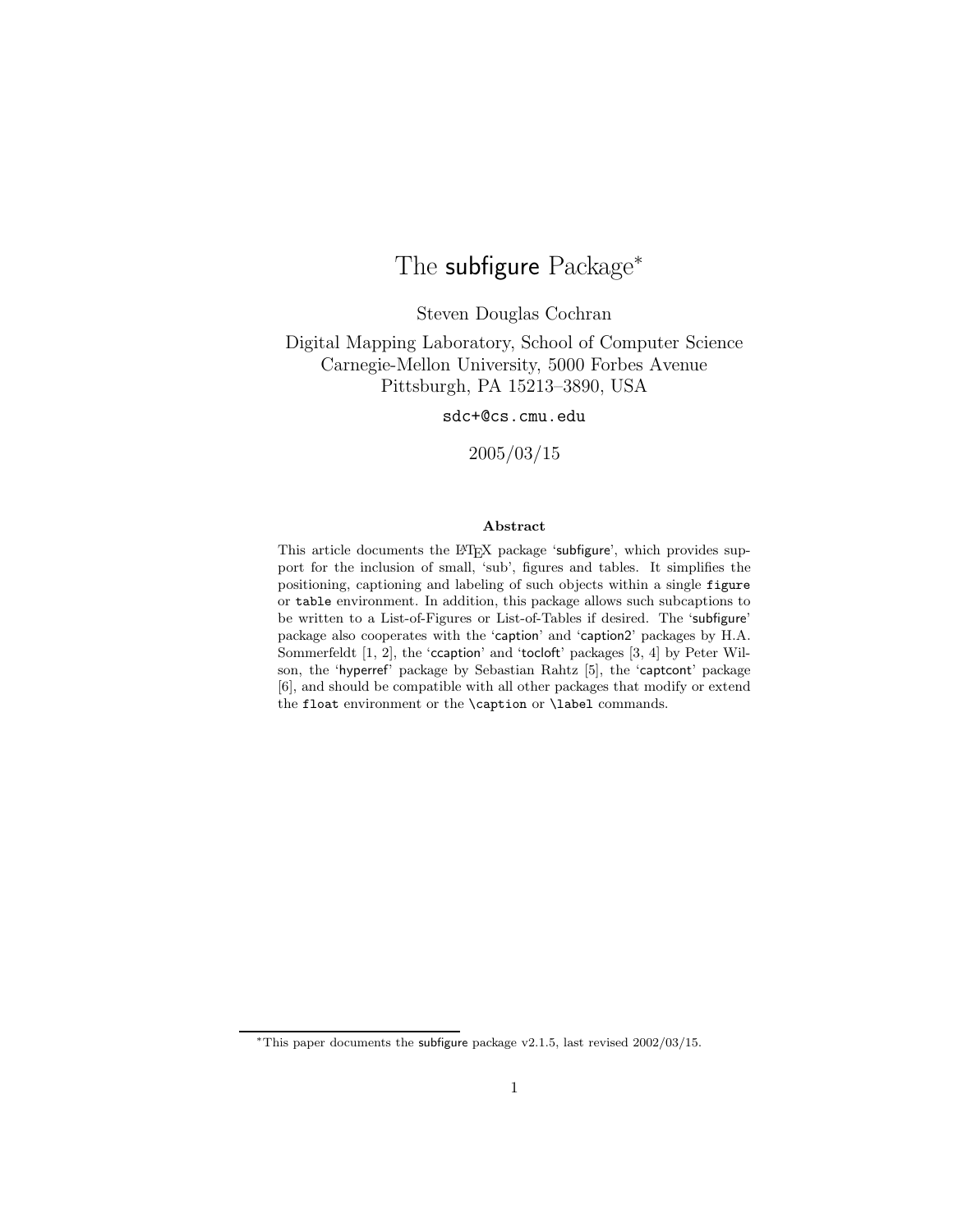# Contents

| 1              | Introduction                                                                                                                                                                                                                                                                                                                                                                                                                                                                                                                                                                           | 4                                                                        |
|----------------|----------------------------------------------------------------------------------------------------------------------------------------------------------------------------------------------------------------------------------------------------------------------------------------------------------------------------------------------------------------------------------------------------------------------------------------------------------------------------------------------------------------------------------------------------------------------------------------|--------------------------------------------------------------------------|
| $\bf{2}$       | The User Interface<br>2.1<br>2.2<br>2.3<br>2.4<br>Recent Changes and Backward Compatibility<br>2.5                                                                                                                                                                                                                                                                                                                                                                                                                                                                                     | 5<br>$\overline{7}$<br>$\overline{7}$<br>$\overline{7}$<br>11<br>13      |
| 3              | <b>Three Examples</b><br>$3.1\,$<br>3.2<br>3.3<br>An Example Without Subcaption Text                                                                                                                                                                                                                                                                                                                                                                                                                                                                                                   | 14<br>15<br>16<br>16                                                     |
| $\overline{4}$ | Customization<br>4.1<br>4.2<br>Adjusting the Subfigure and Subtable Counters<br>4.3<br>Modifying the List-of-Figures and List-of-Tables<br>4.4<br>4.5<br>Aligning Captions Above the Figure<br>4.6<br>Adding Subfloats to New Environments<br>4.7<br>Interaction with Other Parts of $\mathbb{M}\mathrm{E}\mathrm{X}$<br>4.7.1<br>4.7.2<br>The Float Environment $\ldots \ldots \ldots \ldots \ldots \ldots \ldots$<br>4.7.3<br>Interaction with Other Packages<br>$\text{Creating a subfigure Environment} \quad \ldots \quad \ldots \quad \ldots \quad \ldots \quad \ldots$<br>4.7.4 | 18<br>19<br>19<br>21<br>$22\,$<br>23<br>24<br>25<br>25<br>25<br>26<br>28 |
| 5              | The Code<br>5.1<br>5.2<br>5.3<br>5.4<br>5.5<br>5.6<br>5.7<br>5.8<br>5.9<br>The Subfigure and Subtable Commands<br>5.10 Patches to the Standard Environment $\ldots \ldots \ldots \ldots \ldots$                                                                                                                                                                                                                                                                                                                                                                                        | 30<br>30<br>30<br>$30\,$<br>31<br>33<br>34<br>35<br>38<br>38<br>43       |
| 6              | Acknowledgements                                                                                                                                                                                                                                                                                                                                                                                                                                                                                                                                                                       | 46                                                                       |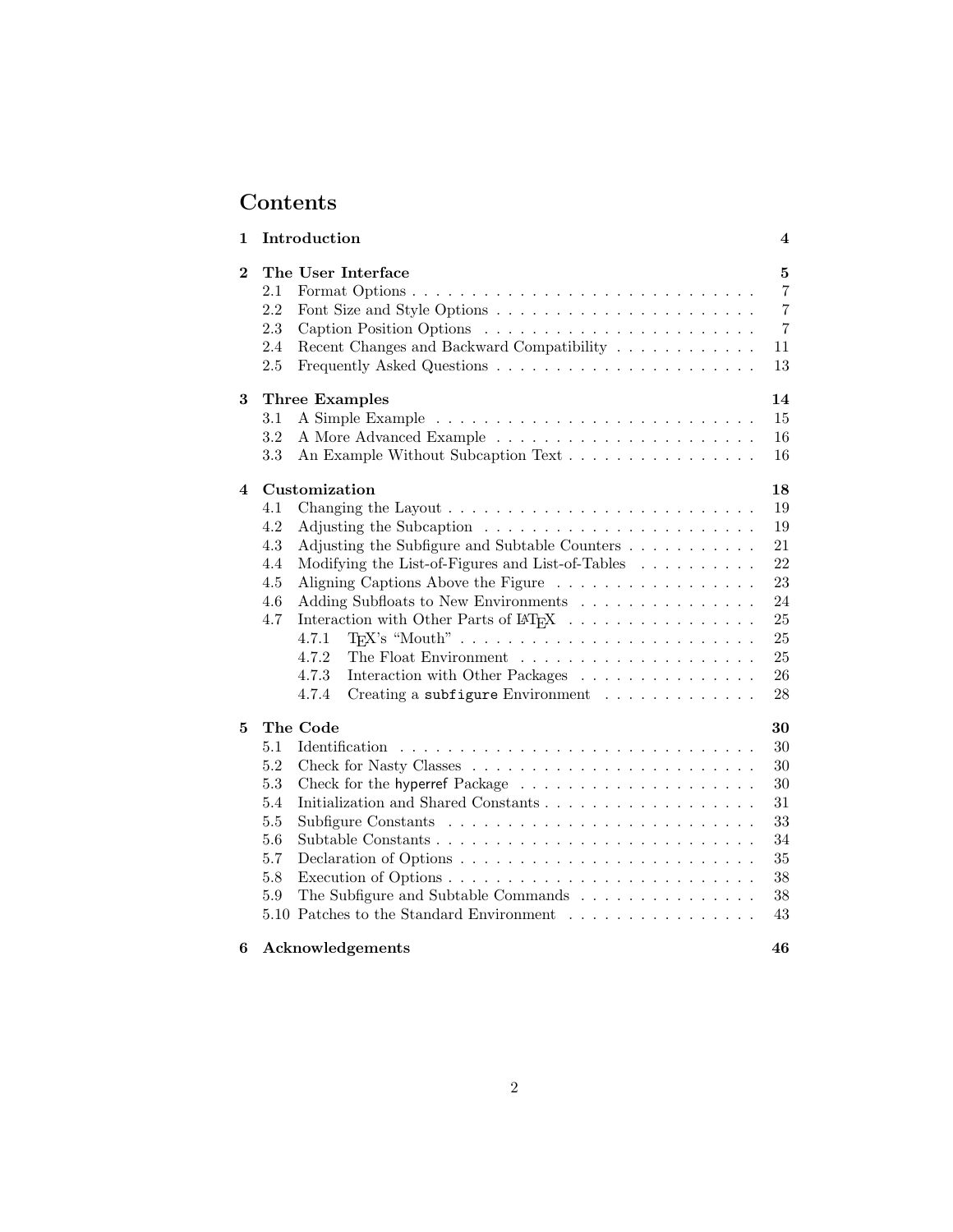# List of Tables

| 2              | $\simeq$ $\simeq$ $\simeq$ $\simeq$ $\simeq$ $\simeq$ $\simeq$ $\simeq$ $\simeq$ $\simeq$ $\simeq$ $\simeq$ $\simeq$ $\simeq$ $\simeq$ $\simeq$ $\simeq$ $\simeq$ $\simeq$ $\simeq$ $\simeq$ $\simeq$ $\simeq$ $\simeq$ $\simeq$ $\simeq$ $\simeq$ $\simeq$ $\simeq$ $\simeq$ $\simeq$ $\sime$ |  |
|----------------|------------------------------------------------------------------------------------------------------------------------------------------------------------------------------------------------------------------------------------------------------------------------------------------------|--|
|                |                                                                                                                                                                                                                                                                                                |  |
| $\overline{4}$ | Default values of the Subfigure constants. $\ldots \ldots \ldots \ldots 32$                                                                                                                                                                                                                    |  |

# List of Figures

|                                                                                   | $\overline{4}$                                                                                                                                                                                                                                                                                                                                                                                                                                                                                                      |
|-----------------------------------------------------------------------------------|---------------------------------------------------------------------------------------------------------------------------------------------------------------------------------------------------------------------------------------------------------------------------------------------------------------------------------------------------------------------------------------------------------------------------------------------------------------------------------------------------------------------|
|                                                                                   | $\overline{5}$                                                                                                                                                                                                                                                                                                                                                                                                                                                                                                      |
|                                                                                   | $\overline{5}$                                                                                                                                                                                                                                                                                                                                                                                                                                                                                                      |
|                                                                                   | $8 - 9$                                                                                                                                                                                                                                                                                                                                                                                                                                                                                                             |
|                                                                                   | 10                                                                                                                                                                                                                                                                                                                                                                                                                                                                                                                  |
|                                                                                   | 10                                                                                                                                                                                                                                                                                                                                                                                                                                                                                                                  |
|                                                                                   | 11                                                                                                                                                                                                                                                                                                                                                                                                                                                                                                                  |
| (a)                                                                               | 11                                                                                                                                                                                                                                                                                                                                                                                                                                                                                                                  |
| (b)                                                                               | 11                                                                                                                                                                                                                                                                                                                                                                                                                                                                                                                  |
|                                                                                   | 11                                                                                                                                                                                                                                                                                                                                                                                                                                                                                                                  |
| (a)                                                                               | 11                                                                                                                                                                                                                                                                                                                                                                                                                                                                                                                  |
| (b)                                                                               | 11                                                                                                                                                                                                                                                                                                                                                                                                                                                                                                                  |
|                                                                                   | 15                                                                                                                                                                                                                                                                                                                                                                                                                                                                                                                  |
| (a)                                                                               | 15                                                                                                                                                                                                                                                                                                                                                                                                                                                                                                                  |
| (b)                                                                               | 15                                                                                                                                                                                                                                                                                                                                                                                                                                                                                                                  |
| (c)                                                                               | 15                                                                                                                                                                                                                                                                                                                                                                                                                                                                                                                  |
|                                                                                   | 17                                                                                                                                                                                                                                                                                                                                                                                                                                                                                                                  |
| 23.1                                                                              | 17                                                                                                                                                                                                                                                                                                                                                                                                                                                                                                                  |
| 23.2                                                                              | 17                                                                                                                                                                                                                                                                                                                                                                                                                                                                                                                  |
|                                                                                   | 17                                                                                                                                                                                                                                                                                                                                                                                                                                                                                                                  |
|                                                                                   | $20\,$                                                                                                                                                                                                                                                                                                                                                                                                                                                                                                              |
| (a)                                                                               | 20                                                                                                                                                                                                                                                                                                                                                                                                                                                                                                                  |
| (b)                                                                               |                                                                                                                                                                                                                                                                                                                                                                                                                                                                                                                     |
| caption present. $\ldots \ldots \ldots \ldots \ldots \ldots \ldots \ldots \ldots$ | 20                                                                                                                                                                                                                                                                                                                                                                                                                                                                                                                  |
| (c)                                                                               | 20                                                                                                                                                                                                                                                                                                                                                                                                                                                                                                                  |
| (d)                                                                               |                                                                                                                                                                                                                                                                                                                                                                                                                                                                                                                     |
| caption present. $\ldots \ldots \ldots \ldots \ldots \ldots \ldots \ldots$        | 20                                                                                                                                                                                                                                                                                                                                                                                                                                                                                                                  |
| Caption position option: [figtopcap] with changing settings of                    |                                                                                                                                                                                                                                                                                                                                                                                                                                                                                                                     |
|                                                                                   | 23                                                                                                                                                                                                                                                                                                                                                                                                                                                                                                                  |
| (a)                                                                               | 23                                                                                                                                                                                                                                                                                                                                                                                                                                                                                                                  |
| Second long, long, long, long, long, long, long, long caption<br>(b)              | 23                                                                                                                                                                                                                                                                                                                                                                                                                                                                                                                  |
| Subfigures (a) and (b) show examples of using verbatim text in a                  |                                                                                                                                                                                                                                                                                                                                                                                                                                                                                                                     |
|                                                                                   | $\sqrt{28}$                                                                                                                                                                                                                                                                                                                                                                                                                                                                                                         |
| (a)                                                                               | 28                                                                                                                                                                                                                                                                                                                                                                                                                                                                                                                  |
|                                                                                   | 28                                                                                                                                                                                                                                                                                                                                                                                                                                                                                                                  |
|                                                                                   | Subcaption position option [FIGBOTCAP].<br>Second long, long, long, long, long, caption. $\ldots \ldots$<br>Subcaption position option: [FIGTOPCAP].<br>Second long, long, long, long, long caption. $\ldots \ldots$<br>Subfigure and subtable layout. $\ldots \ldots \ldots \ldots \ldots \ldots$<br>Standard layout [FIGBOTCAP] or [TABBOTCAP].<br>Standard layout [FIGBOTCAP] or [TABBOTCAP] with no<br>Reversed layout [FIGTOPCAP] or [TABTOPCAP].<br>Reversed layout [FIGTOPCAP] or [TABTOPCAP] with no<br>(b) |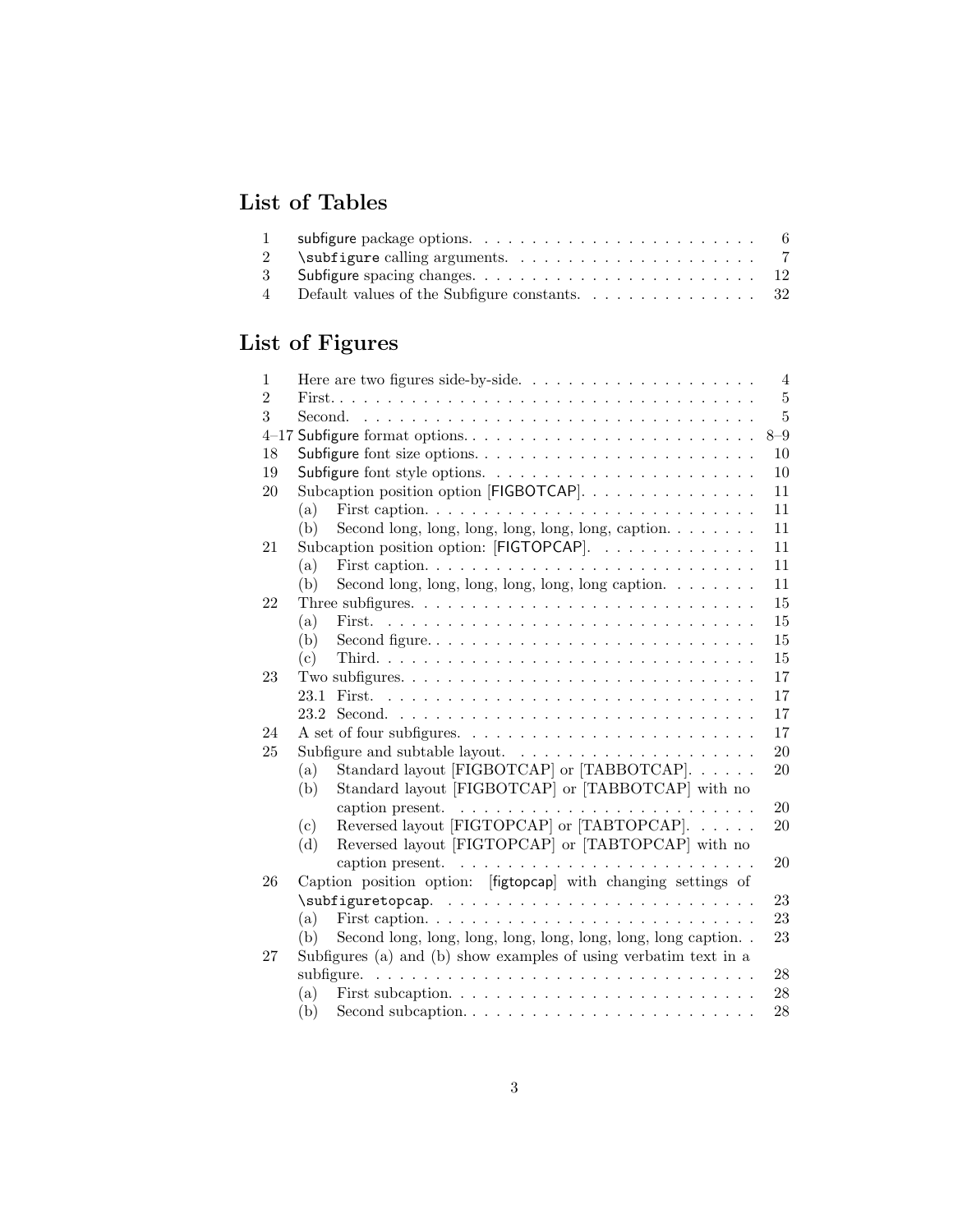

Figure 1: Here are two figures side-by-side.

# 1 Introduction

This package provides support for the manipulation and reference of small or 'sub' figures and tables within a single  $figure$  or table environment.<sup>1</sup> It is convenient to use this package when your subfigures are to be separately captioned, referenced, or when such subcaptions are to be included in the List-of-Figures.

Before using the subfigure package, consider the following to see if you really need it. If you simply want to center your figure, then you can use \centerline, \centering or the center environment to do so. If your figure has a short width or if you wrap your figure in a \parbox or a minipage of a short width, then you can place multiple figures or tables side-by-side. For example, the following will put two images side-by-side in a single figure as shown in figure 1:<sup>2</sup>

```
\begin{figure}%
 \centering
 \parbox{1.2in}{...figure code...}%
  \qquad
 \begin{minipage}{1.2in}%
    ...figure code...
 \end{minipage}%
 \caption{Here are two figures side-by-side.}%
 \label{fig:1figs}%
\end{figure}
```
Further, if you place the caption inside the \parbox or minipage, then the width of the caption will be limited to the width of the parbox or minipage as shown in figures 2 and 3:

```
\begin{figure}%
  \centering
  \parbox{1.2in}{%
    ...figure code...
    \caption{First.}%
    \label{fig:2figsA}}%
  \qquad
  \begin{minipage}{1.2in}%
    ...figure code...
    \caption{Second.}%
    \label{fig:2figsB}%
  \end{minipage}%
\end{figure}%
```
 $^1\rm{Section}$  4.6 describes how to add support for additional  $\verb|float environments|.$ 

<sup>&</sup>lt;sup>2</sup>You might have to use the optional position arguments '[b]' or '[t]' if the figures are of different heights.  $4\,$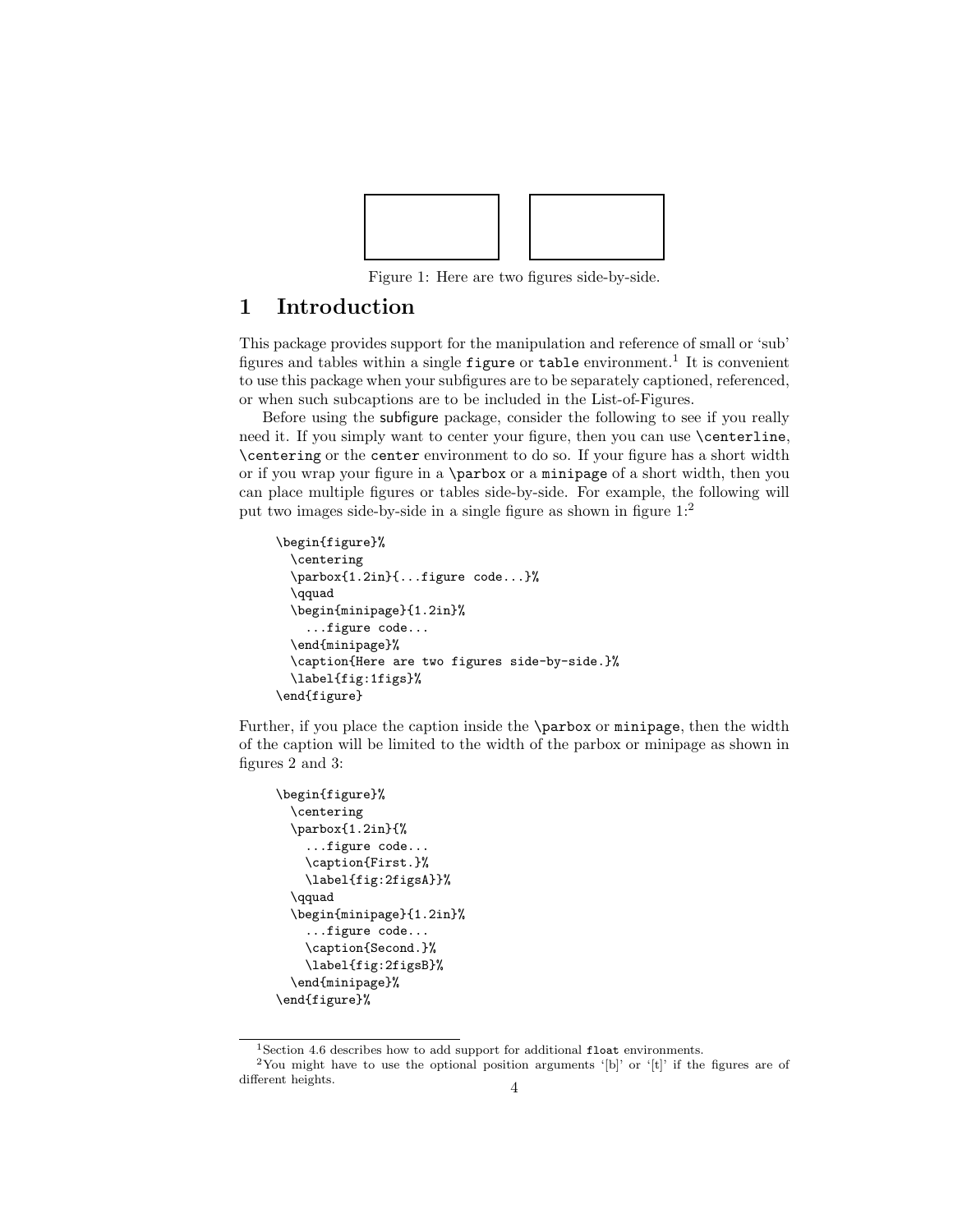

For more information on typesetting figures and tables, see the document "Using Imported Graphics in  $\mathbb{P}\mathbb{F} \times 2\varepsilon$ " by Keith Reckdahl [7].

### 2 The User Interface

To use this package place

 $\text{base}$ [ $\{options\}$ ] $\{\langle subfigure \rangle\}$ 

in the preamble of your document. The supported options are shown in table 1. \subfigure Within a figure or table environment, you can use the following commands to \subtable create a subfigure or subtable "box" with an optional subcaption underneath.

> $\simeq[\langle list\_entry \rangle][\langle subcaption \rangle][\langle figure \rangle]$  $\sub{}% \left( \frac{n}{2} \right)$  \subtable  $[\left\langle list\_entry \right\rangle]$   $[\left\langle subcaption \right\rangle]$  { $\left\langle figure \right\rangle]$ }

If a subcaption argument is given (including the null subcaption '[ ]') then the subfigure is labeled with a counter formatted by the command '\thesubfigure' which returns, by default,  $'(a)$ ,  $'(b)$ , etc. The counter used for labeling the subfigures is subfigure and is incremented for each subfigure regardless of whether a subcaption was printed. The internals of the \subtable command are symmetric to those of the \subfigure command. Further, if a List-of-Figures (or List-of-Tables) is generated, then the  $\langle list\_entry \rangle$  argument controls how the caption text is used there. Table 2 shows the possibilities.

If you wish to reference a specific subfigure or subtable, you can include a **\label** inside the body of either the  $\langle subcaption\rangle$  or  $\langle figure\rangle$  argument to the command (but not the  $\langle list\_entry \rangle$  argument). If supplied by itself, the  $\langle subcaption \rangle$  is a "moving argument"<sup>3</sup> and, therefore, any "fragile" commands contained within it must be \protect'ed. If the  $\langle$ *list\_entry* $\rangle$  argument is supplied, then the  $\langle subcaption \rangle$  is not a "moving argument"; however, the  $\langle list\_entry \rangle$  is.

Note: since the \subfigure and \subtable commands have optional arguments, delimited with square brackets, before their required argument, you cannot use the '|' character at the top level of either the  $\langle subcaption \rangle$  or  $\langle list_{entry} \rangle$  argument. To overcome this problem, you must wrap the portion of the text containing the ']' character (or the entire argument), in a pair of curly brackets (see [8,  $\S \mathcal{C}.1.1$ ] for more detail). For example:

```
\subfigure[This does not $sqrt[3]{8}$ work.]{... figure text ...}
\subfigure[This works {$sqrt[3]{8}$} fine.]{... figure text ...}
\subfigure[{This also works $sqrt[3]{8}$ fine.}]{... figure text ...}
```
 ${}^{3}$ See [8, § 4.7 and § C.1.3] for a more detailed description of "moving arguments" and "fragile" commands.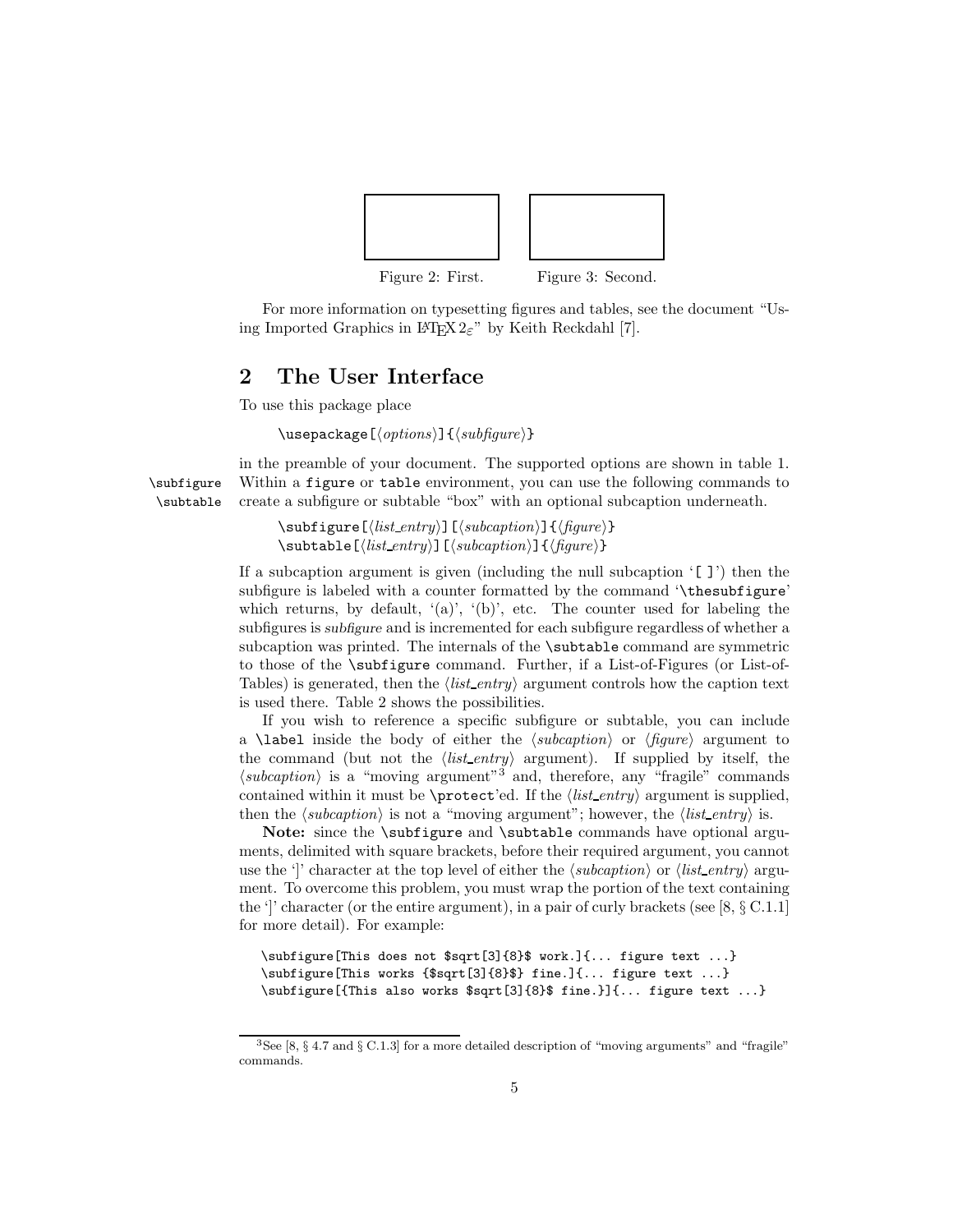| Provides 'normal' subcaptions, this is the default.<br>normal<br>Causes the label to be a hanging indentation to the<br>hang, isu<br>subcaption paragraph. (isu is a synonym for hang.)<br>Causes each line of the paragraph to be separately<br>center<br>centered. Overrides centerlast.<br>Causes the last line only to be centered. Overrides<br>centerlast, anne<br>nooneline. (anne is a synonym for centerlast.)<br>If a subcaption fits on one line it will, by default,<br>nooneline<br>be centered. This option treats a single line like a<br>mid-line of a multi-line caption.<br>Causes the subcaption text to be raggedright.<br>raggedright<br>Overrides center and centerlast.<br>Sets the font size of the subcaptions (both the<br>scriptsize, footnotesize, small,<br>label and the text), footnotesize is default.<br>normalsize, large, Large<br>The lowercase commands set the font attributes of<br>the subcaption label. The capitalized version sets<br>rm, sf, tt, md, bf, up, it, sl, sc,<br>the font attributes of the text. Family, shape and<br>RM, SF, TT, MD, BF, UP, IT,<br>style attributes may be mixed. The default is to<br>SL, SC<br>set the document defaults for the family, series and<br>shape.<br>Sets the figure or table numbering based on the<br>assumption that the figure or table caption comes<br>after the subfigures or subtables. The capitalized<br>figbotcap, tabbotcap,<br>FIGBOTCAP, TABBOTCAP<br>version also places the subcaption after the figure<br>("FIGBOTCAP" and "TABBOTCAP" are the<br>default settings).<br>Sets the figure or table numbering based on the<br>assumption that the figure or table caption<br>figtopcap, tabtopcap,<br>precedes the subfigures or subtables. The<br>FIGTOPCAP, TABTOPCAP<br>capitalized version also places the subcaption | Option | Description |
|---------------------------------------------------------------------------------------------------------------------------------------------------------------------------------------------------------------------------------------------------------------------------------------------------------------------------------------------------------------------------------------------------------------------------------------------------------------------------------------------------------------------------------------------------------------------------------------------------------------------------------------------------------------------------------------------------------------------------------------------------------------------------------------------------------------------------------------------------------------------------------------------------------------------------------------------------------------------------------------------------------------------------------------------------------------------------------------------------------------------------------------------------------------------------------------------------------------------------------------------------------------------------------------------------------------------------------------------------------------------------------------------------------------------------------------------------------------------------------------------------------------------------------------------------------------------------------------------------------------------------------------------------------------------------------------------------------------------------------------------------------------------------------------------------------------------------------|--------|-------------|
|                                                                                                                                                                                                                                                                                                                                                                                                                                                                                                                                                                                                                                                                                                                                                                                                                                                                                                                                                                                                                                                                                                                                                                                                                                                                                                                                                                                                                                                                                                                                                                                                                                                                                                                                                                                                                                 |        |             |
|                                                                                                                                                                                                                                                                                                                                                                                                                                                                                                                                                                                                                                                                                                                                                                                                                                                                                                                                                                                                                                                                                                                                                                                                                                                                                                                                                                                                                                                                                                                                                                                                                                                                                                                                                                                                                                 |        |             |
|                                                                                                                                                                                                                                                                                                                                                                                                                                                                                                                                                                                                                                                                                                                                                                                                                                                                                                                                                                                                                                                                                                                                                                                                                                                                                                                                                                                                                                                                                                                                                                                                                                                                                                                                                                                                                                 |        |             |
|                                                                                                                                                                                                                                                                                                                                                                                                                                                                                                                                                                                                                                                                                                                                                                                                                                                                                                                                                                                                                                                                                                                                                                                                                                                                                                                                                                                                                                                                                                                                                                                                                                                                                                                                                                                                                                 |        |             |
|                                                                                                                                                                                                                                                                                                                                                                                                                                                                                                                                                                                                                                                                                                                                                                                                                                                                                                                                                                                                                                                                                                                                                                                                                                                                                                                                                                                                                                                                                                                                                                                                                                                                                                                                                                                                                                 |        |             |
|                                                                                                                                                                                                                                                                                                                                                                                                                                                                                                                                                                                                                                                                                                                                                                                                                                                                                                                                                                                                                                                                                                                                                                                                                                                                                                                                                                                                                                                                                                                                                                                                                                                                                                                                                                                                                                 |        |             |
|                                                                                                                                                                                                                                                                                                                                                                                                                                                                                                                                                                                                                                                                                                                                                                                                                                                                                                                                                                                                                                                                                                                                                                                                                                                                                                                                                                                                                                                                                                                                                                                                                                                                                                                                                                                                                                 |        |             |
|                                                                                                                                                                                                                                                                                                                                                                                                                                                                                                                                                                                                                                                                                                                                                                                                                                                                                                                                                                                                                                                                                                                                                                                                                                                                                                                                                                                                                                                                                                                                                                                                                                                                                                                                                                                                                                 |        |             |
|                                                                                                                                                                                                                                                                                                                                                                                                                                                                                                                                                                                                                                                                                                                                                                                                                                                                                                                                                                                                                                                                                                                                                                                                                                                                                                                                                                                                                                                                                                                                                                                                                                                                                                                                                                                                                                 |        |             |
|                                                                                                                                                                                                                                                                                                                                                                                                                                                                                                                                                                                                                                                                                                                                                                                                                                                                                                                                                                                                                                                                                                                                                                                                                                                                                                                                                                                                                                                                                                                                                                                                                                                                                                                                                                                                                                 |        |             |
|                                                                                                                                                                                                                                                                                                                                                                                                                                                                                                                                                                                                                                                                                                                                                                                                                                                                                                                                                                                                                                                                                                                                                                                                                                                                                                                                                                                                                                                                                                                                                                                                                                                                                                                                                                                                                                 |        |             |
|                                                                                                                                                                                                                                                                                                                                                                                                                                                                                                                                                                                                                                                                                                                                                                                                                                                                                                                                                                                                                                                                                                                                                                                                                                                                                                                                                                                                                                                                                                                                                                                                                                                                                                                                                                                                                                 |        |             |
|                                                                                                                                                                                                                                                                                                                                                                                                                                                                                                                                                                                                                                                                                                                                                                                                                                                                                                                                                                                                                                                                                                                                                                                                                                                                                                                                                                                                                                                                                                                                                                                                                                                                                                                                                                                                                                 |        |             |
|                                                                                                                                                                                                                                                                                                                                                                                                                                                                                                                                                                                                                                                                                                                                                                                                                                                                                                                                                                                                                                                                                                                                                                                                                                                                                                                                                                                                                                                                                                                                                                                                                                                                                                                                                                                                                                 |        |             |
|                                                                                                                                                                                                                                                                                                                                                                                                                                                                                                                                                                                                                                                                                                                                                                                                                                                                                                                                                                                                                                                                                                                                                                                                                                                                                                                                                                                                                                                                                                                                                                                                                                                                                                                                                                                                                                 |        |             |
|                                                                                                                                                                                                                                                                                                                                                                                                                                                                                                                                                                                                                                                                                                                                                                                                                                                                                                                                                                                                                                                                                                                                                                                                                                                                                                                                                                                                                                                                                                                                                                                                                                                                                                                                                                                                                                 |        |             |
|                                                                                                                                                                                                                                                                                                                                                                                                                                                                                                                                                                                                                                                                                                                                                                                                                                                                                                                                                                                                                                                                                                                                                                                                                                                                                                                                                                                                                                                                                                                                                                                                                                                                                                                                                                                                                                 |        |             |
|                                                                                                                                                                                                                                                                                                                                                                                                                                                                                                                                                                                                                                                                                                                                                                                                                                                                                                                                                                                                                                                                                                                                                                                                                                                                                                                                                                                                                                                                                                                                                                                                                                                                                                                                                                                                                                 |        |             |
|                                                                                                                                                                                                                                                                                                                                                                                                                                                                                                                                                                                                                                                                                                                                                                                                                                                                                                                                                                                                                                                                                                                                                                                                                                                                                                                                                                                                                                                                                                                                                                                                                                                                                                                                                                                                                                 |        |             |
|                                                                                                                                                                                                                                                                                                                                                                                                                                                                                                                                                                                                                                                                                                                                                                                                                                                                                                                                                                                                                                                                                                                                                                                                                                                                                                                                                                                                                                                                                                                                                                                                                                                                                                                                                                                                                                 |        |             |
|                                                                                                                                                                                                                                                                                                                                                                                                                                                                                                                                                                                                                                                                                                                                                                                                                                                                                                                                                                                                                                                                                                                                                                                                                                                                                                                                                                                                                                                                                                                                                                                                                                                                                                                                                                                                                                 |        |             |
|                                                                                                                                                                                                                                                                                                                                                                                                                                                                                                                                                                                                                                                                                                                                                                                                                                                                                                                                                                                                                                                                                                                                                                                                                                                                                                                                                                                                                                                                                                                                                                                                                                                                                                                                                                                                                                 |        |             |
|                                                                                                                                                                                                                                                                                                                                                                                                                                                                                                                                                                                                                                                                                                                                                                                                                                                                                                                                                                                                                                                                                                                                                                                                                                                                                                                                                                                                                                                                                                                                                                                                                                                                                                                                                                                                                                 |        |             |
|                                                                                                                                                                                                                                                                                                                                                                                                                                                                                                                                                                                                                                                                                                                                                                                                                                                                                                                                                                                                                                                                                                                                                                                                                                                                                                                                                                                                                                                                                                                                                                                                                                                                                                                                                                                                                                 |        |             |
|                                                                                                                                                                                                                                                                                                                                                                                                                                                                                                                                                                                                                                                                                                                                                                                                                                                                                                                                                                                                                                                                                                                                                                                                                                                                                                                                                                                                                                                                                                                                                                                                                                                                                                                                                                                                                                 |        |             |
|                                                                                                                                                                                                                                                                                                                                                                                                                                                                                                                                                                                                                                                                                                                                                                                                                                                                                                                                                                                                                                                                                                                                                                                                                                                                                                                                                                                                                                                                                                                                                                                                                                                                                                                                                                                                                                 |        |             |
|                                                                                                                                                                                                                                                                                                                                                                                                                                                                                                                                                                                                                                                                                                                                                                                                                                                                                                                                                                                                                                                                                                                                                                                                                                                                                                                                                                                                                                                                                                                                                                                                                                                                                                                                                                                                                                 |        |             |
|                                                                                                                                                                                                                                                                                                                                                                                                                                                                                                                                                                                                                                                                                                                                                                                                                                                                                                                                                                                                                                                                                                                                                                                                                                                                                                                                                                                                                                                                                                                                                                                                                                                                                                                                                                                                                                 |        |             |
|                                                                                                                                                                                                                                                                                                                                                                                                                                                                                                                                                                                                                                                                                                                                                                                                                                                                                                                                                                                                                                                                                                                                                                                                                                                                                                                                                                                                                                                                                                                                                                                                                                                                                                                                                                                                                                 |        |             |
|                                                                                                                                                                                                                                                                                                                                                                                                                                                                                                                                                                                                                                                                                                                                                                                                                                                                                                                                                                                                                                                                                                                                                                                                                                                                                                                                                                                                                                                                                                                                                                                                                                                                                                                                                                                                                                 |        |             |
| before the figure ("TABTOPCAP" is the preferred                                                                                                                                                                                                                                                                                                                                                                                                                                                                                                                                                                                                                                                                                                                                                                                                                                                                                                                                                                                                                                                                                                                                                                                                                                                                                                                                                                                                                                                                                                                                                                                                                                                                                                                                                                                 |        |             |
| table setting, see section 2.3 for details).                                                                                                                                                                                                                                                                                                                                                                                                                                                                                                                                                                                                                                                                                                                                                                                                                                                                                                                                                                                                                                                                                                                                                                                                                                                                                                                                                                                                                                                                                                                                                                                                                                                                                                                                                                                    |        |             |
| The (default) loose option sets the historically                                                                                                                                                                                                                                                                                                                                                                                                                                                                                                                                                                                                                                                                                                                                                                                                                                                                                                                                                                                                                                                                                                                                                                                                                                                                                                                                                                                                                                                                                                                                                                                                                                                                                                                                                                                |        |             |
| normal whitespace around the subfloat. The tight<br>loose, tight                                                                                                                                                                                                                                                                                                                                                                                                                                                                                                                                                                                                                                                                                                                                                                                                                                                                                                                                                                                                                                                                                                                                                                                                                                                                                                                                                                                                                                                                                                                                                                                                                                                                                                                                                                |        |             |
| option sets less space around the subfigure (this is                                                                                                                                                                                                                                                                                                                                                                                                                                                                                                                                                                                                                                                                                                                                                                                                                                                                                                                                                                                                                                                                                                                                                                                                                                                                                                                                                                                                                                                                                                                                                                                                                                                                                                                                                                            |        |             |
| the preferred setting).                                                                                                                                                                                                                                                                                                                                                                                                                                                                                                                                                                                                                                                                                                                                                                                                                                                                                                                                                                                                                                                                                                                                                                                                                                                                                                                                                                                                                                                                                                                                                                                                                                                                                                                                                                                                         |        |             |

# Table 1: subfigure package options.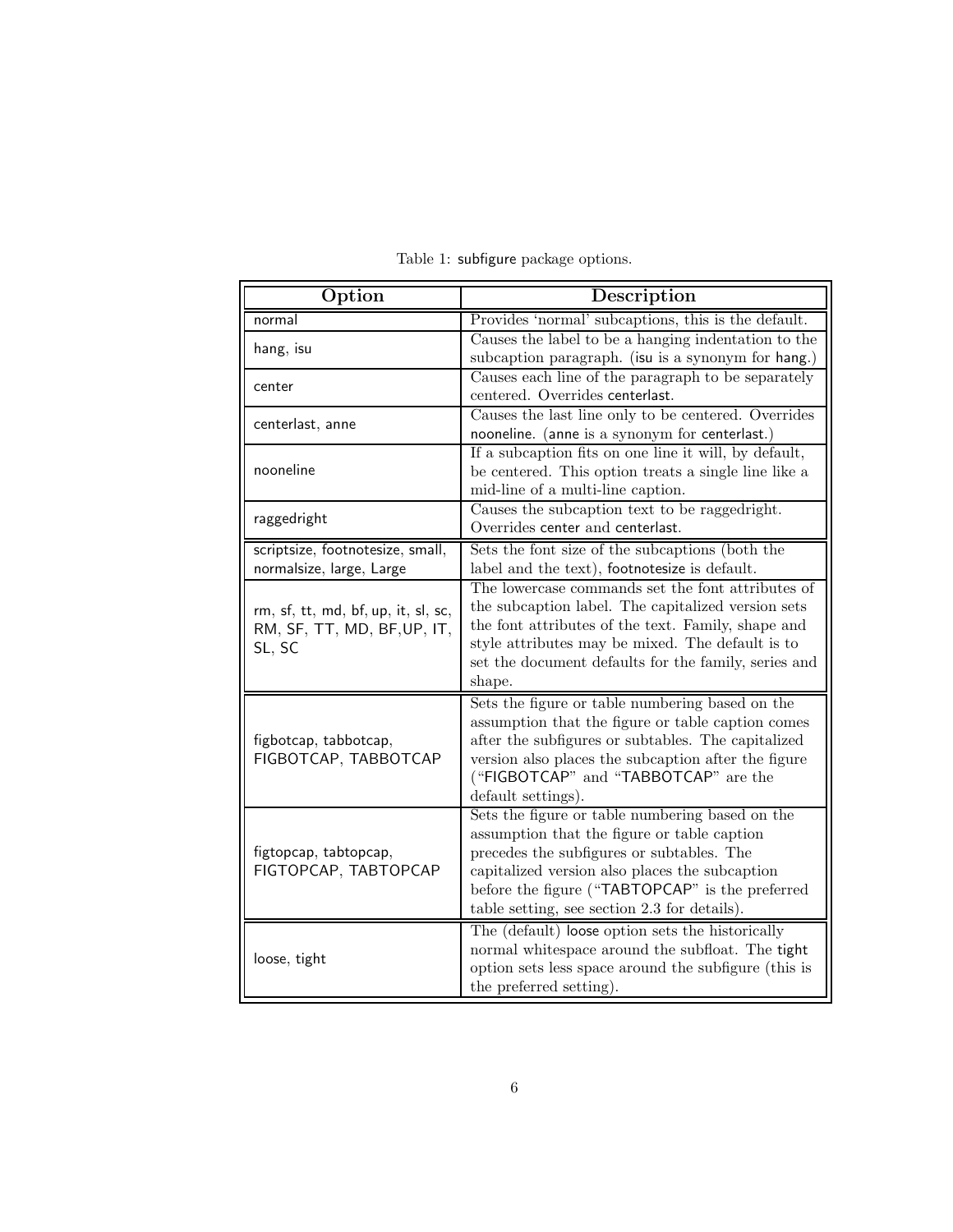Table 2: \subfigure calling arguments.

| Subfigure Command                                      | LoF/LoT                    | Subfigure Caption |
|--------------------------------------------------------|----------------------------|-------------------|
| $\sub{single}$ fig                                     |                            |                   |
| $\sub{supfigure}$ $\{ \ldots fig \}$                   | $(b)$                      | (b)               |
| $\subfigure[Subcaption.$ { fig}                        | (c) Subcaption. $\ldots$   | (c) Subcaption.   |
| $\subfigure[$ $ [Subcaption.]{fig}$                    |                            | (d) Subcaption.   |
| $\subfigure[     {fig}$                                |                            |                   |
| $\simeq$ \subfigure [List_entry.] [Subcaption.] { fig} | (f) List entry. $\ldots$   | (f) Subcaption.   |
| $\subfigure[List-entry.][ ]\{ \dots fig. \dots \}$     | (g) List_entry. $\ldots$ . | (g)               |

One final note, the \subfigure and \subtable commands are actually identical and it is the surrounding environment that defines actually identical and it is the surrounding environment that defines whether a subtable or subfigure will be generated and not which command is used. At the user level, the choice of names is purely cosmetic (and historical). Therefore you can use \subfigure for any float  $(e.g.,$  figure, table, or other) environment.

#### 2.1 Format Options

There are six options for formatting the layout of the caption label and text. The first is normal, which produces the style shown in figure 4. The other options may be used in various combinations to produce the layouts shown in figures 5 thru 17. Note that some combinations, like center and centerlast do not make sense since center overrides centerlast. Also, nooneline, when combined with either center or centerlast has no effect (unless the hang option is also set); and, raggedright overrides both center and centerlast.

#### 2.2 Font Size and Style Options

There are twenty-four options for setting the font of the subcaption. The first six set the size of both the subcaption label and text. They are: scriptsize, footnotesize (default), small, normalsize, large, and Large. Their effect is shown in figure 18.

The next nine, rm: sf, tt, md, bf, up, it, sl, and sc, set the family, series or shape of the subcaption label, as shown in figures  $19(a)$ –  $19(i)$ . The last nine: RM, SF, TT, MD, BF, UP, IT, SL, and SC, do the same for the text of the subcaption, as shown in figure  $19(j)-19(r)$ . These size and style options may be combined in 3456 ways to set the label and text of the subcaption (as long as the selected font combination exists!) The font family for the text and label may be set as roman  $(rm/RM)$ , sans serif (sf/SF), and typewriter (tt/TT). These may be combined with those for the font series, medium (md/MD) and bold (bf/BF); and the font shape, upright (up/UP), italic (it/IT), slanted ( $s$ l/SL), and small caps ( $sc/SC$ ).

#### 2.3 Caption Position Options

There are eight options that control the position of the subcaption and how the subcaption numbering is related to the "containing" figure or table's caption. The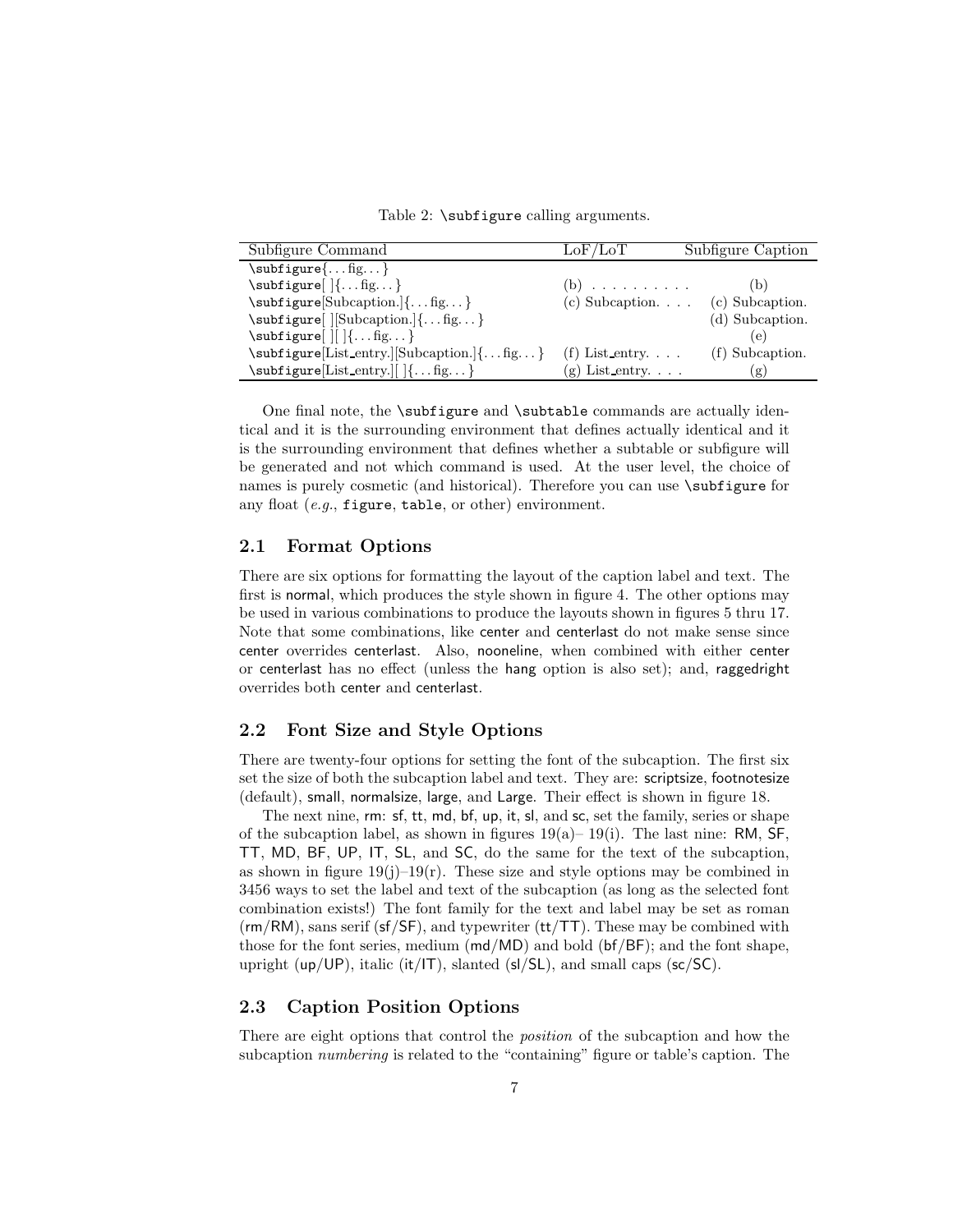(a) Short. (b) This is a long caption of gibberish: Aafas d taed gaihgghn adf irin sadf aets etsd na.

Figure 4: Format option [normal].

(a) Short. (b) This is a long caption of gibberish: Aafas d taed gaihgghn adf irin sadf aets etsd na.

Figure 5: Format option [nooneline].

(a) Short. (b) This is a long caption of gibberish: Aafas d taed gaihgghn adf irin sadf aets etsd na.

Figure 6: Format option [centerlast]; centerlast overrides nooneline.<sup>4</sup>

 $\overline{\phantom{a}}$ 

(a) Short. (b) This is a long caption of gibberish: Aafas d taed gaihgghn adf irin sadf aets etsd na.

٦

Figure 7: Format option [center]; center overrides nooneline and centerlast.

(a) Short. (b) This is a long caption of gibberish: Aafas d taed gaihgghn adf irin sadf aets etsd na.

Figure 8: Format option [hang].

(a) Short. (b) This is a long caption of gibberish: Aafas d taed gaihgghn adf irin sadf aets etsd na.

Figure 9: Format options [hang,nooneline].

(a) Short. (b) This is a long caption of gibberish: Aafas d taed gaihgghn adf irin sadf aets etsd na.

Figure 10: Subfigure format options [hang,centerlast].

<sup>&</sup>lt;sup>4</sup>So this is the same as [centerlast,nooneline]. Only the shortest number of options to achieve an effect is shown. Adding any combination of overridden options has no effect.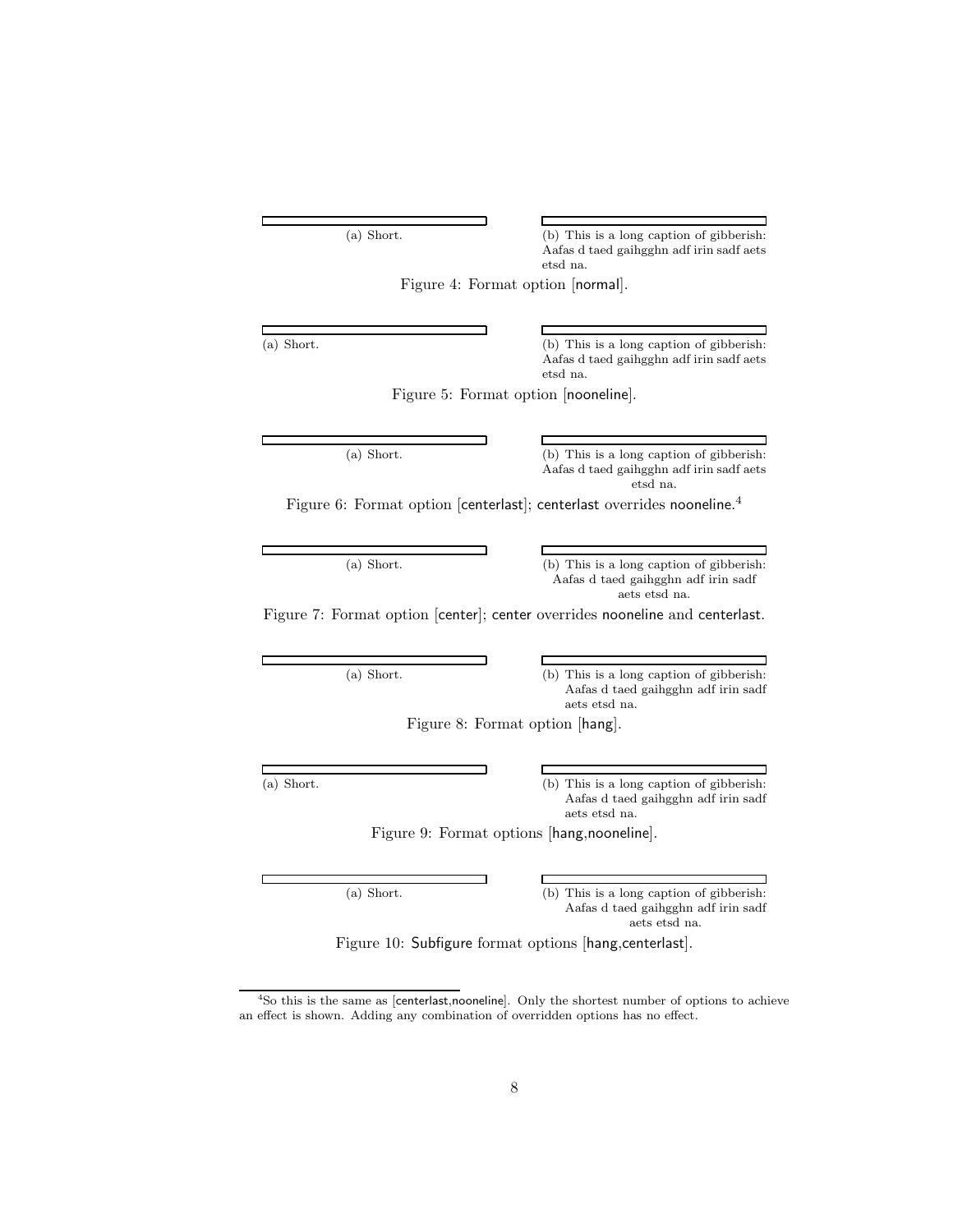| (a)          |              |                                                                                                                                                                                                                                                                               |
|--------------|--------------|-------------------------------------------------------------------------------------------------------------------------------------------------------------------------------------------------------------------------------------------------------------------------------|
|              | Short.       | (b) This is a long caption of gibberish.<br>Aafas d taed gaihgghn adf irin sadf<br>aets etsd na.                                                                                                                                                                              |
|              |              | Figure 11: Format options [hang, centerlast, nooneline].                                                                                                                                                                                                                      |
|              |              |                                                                                                                                                                                                                                                                               |
|              | $(a)$ Short. | (b) This is a long caption of gibberish:<br>Aafas d taed gaihgghn adf irin<br>sadf aets etsd na.                                                                                                                                                                              |
|              |              | Figure 12: Format options [hang, center]; center overrides centerlast.                                                                                                                                                                                                        |
|              |              |                                                                                                                                                                                                                                                                               |
| (a)          | Short.       | (b) This is a long caption of gibberish:<br>Aafas d taed gaihgghn adf irin<br>sadf aets etsd na.                                                                                                                                                                              |
|              |              |                                                                                                                                                                                                                                                                               |
|              |              |                                                                                                                                                                                                                                                                               |
|              |              |                                                                                                                                                                                                                                                                               |
|              | $(a)$ Short. | (b) This is a long caption of gibberish:<br>Aafas d taed gaihgghn adf irin sadf<br>aets etsd na.                                                                                                                                                                              |
|              |              |                                                                                                                                                                                                                                                                               |
|              |              |                                                                                                                                                                                                                                                                               |
| $(a)$ Short. |              | Figure 13: Format options [hang, center, nooneline]; center overrides centerlast.<br>Figure 14: Format option [raggedright]; raggedright overrides center and centerlast.<br>(b) This is a long caption of gibberish:<br>Aafas d taed gaihgghn adf irin sadf<br>aets etsd na. |

(a) Short. (b) This is a long caption of gibberish: Aafas d taed gaihgghn adf irin sadf aets etsd na.

Figure 16: Format options [hang,raggedright]; raggedright overrides center and centerlast.

L

 $\Gamma$ 

(a) Short. (b) This is a long caption of gibberish: Aafas d taed gaihgghn adf irin sadf aets etsd na.

Figure 17: Subfigure format options [hang,raggedright, nooneline]; raggedright overrides center and centerlast.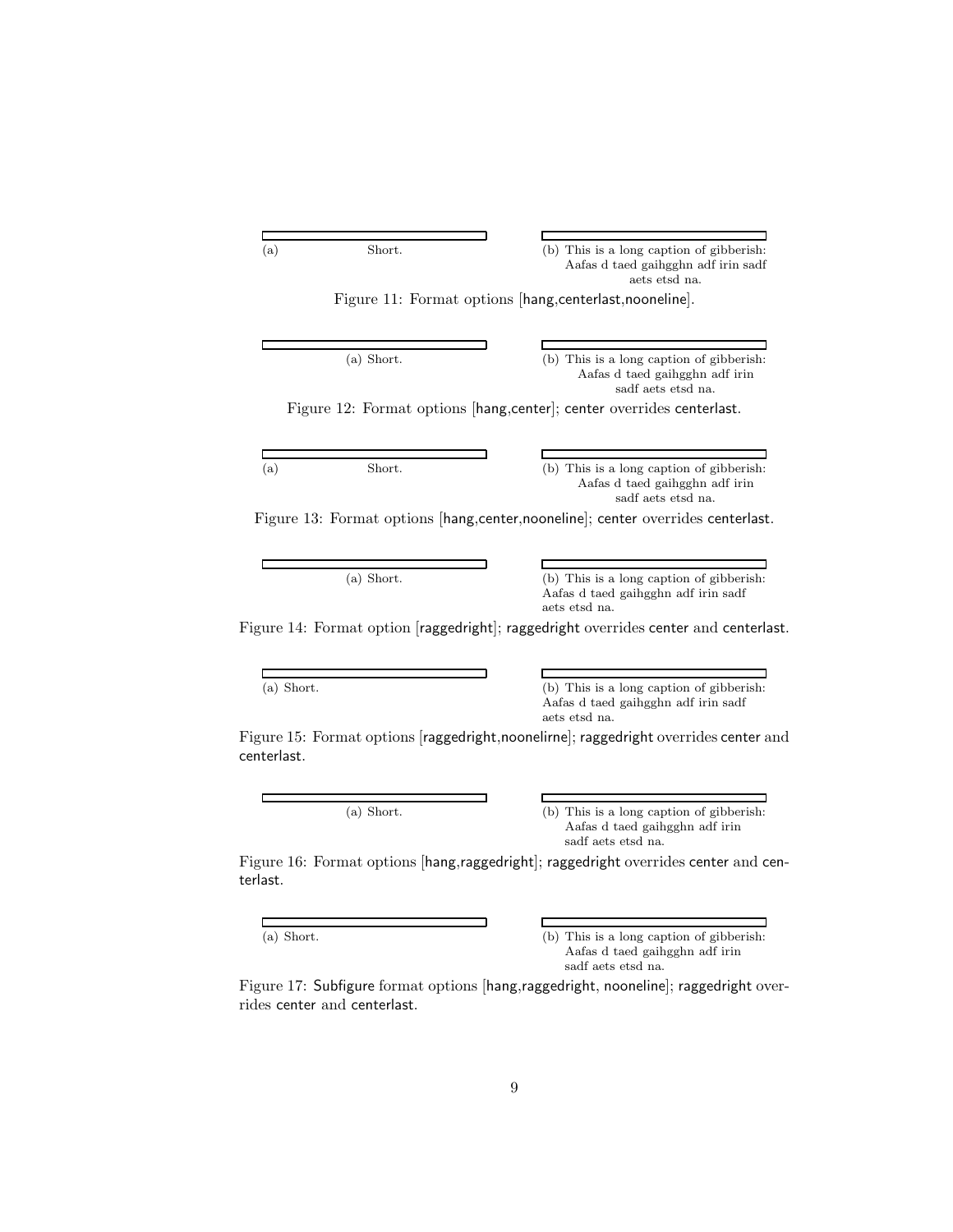

Figure 18: Subfigure font size options. (Default: footnotesize).

| (a) Subcaption label font option [rm].                       | (j) Subcaption font option $ RM $ .   |
|--------------------------------------------------------------|---------------------------------------|
| (b) Subcaption label font option  sf .                       | $(k)$ Subcaption font option $[SF]$ . |
| (c) Subcaption label font option $ tt $ .                    | (1) Subcaption font option [TT].      |
| (d) Subcaption label font option $\vert \mathsf{md} \vert$ . | (m) Subcaption font option [MD].      |
| (e) Subcaption label font option  bf .                       | $(n)$ Subcaption font option $ BF $ . |
| (f) Subcaption label font option [up].                       | (o) Subcaption font option [UP].      |
| $(g)$ Subcaption label font option $ \mathbf{it} $ .         | (p) Subcaption font option $ IT $ .   |
| $(h)$ Subcaption label font option $ sl $ .                  | (q) Subcaption font option $ SL $ .   |
|                                                              |                                       |
| $(I)$ Subcaption label font option $ sc $ .                  | (r) SUBCAPTION FONT OPTION SC.        |

Figure 19: Subfigure font style options. (Default: rm,md,up,RM,MD,UP). Note:

The above single options are loaded after the default settings and multiple options are allowed, see the text, section 2.2.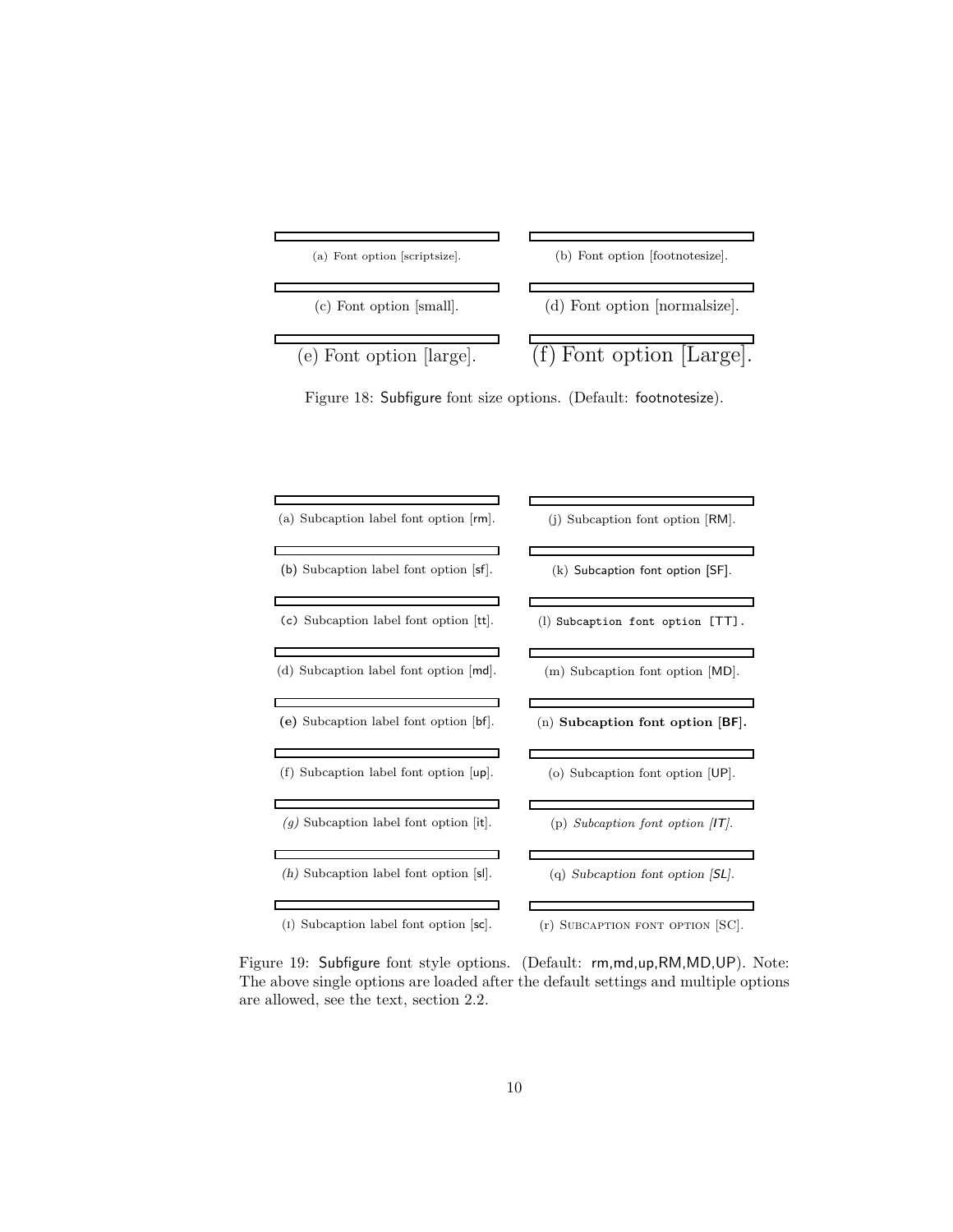

long, long, long, caption.

Figure 20: Subcaption position option [FIGBOTCAP].

Figure 21: Subcaption position option: [FIGTOPCAP].



following shows only the subfigure-related options, but the subtable options are symmetric.

The first option, figbotcap tells the subfigure command that the "containing" figure's \caption occurs after the subfigures. This information is needed to decide if the current figure counter shows the number for the last figure (figbotcap) or for the current one (figtopcap, see below).

The second option, figtopcap tells the subfigure command that the "containing" figure's \caption occurs before the subfigures. The subcaption is automatically placed below the figure for each of these options.

The third option, FIGBOTCAP, is similar to figbotcap, except that it also forces the subcaption to be placed under the figure. This is the default setting for figures (and TABBOTCAP for tables) and is shown in figure 20.

The fourth option, FIGTOPCAP, is similar to figtopcap, except that it forces the subcaption to be placed above the figure box. (While not the default, it is the preferred format for tables, which uses the option TABTOPCAP.) An example of this option is shown in figure 21. Note that the baseline of the subfigure is along the top of the two subfigures. See section 4.5 for another way of positioning the caption when captions are placed above the figure or table.

#### 2.4 Recent Changes and Backward Compatibility

There are some significant changes in this version of the subfigure package. One of them was to pack the subfigure tighter together by removing the space at the top of the subfigure at the beginning of a page, or minipage, and to reduce the spacing around the subfigure, see table 3. If you have been using an older version of the subfigure package (*i.e.*, version 2.0 or eariler) than the default (loose) setting will not cause any change in your existing documents.<sup>5</sup>

<sup>&</sup>lt;sup>5</sup>If you have been using a beta release version of subfigure 2.1, than you will need to use the tight option in order to maintain the "look-and-feel" that you are used to.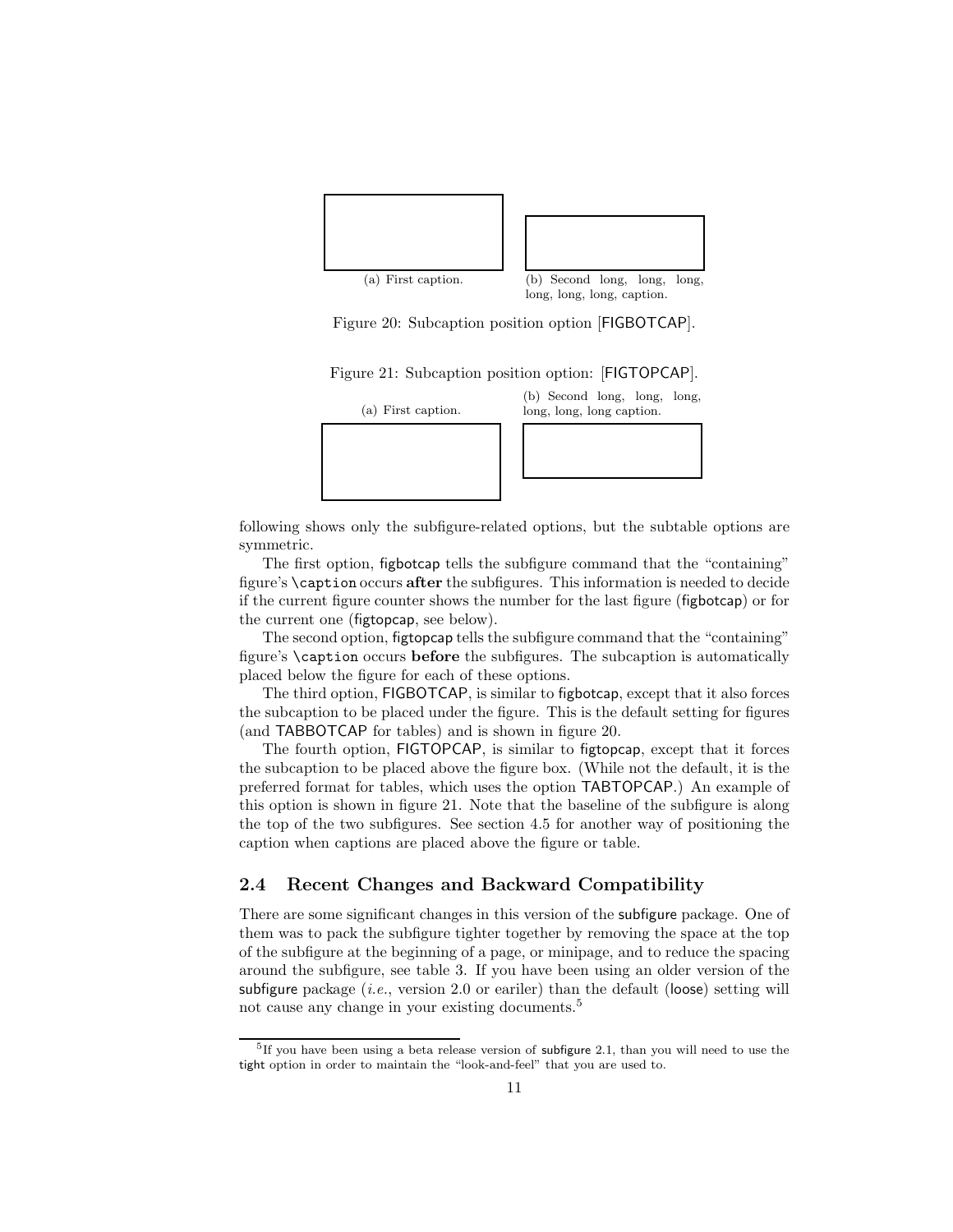| subfigure         | Old $(v2.0)$     | loose            | tight                                                                  |
|-------------------|------------------|------------------|------------------------------------------------------------------------|
| Constant          | Value            | Option           | Option                                                                 |
| \subfigtopskip    | $10$ pt          | 10 <sub>pt</sub> | 5 <sub>pt</sub>                                                        |
| \subfigcapskip    | 10 <sub>pt</sub> | $10$ pt          | 0 <sub>pt</sub>                                                        |
| \subfigcaptopadj  |                  | 0 <sub>pt</sub>  | 3 pt                                                                   |
| \subfigbottomskip | $10$ pt          | 10 <sub>pt</sub> | 5 <sub>pt</sub>                                                        |
| \subfigcapmargin  | $10$ pt          | 10 <sub>pt</sub> | 0 <sub>pt</sub>                                                        |
| \subfiglabelskip  |                  | $0.33$ em        | $0.33\,\mathrm{em}$ plus $0.07\,\mathrm{em}$ minus $0.03\,\mathrm{em}$ |
|                   |                  |                  |                                                                        |

Table 3: Subfigure spacing changes.

If you want to use the new and preferred, tight option, your subfigures will take up less space and should provide a more balanced visual appearance for your paper.

The second significant change is the ability to make the text on the List-of-Figures page different than that in the subcaption. The use of a second optional argument to the \subfigure command is shown in table 2. This should not cause any compatibility problems.

The third significant change is the it is now possible to have the captions and subcaptions come before or after the corresponding figure/table portion. While the default settings support the old view of the subcaptions following the figure/table and, in turn, followed by the main caption. The preferred format is for figures to retain that layout and for tables to have both their subcaption and main captions come before the table portion. This preferred setting may be specified by adding the option TABTOPCAP when loading the subfigure package.

The fourth update is that the font style options have been generalized so that an option from each of the family, series and shape, may be combined, as long as that combination exists; and you can set the font of the label and text separately. In addition, the the \space that separated the label from the text in the subcaption has been replaced with a horizontal skip of \subfiglabelskip which has the default value of 0.33em plus 0.07em minus 0.03em. This extension should not cause any compatibility problems.

The last major change is that there is now a **\subref** command that allows a reference to the subfigure without the figure number. An example of the use of this command is shown later in section 3.3. Associated with this change is that the \label command will accept an optional argument, for use with the hyperref package, when used within the scope of the \subfigure or \subtable, see section 4.7.3 for details.

The subfigure package checks for and loads a configuration file called subfigure.cfg which is placed anywhere that LAT<sub>EX</sub> will look for classes or packages (see section 4). By default, the subfigure.sty file tries to look unchanged from older versions. In order to have it automatically use the preferred settings, you can add a configuration file containing the options tight to reduce the extra whitespace around the subfigures and TABTOPCAP to show that table captions will come be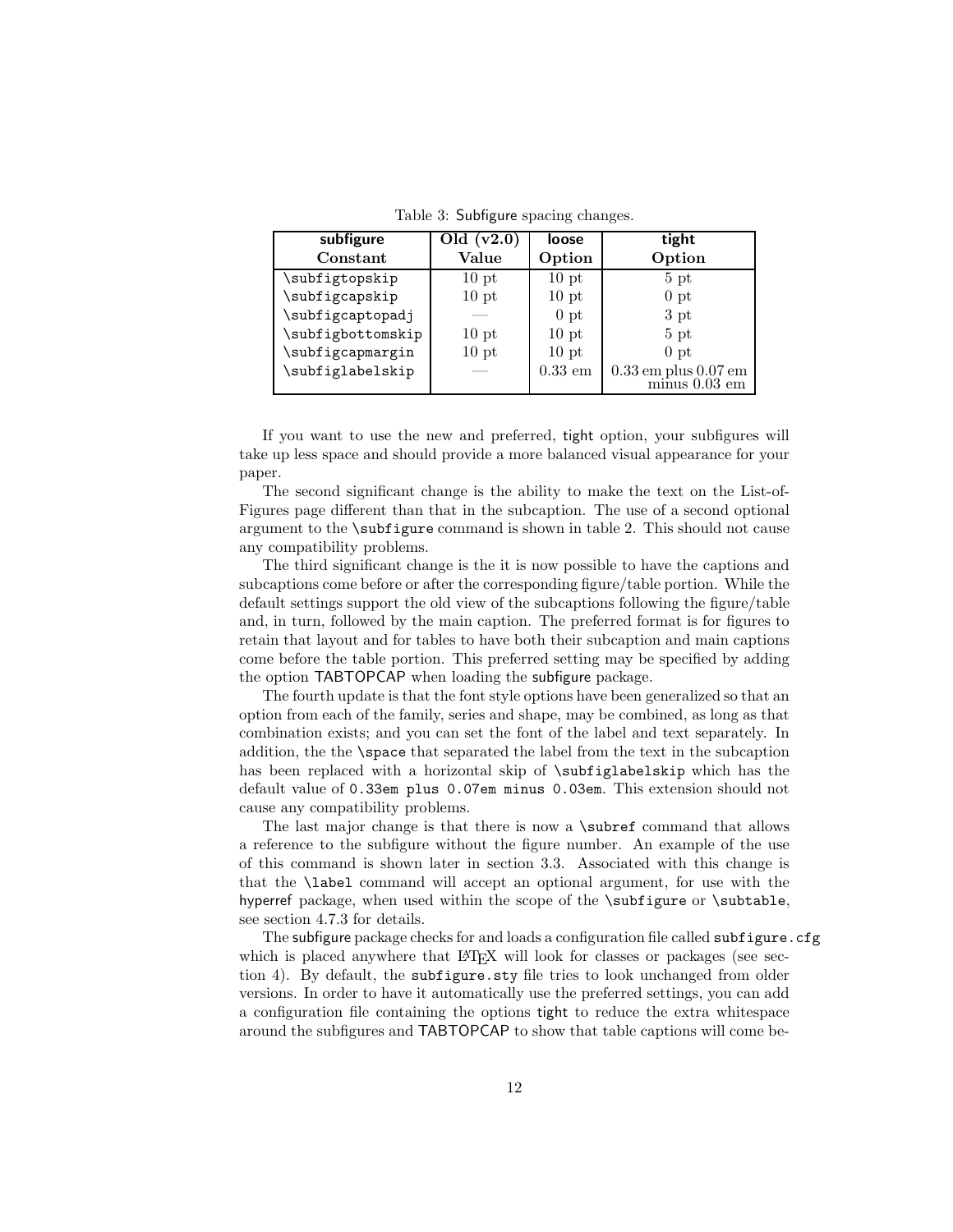fore the table and the the subcaptions for tables should be set above the subtable. The following line is all you need in your configuration file:

1 \ExecuteOptions{tight,TABTOPCAP}

You could also load the subfigure package with the options with the following in your LATEX preamble:

```
\usepackage[tight,TABTOPCAP]{subfigure}
```
#### 2.5 Frequently Asked Questions

The four most frequently asked questions about the subfigure package are:

1. "My subfigures are not aligned along their bottoms. Why?"

Remember! The subfigure package aligns subfigure along their baselines with the subcaption (if any) sticking out above or below. The above problem is usually due to using a minipage, tabular or array environment that, by default, places the baseline at the center of the box that it generates. If the two subfigures are different sizes, or if one subfigure is generated in some other way with its baseline not at the expected place (perhaps an \includegraphics), then the subfigures will be misaligned. One solution is to use the environment options '[t]' or '[b]' to move the baseline to the top or bottom rather than the center.

2. "How can I get my figures/subfigures to line up the way I want?"

A similar question, but this one is caused by extra whitespace in the source text generating spaces next to the figures, and \par's generated by blanklines. The main thing is be aware that extra whitespace can move figures and subfigures around, sometimes a lot and sometimes just a little so that they look "wrong". Placing too many '%'s at the end of the lines is better than too few in the figure and table environments. (See the discussion of "white space" in section 3.)

- 3. "I have too many subfigures for one page, How can I spread them over two or more pages and continue the numbering?"
	- Option 1: Adjust the figure and subfigure counters (or the table and subtable counters) as needed before and after each figure (or table) See, for example Using Imported Graphics in  $\cancel{B}TEX \, \mathcal{Z}_{\epsilon}$  [7, § 30].
	- Option 2: Use the ccaption package by Peter Wilson [3].

Option 3: Use the simpler captcont package by Steven Cochran [6].

All of these options work well. Of the packages, the ccaption package is bigger and offers more control over what is done (and things to do) at the expense of being a little harder to use. The captcont package is easier to use, but only provides for continued floats.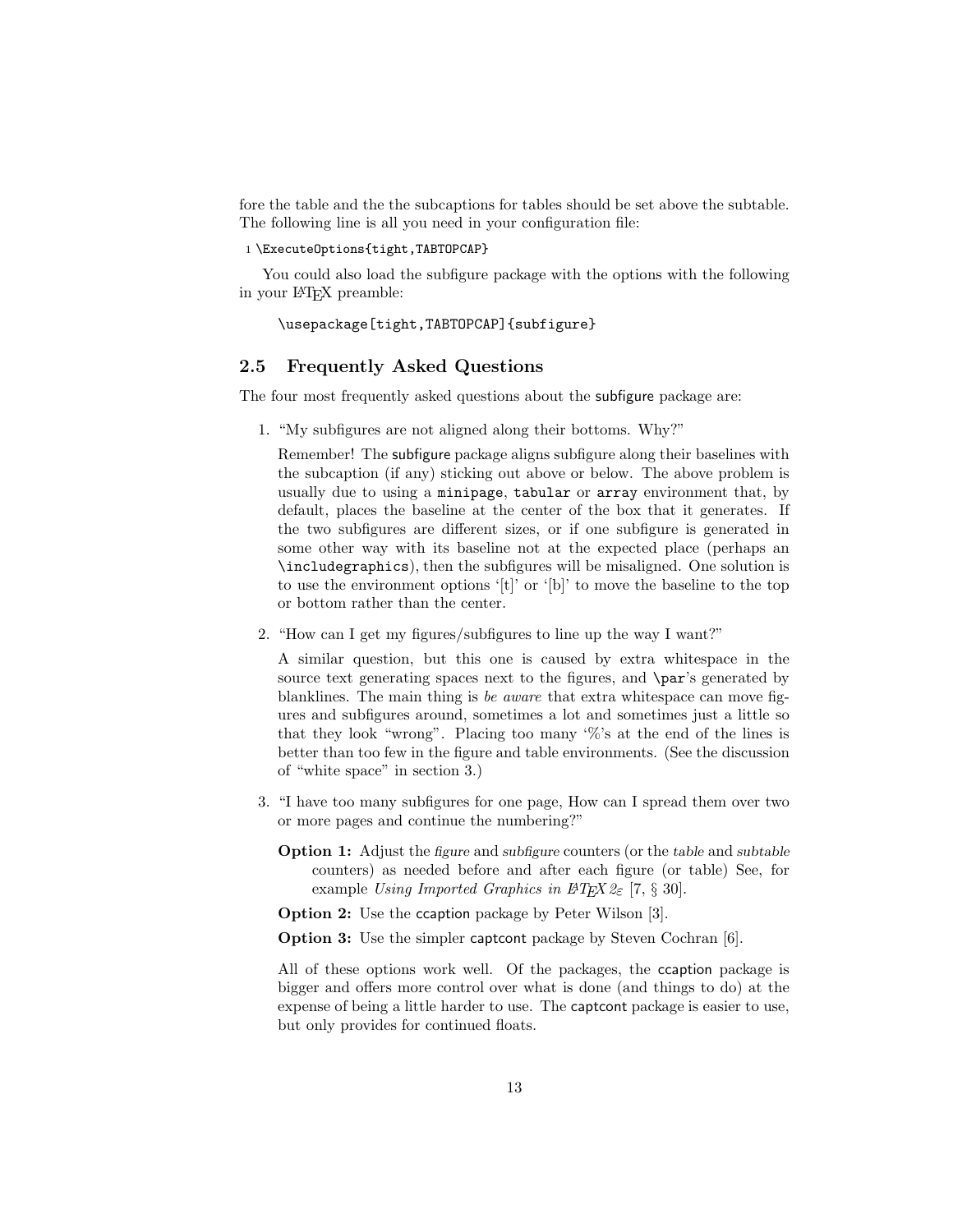4. "Why do I get a garbled caption or an error when I use square brackets?"

```
\subfigure[SHIFT: ''register[3] $<<=$ 3;'']{... figure text ...}
```
Since the **\subfigure** and **\subtable** commands have optional arguments, delimited with square brackets, before their required argument, you cannot use the ']' character at the top level of either the  $\langle subcaption \rangle$  or  $\langle list\_entry \rangle$ argument. To overcome this problem, you must wrap all or the portion of the text containing the ']' character, in a pair of curly brackets (see  $[8, \S \text{ C.1.1}]$ for more detail). For example:

```
\subfigure[SHIFT: ''register{[3]} $<<=$ 3;'']{... figure text ...}
```
or

```
\subfigure[{SHIFT: ''register[3] $<<=$ 3;''}]{... figure text ...}.
```
## 3 Three Examples

The easiest way to show the use of this package is to give a few examples. The two most important things to remember when working with the subfigure package are that (1) the subfigures are aligned along their baselines (see figure 25 and section 4.1) and (2) that whitespace in the figure environment are significant and affect the layout.

The baseline of the subfigure is usually at the bottom of the subfigure or (when the subcaption appears at the top) at the bottom of the subcaption and the \subfigcapskip space—which is usually the same as the top of the subfigure. However sometimes, especially when using the tabular, array, or minipage environments to build the figure, the baseline appears elsewhere. The above environments are all aligned at their center by default but that may be changed with the optional '[t]' or '[b]' arguments. As a last resort you can wrap all of your figures in a \vtop box with a \vbox to 0pt{\null} at the top followed by the figure.

If your figure is not quite centered or where you want it to be, the problem is often a space character being placed to one side or the other of the figure. Some general rules of thumb are:<sup>6</sup>

- Two end-of-lines following each other (ignoring any whitespace) are turned into a \par or paragraph break.
- Multiple whitespace (including the end-of-line) are compressed into a single space.
- The spaces after a macro command name  $(e.g., \text{10})$  are ignored.
- A '%' character at the end of the line suppresses the end-of-line and all of the spaces (if any) at the beginning of the next line.

 $6$ See chapters 7 and 8 of "The T<sub>E</sub>Xbook" [9] for details.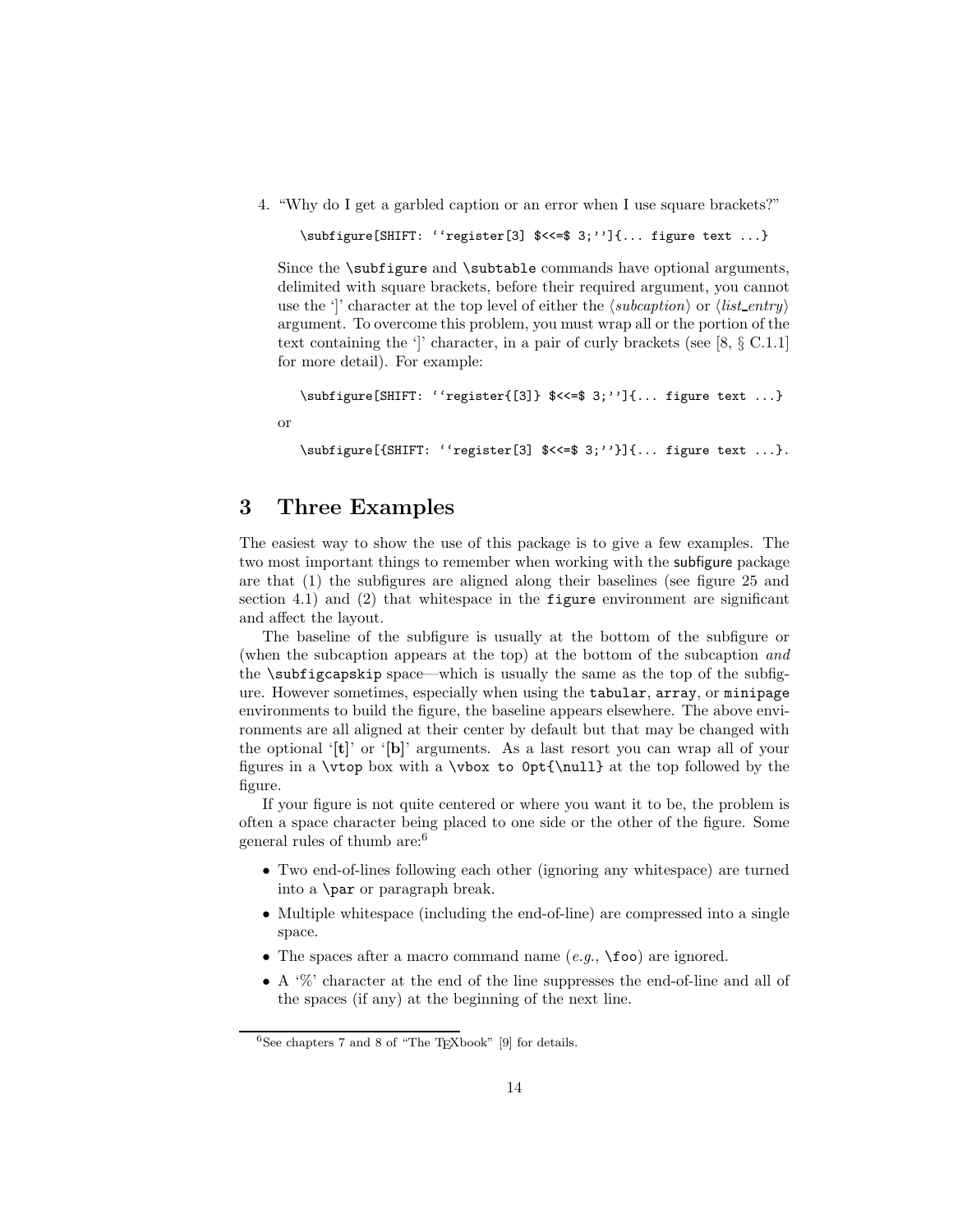

To suppress significant extra whitespace, you can add some '%' characters at the end of each line that doesn't end with a command name. This is more than is required, but extra '%' usually don't cause a problem.

The other case where things are not correctly centered is when the subfigure uses only the label for the subcaption. This is often the case when the description for each subfigure is given in the figure caption rather than in each subcaption. In this case, the default label has the form  $(a)$  ' where the trailing space is defined by \subfiglabelskip. In this case the style should redefine this space as '0pt' so that the label is perfectly centered (see section 3.3, below for an example).

#### 3.1 A Simple Example

\subfigure The first example, shown in figure 22, specifies \centering to horizontally center the set of subfigures, and uses  $\setminus$  and some horizontal space (using  $\qquad$ quad) to control the placement of the subfigures. Note that the alignment of the top two subfigures is along the bottom of the figure portion of each.

```
\begin{figure}%
  \centering
  \subfigure[First.]{...}\qquad
  \subfigure[Second figure.]{...}\\
  \subfigure[Third.]{\label{3figs-c}...}%
  \caption{Three subfigures.}
  \label{3figs}
\end{figure}
...
Figure~\ref{3figs} contains two top 'subfigures' and
figure~\ref{3figs-c}.
```
<sup>7</sup> In this and later boxed figures, the boxes are intended to represent a portion of the page in which the figure occurs. This is usually to show the figure along with some text or to show the effect of some option on multiple pages.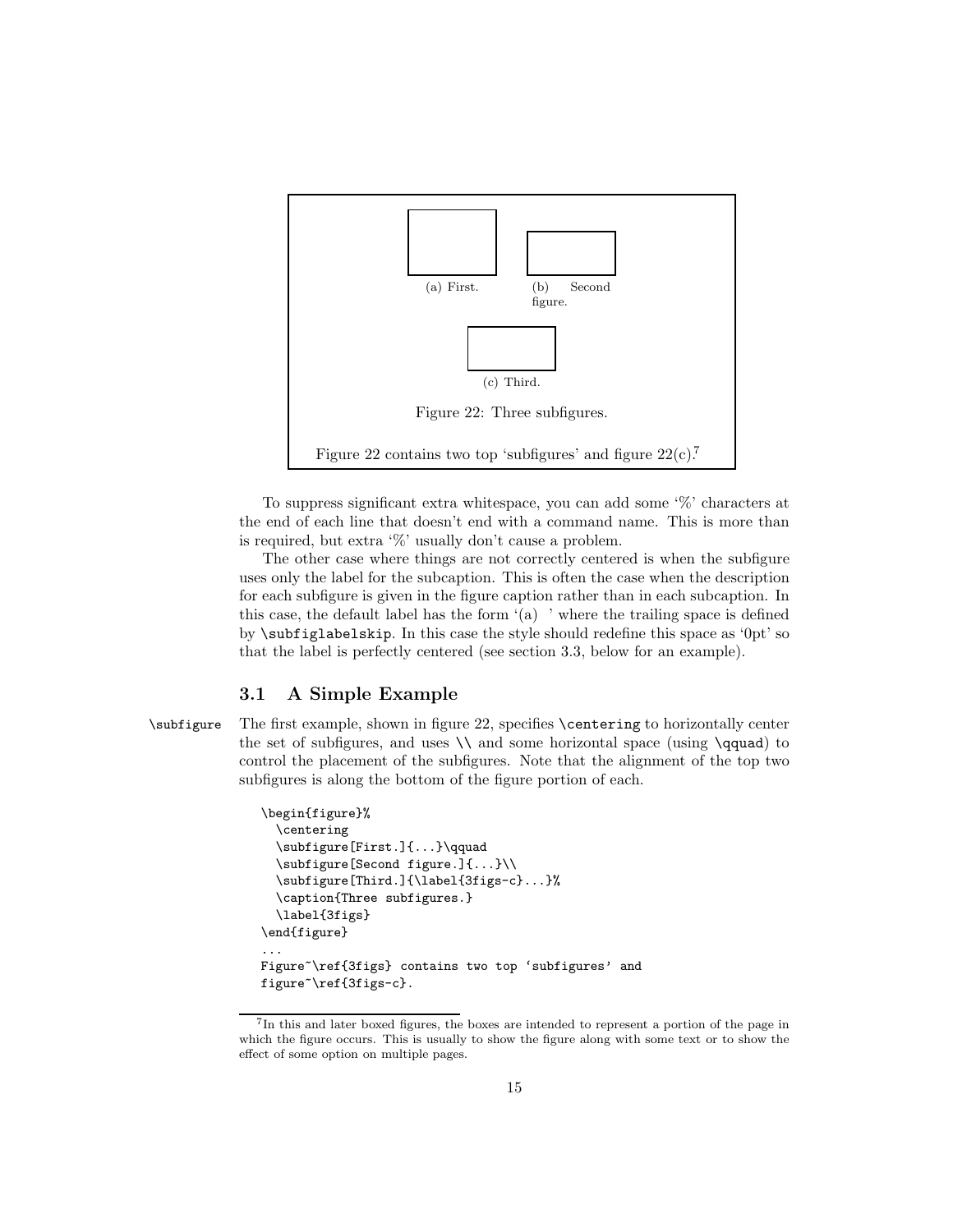#### 3.2 A More Advanced Example

A second example, shown in figure 23, demonstrates how to change the subfigure labels and have the subfigure captions printed in the List-of-Figures.

The first \renewcommand changes the reference to \thesubfigure to return both the figure number and the subfigure number separated with a period. The next two \renewcommand's turn off the \p@subfigure (since it is now included in \thesubfigure and adds the colon and space to the subfigure label. Later in the file, the lofdepth is set to "2" so allow the subfigure captions to show and the \listoffigures is loaded. Finally, the figure is defined and a little following text is given that refers to it.

```
\renewcommand{\thesubfigure}{\thefigure.\arabic{subfigure}}
\makeatletter
  \renewcommand{\p@subfigure}{}
  \renewcommand{\@thesubfigure}{\thesubfigure:\hskip\subfiglabelskip}
\makeatother
...
\setcounter{lofdepth}{2}
\listoffigures
...
\begin{figure}%
  \centering
  \subfigure[First.]{%
    \label{fig:first}%
    ...}%
  \qquad
  \subfigure[Second.]{%
    \label{fig:second}%
    ...}%
  \caption{Two subfigures.}
\end{figure}
...
See figures<sup>~</sup>\ref{fig:first} and \ref{fig:second}.
```
#### 3.3 An Example Without Subcaption Text

\subref The last example, shown in figure 24, demonstrates a commonly required format \Subref where the subfigure are just labeled and the description occurs in the main caption. This is easy to do by using the "empty" optional caption arguments "[ ][ ]". This creates a label for the subfigure in the text, but it does not show on the List-of-Figures page. However, by default the caption may not be perfectly centered, so \subfiglabelskip is reduced to zero points to ensure that there is not any extra space hidden in the subcaption. To refer to the subfigure label within the text or the main caption, you can use the \subref command, which is similar to the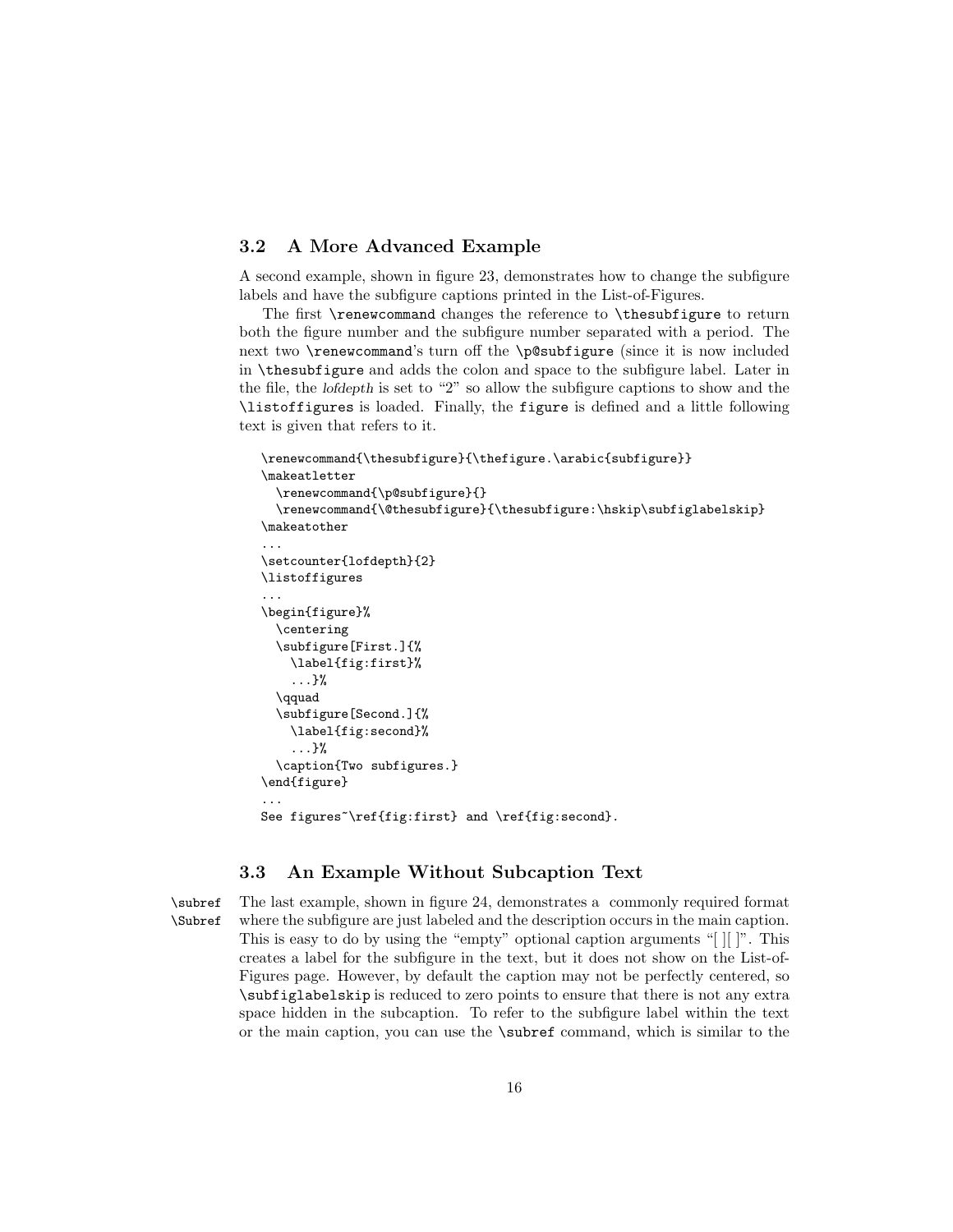

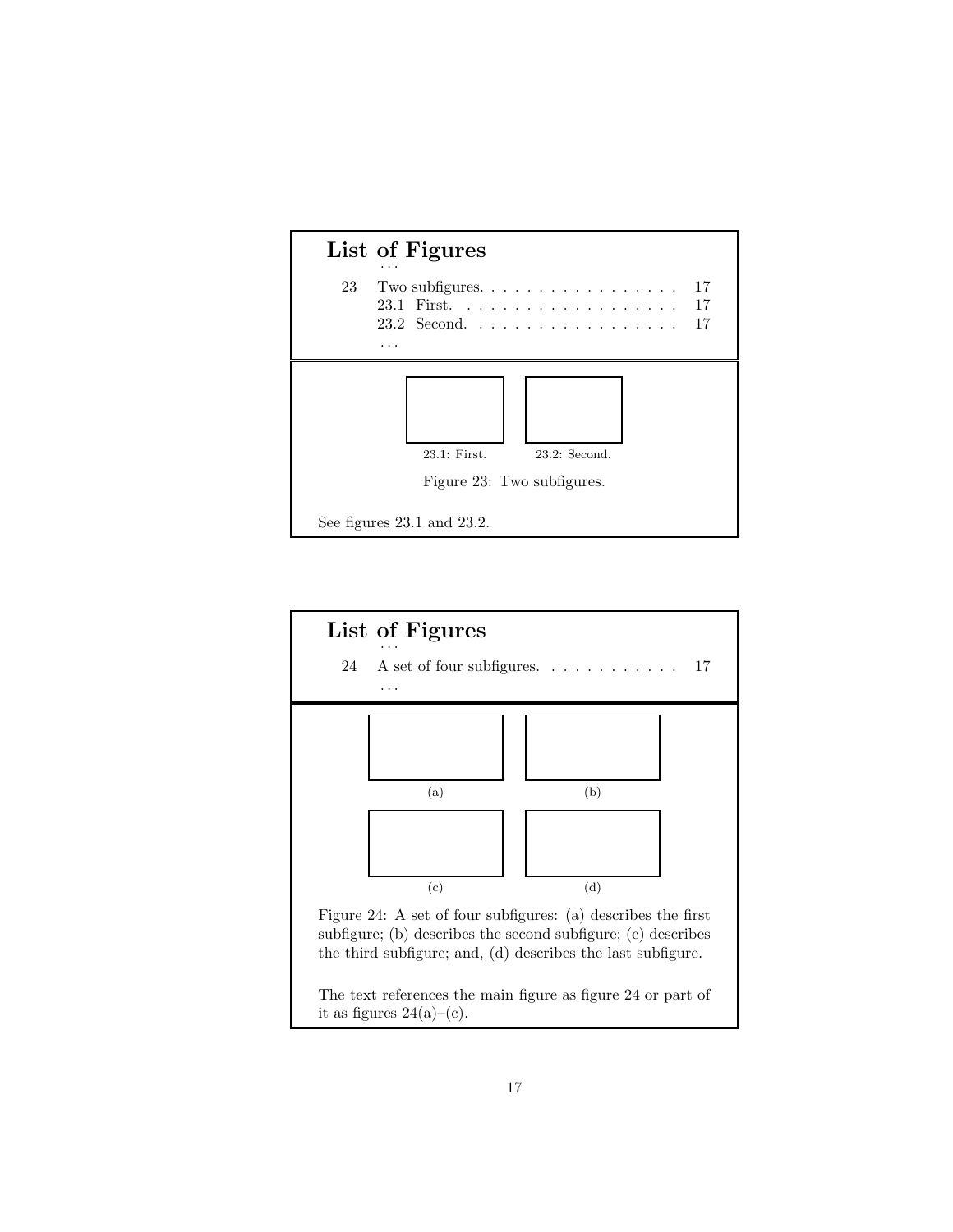\ref command, but does not carry the figure number. (The \Subref command is the same but sets it with \subcaplabelfont).

```
\subfiglabelskip=0pt
...
\listoffigures
...
\begin{figure}%
  \centering
 \subfigure[][]{%
   \label{fig:ex3-a}%
    ...figure code...}%
  \hspace{8pt}%
  \subfigure[][]{%
    \label{fig:ex3-b}%
    ...figure code...}\\
  \subfigure[][]{%
   \label{fig:ex3-c}%
    ...figure code...}%
  \hspace{8pt}%
  \subfigure[][]{%
   \label{fig:ex3-d}%
    ...figure code...}%
  \caption[A set of four subfigures.]{A set of four subfigures:
           \subref{fig:ex3-a} describes the first subfigure;
           \subref{fig:ex3-b} describes the second subfigure;
           \subref{fig:ex3-c} describes the third subfigure; and,
           \subref{fig:ex3-d} describes the last subfigure.}%
  \label{fig:ex3}%
\end{figure}
...
The text references the main figure as figure~\ref{fig:ex3} or part
of it as figures~\ref{fig:ex3-a}--\subref{fig:ex3-c}.
```
### 4 Customization

The following sections describe the internal parameters used by the subfigure package to define the layout of the subfigures or tables, as well as the labels and captions the accompany them. In addition, adjustments to the entries on a "List-of" page and the addition of new float environments are described.

Adjusting these values allows extensive customization of the subfigure package. If you want to customize the package, an alternative to actually changing the code is to create a a file called  $\text{subfigure.cfg}$  and place it anywhere that LAT<sub>E</sub>X will look for classes or packages. Any changes placed in the file will affect the predefined parameters and you can override the default settings. Any user options will be processed after this file is loaded.

In order to change the major commands in the subfigure package with this configure file, you will need to use the \AtEndOfPackage command to defer that portion of your changes until the end of the package.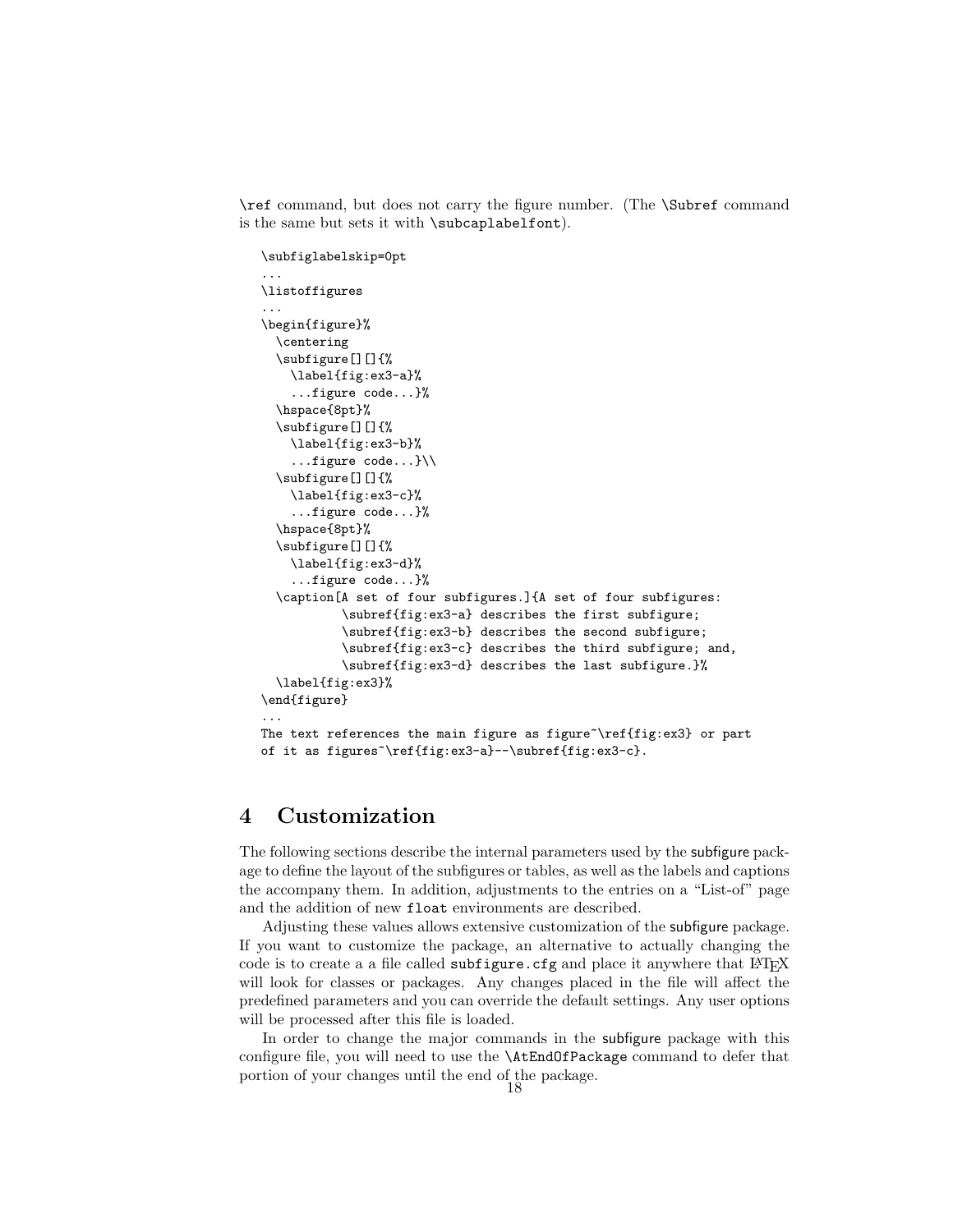#### 4.1 Changing the Layout

The layout of the **\subfigure** or **\subtable** is defined by several internal values which may be changed to customize appearance of the object. The following illustration shows the relationship of these values. Figure  $25(a)$  shows the standard layout with the caption following the figure. The figure is vertically centered with \subfigtopskip of space added above, then \subfigcapskip of space is added below the figure followed by the subcaption and, finally,  $\subfigbottomskip$  of space added at the bottom. The baseline is located at the bottom of the figure. It is along this baseline that adjacent subfigure boxes are aligned. Figure  $25(c)$ shows the case where the caption precedes the figure  $(ie, \s$  subfiguretopcaptrue or  $\setminus$ subtabletopcaptrue). In this case the various boxes and glue are reversed,<sup>8</sup> except that the \subfigcapskip is increased by \subfigcaptopadj. The other two cases, figures 25(b) and (d), show the cases where there is no caption. Note that the \subfigcapskip is left out when there is no caption. Note also, for all of these cases, that the space at the top of the subfigure is automatically removed for items that are the first box in a vertical list or other than the first box in a horizontal list. This allows tighter packing of the subfigures and the full use of the page or minipage.

Each of these values \subfigtopskip, \subfigcapskip, and \subfigbottomskip; as well as \subfigcapmargin and \subfiglabelskip (the latter not shown in figure 25) may be changed from their defaults (see table 4) to adjust the subfigure for the current layout style. In addition, they may all assume negative values, which in some cases may solve problems with the layout. Even though these constants are "skips", only the last two (\subfigcapmargin and \subfiglabelskip) will shrink or expand since the others assume their natural size in the subfigure box and are fixed at that size.

#### 4.2 Adjusting the Subcaption

\subref The subfigure label has three forms. The first is the one that appears in the \Subref text when you use the \ref command; the second is the one that appears on the List-of-Figures page and may be used to reference individual subfigures within the figure and subfigure captions, using the \subref or \Subref commands; and the third is the fully formatted version used under the subfigure as the label part of the caption.

> The **\ref** command yields the string, saved by the **\label** command, composed by concatenating the value of \p@subfigure to \thesubfigure. By default these are defined by: "\thefigure" and "(\alph{subfigure})", respectively, which produces a reference of the figure number followed by the subfigure letter in parentheses.

> The label used on the List-of-Figures page may be retrieved with the \subref command (this value is saved by the \label command when the \label command is used within the scope of the subfigure. This is the string defined

 $8$ The \subfigtopskip and \subfigbottomskip actually follow the figuretopcap and tabletopcap flags, so that the actual top spacing used is \subfigtopskip when the flags are false and \subfigbottomskip when they are true.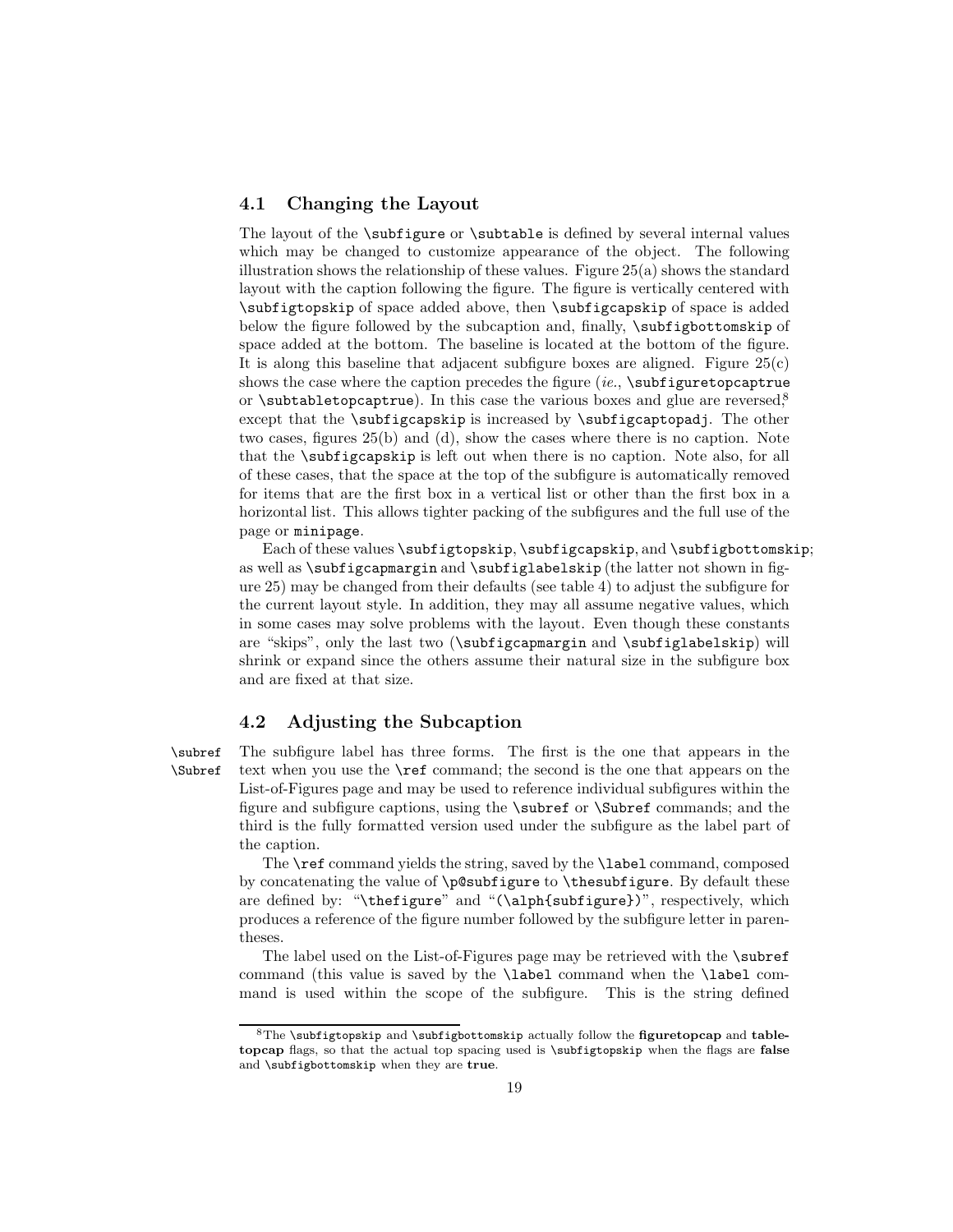

(a) Standard layout [FIGBOTCAP] or [TABBOTCAP].



(b) Standard layout [FIGBOTCAP] or [TABBOTCAP] with no caption present.



(c) Reversed layout [FIGTOPCAP] or [TABTOPCAP].

| Baseline | $(\subfigbottomskip)$ |  |
|----------|-----------------------|--|
|          | SUBFIGURE OF SUBTABLE |  |
|          | \subfigtopskip        |  |

(d) Reversed layout [FIGTOPCAP] or [TABTOPCAP] with no caption present.

Figure 25: Subfigure and subtable layout.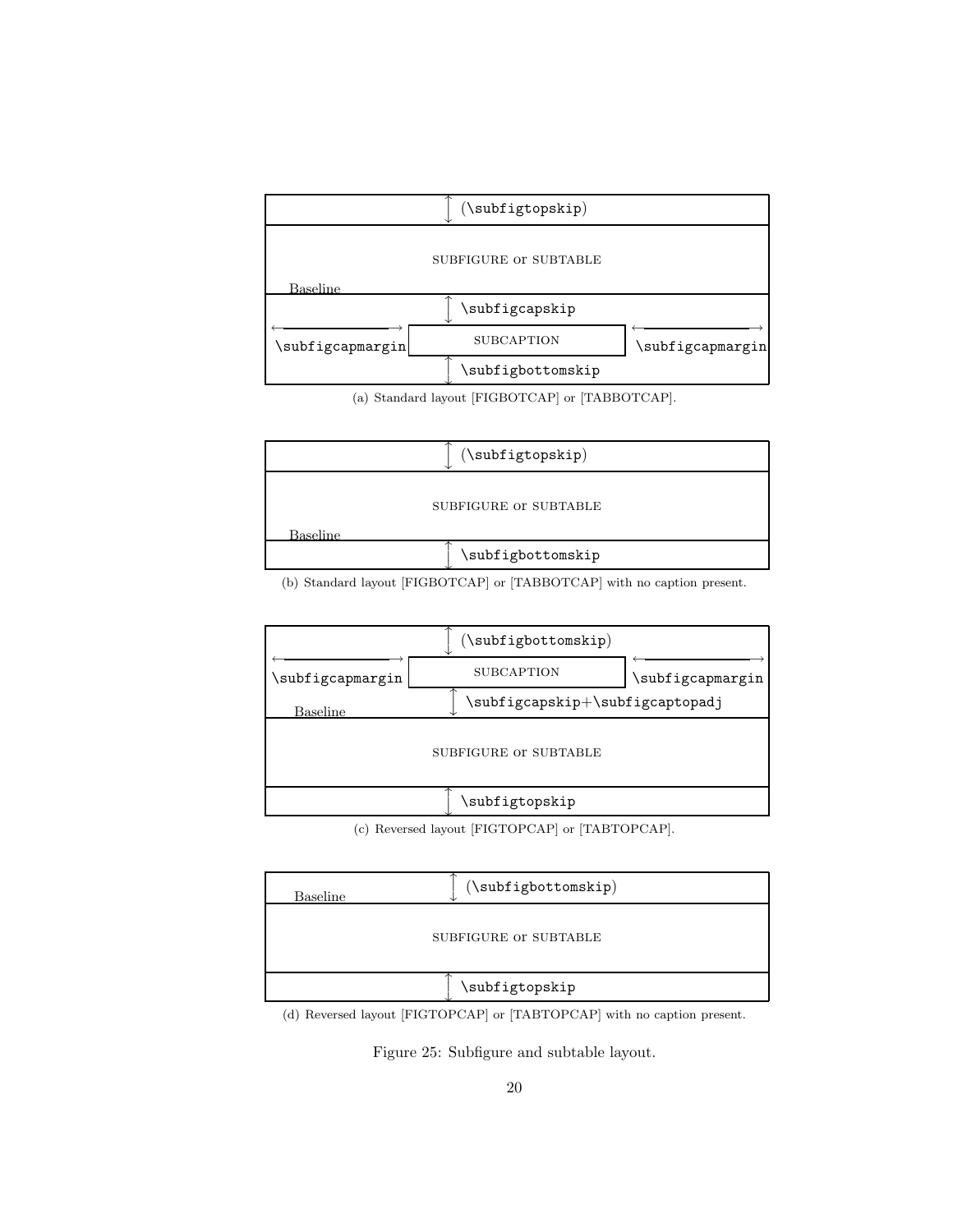by \@@thesubfigure, which, by default, is the value "\thesubfigure" (or "(\alph{subfigure})").

The label used with the subcaption text is defined by the internal value \@thesubfigure, which, by default, has the value

"\thesubfigure\hskip\subfiglabelskip".

It is prefixed by \subcapsize\subcaplabelfont and followed by the subcaption text which is set with **\subcapfont**.

Note that by default \subcaplabelfont has the default value "{\familydefault \seriesdefault\shapedefault}". The package options described in table 1 allow you to set these values for your paper. If you update the **\@subfigure** command, you should include any separator character or spacing between the label and the start of the subcaption text. The default is \hskip\subfiglabelskip placed after the label.

Finally, the text of the subcaption is prefixed by \subcapfont which may be changed using the set of nine lower-case font options described in table 1.<sup>9</sup> One other way of changing the layout of the lapel and caption is by replacing the \@makesubfigurecaption or \@makesubtablecaption command (which by default are identical).

#### 4.3 Adjusting the Subfigure and Subtable Counters

\c@figure To create some special effects, such as continuing the subfigure numbering across \c@table several pages as part of one long continued figure, you can back off the number change from a caption with the command:

#### \addtocounter{figure}{-1}

within the figure environment. In addition, you can adjust for previous subfigures or subtables with one of the following (here we assume that two subfigures or subtables appeared in the previous pages:

\addtocounter{subfigure}{2}

or

\addtocounter{subtable}{2}.

Two other things that may be necessary, if you switch between figures and tables in the same figure environment (e.g., by changing  $\Diamond$  captype, see section 4.7.2), is to add the command \listsubcaptions following the last subfigure when the subfigure is using the TOPCAP or topcap option. This is necessary to flush the list of subcaptions before the next subfigure or subtable. This also may be necessary if you switch between \figuretopcaptrue and \figuretopcapfalse. The other thing that may be required in some cases, is to reset the subfigure counter by entering:

\setcounter{subfigure}{0}

This should only be necessary if you are dynamically switching between different subfigure options, or changing the **\@captype**, within a float environment.

<sup>&</sup>lt;sup>9</sup>It is also prefixed by **\subcapsize** as part of the overall label and caption.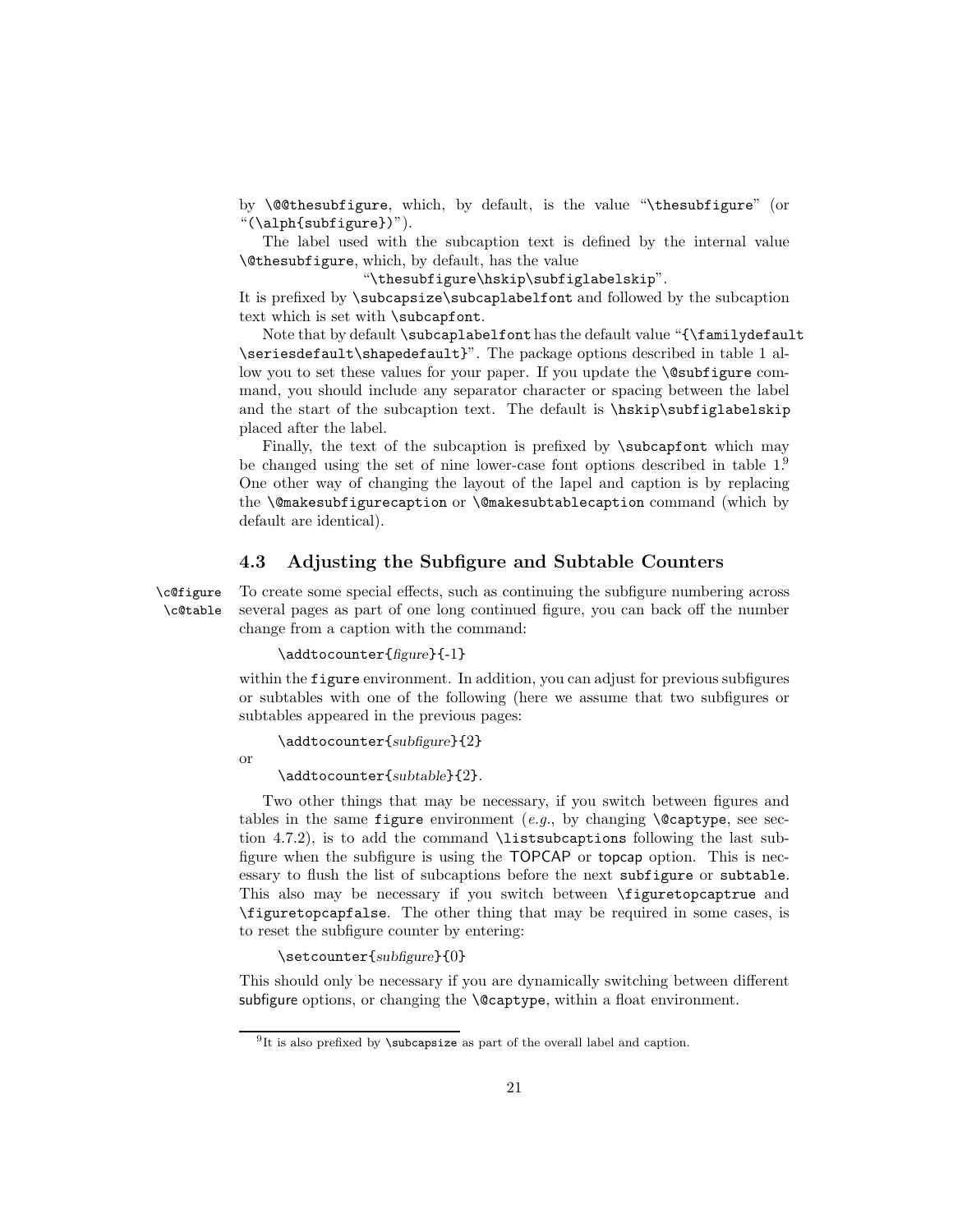#### 4.4 Modifying the List-of-Figures and List-of-Tables

\l@subfigure To generate a List-of-Figures, or List-of-Tables, page you need to add a \listoffigures \@dottedxxxline or \listoftables command where you want the list to appear. These commands also cause the appropriate captions and subcaptions to be written to a file with the extensions lof (lot). If you want the subcaption text to appear in the List-of-Figures or List-of-Tables page, you need to change the value of the counter lofdepth (lotdepth) counter from its default of '1'. For example, to have the subfigure subcaptions to appear on the List-of-Figures, add the following to the preamble of your paper:

\setcounter{lofdepth}{2}

If you want to change how the subcaption appears on the "List-of" pages you can change its format by redefining the \l@subfigure or \l@subtable command. Usually you will want to use the \@dottedxxxline command (section 5.10, page 43) to help with the formatting. For instance the default value of \l@subfigure is:

```
\newcommand{\l@subfigure}{%
 \@dottedxxxline{\ext@subfigure}{2}{3.8em}{2.5em}}
```
The arguments of the **\@dottedxxxline** command are:

- 1. Type. The usual values are : lof or lot. The internal values \ext@subfigure and \ext@subtable stand for these extensions.
- 2. Level. By default this is '2' for the subfigure and subtable. If the level is greater than  $\langle Type \rangle$  depth (where  $\langle Type \rangle$  is the first argument, above), then no line is produced.
- 3. Indent. Total indentation from the left margin.
- 4. Numwidth. Width of box for the label number if the Title has a \numberline command. This is also the amount of extra indentation added to second and later lines of a multiple line entry.
- 5. Title. Contents of entry (e.g. the  $\langle list\_entry \rangle$  or  $\langle subcaption \rangle$ ).
- 6. Page. The page number of the figure or table.

The final two arguments, title and page, are automatically appended to the value of \l@subfigure (and symmetrically for \l@subtable).

For example, to change the amount of space reserved for the label (if, for instance, you have a lot of figures and the and you need extra space for the figure number) you could widen the 2.5em space for the label to 4.0em:

```
\makeatletter
 \renewcommand{\l@subfigure}{%
   \@dottedxxxline{\ext@subfigure}{2}{3.8em}{4.0em}}
\makeatother
```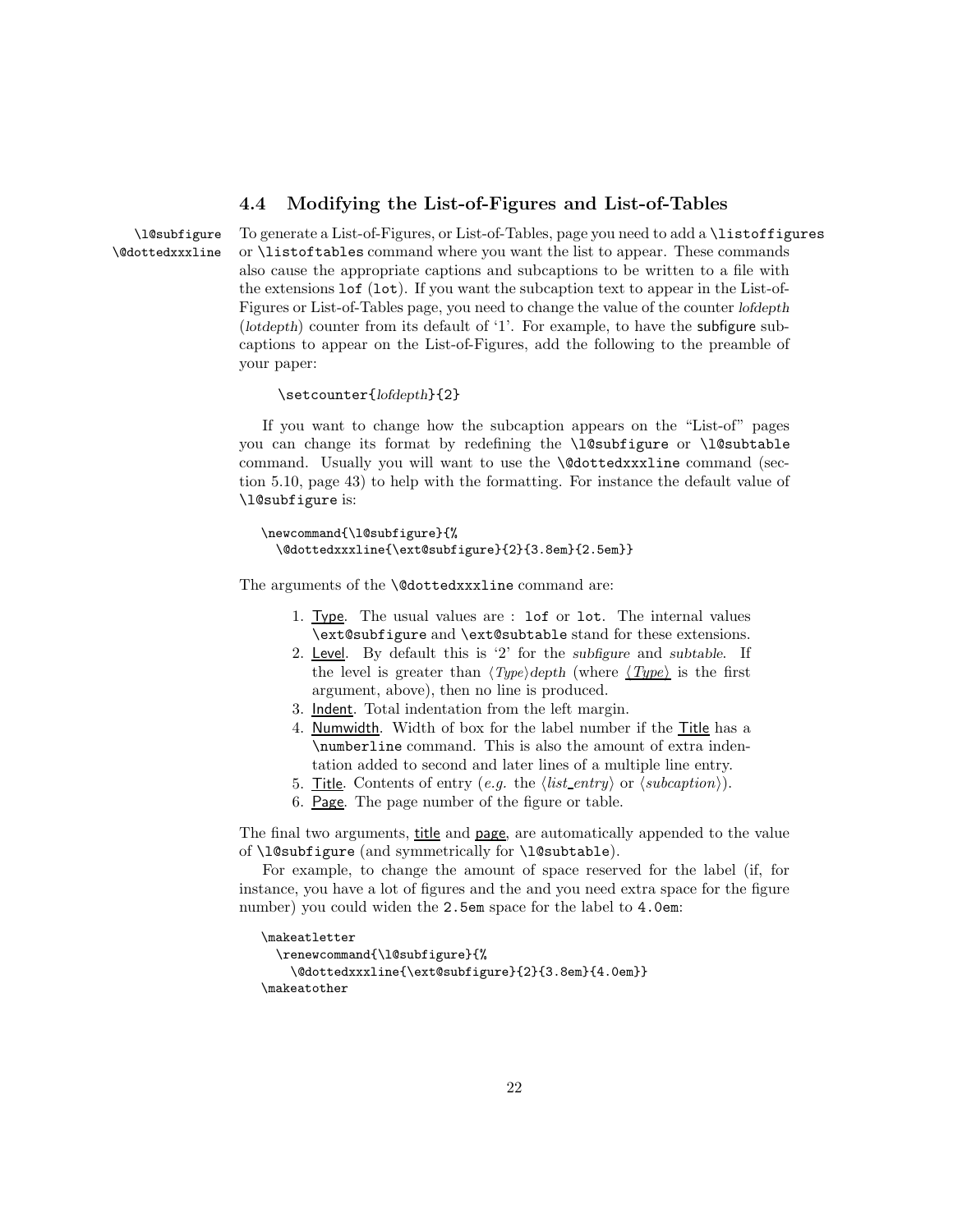Figure 26: Caption position option: [figtopcap] with changing settings of \subfiguretopcap.



#### 4.5 Aligning Captions Above the Figure

\subfiguretopcapfalse \figuretopcaptrue

\subfiguretopcaptrue For unbalanced sets of captions placed, above the figures or tables, the caption portion looks unbalanced, such as the ones in figure 21. If you prefer to have the caption portion aligned along the top rather than the bottom, as shown in figure 26, you can use the figtopcap option as in figure 21, but use two "empty" subfigures to position the captions followed by two more containing the figures, but without captions. The code to produce this example is:

```
\begin{figure}%
\centering
  \caption{Caption position option: [\Lopt{figtopcap}] with changing
           settings of \subfiguretopcap.}%
  \label{fig:position3}%
  \subfiguretopcapfalse
  \subfigure[First caption.]{\hbox to 1.5in{\hfil\null}}%
  \hspace{0.2in}%
  \subfigure[Second long, long, long, long,
             long, long, long, long caption.]{%
    \hbox to 1.5in{\hfil\null}}\\[5pt]
  \subfiguretopcaptrue
  \subfigure{\fbox{\hbox to 1.5in{\vbox to 15mm{\vfil\null}\hfil}}}%
  \hspace{0.2in}%
  \subfigure{\fbox{\hbox to 1.5in{\vbox to 10mm{\vfil\null}\hfil}}}%
\end{figure}
```
This example makes use of one of the four flags that control how the caption labels are numbered and where the subcaption appears. Two are for \subfigure and two for \subtable. The first of each set tell the \subfigure or \subtable command that the related main caption appears before or after the set of subfloats. \figuretopcaptrue and \tabletopcaptrue indicate that the caption appears before and \figureotopcapfalse and \tabletopcapfalse indicate that the it appears after. The other two flags force the subcaption to be placed before (\subfiguretopcaptrue and \subtabletopcaptrue) or after the actual subfigure or subtable (\subfiguretopcapfalse and \subtabletopcapfalse).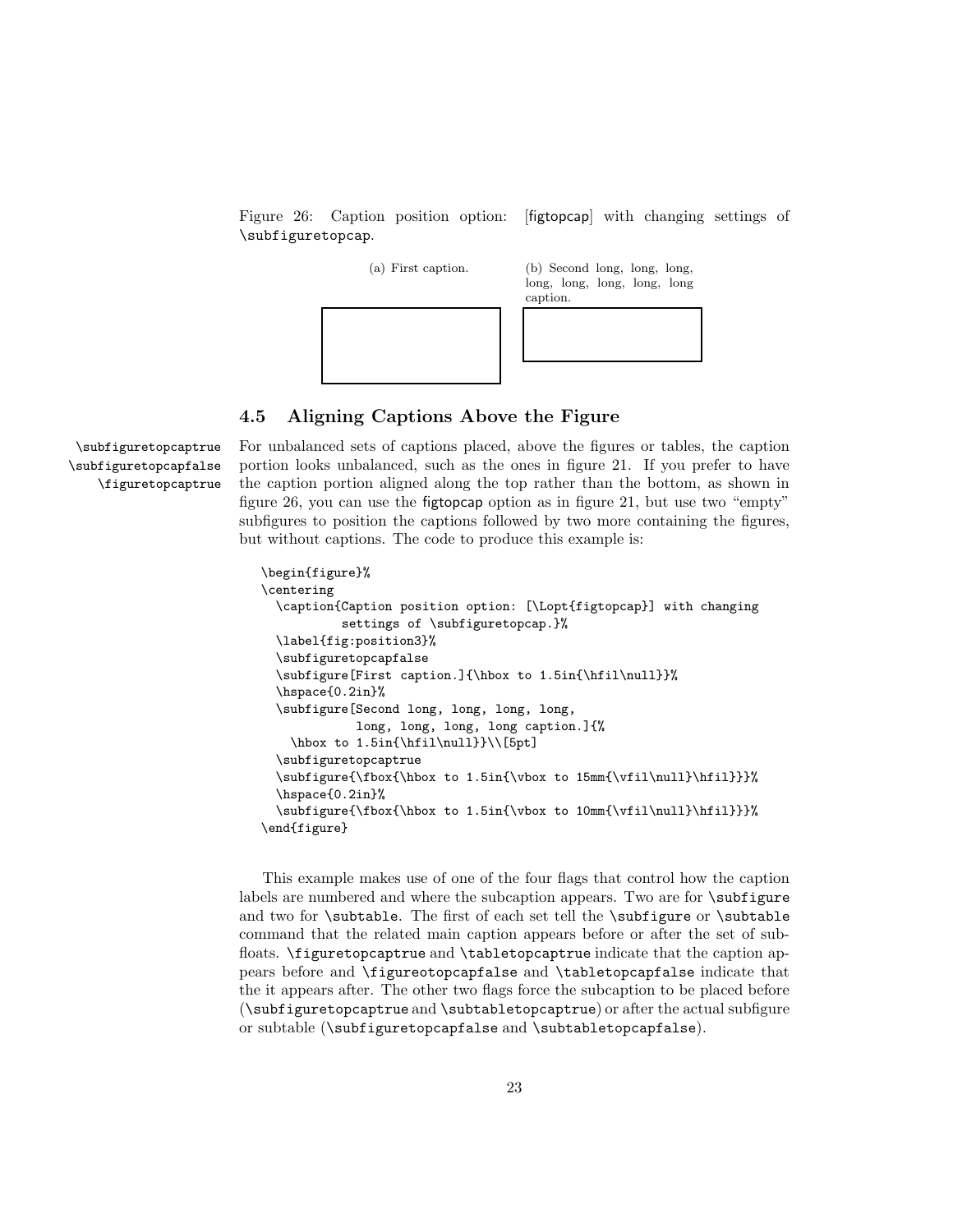There are two difficulties with this approach, first, you need to keep changing the setting of \subfiguretopcap, and second, if you have more than one row of subfigures or subtables, then you will need to fiddle with the counter (see section 4.3 to keep the numbers straight. The reason that this format is not supported by the subfigure package is that you need information about all of the subfigure or subtables on a row to box the figures correctly and this information is not available locally.

#### 4.6 Adding Subfloats to New Environments

It is easy to add a subfloat command to a new environment. For instance, let us assume we have a new float environment<sup>10</sup> called "map" in which various maps are displayed and for which a List-of-Maps is to be generated in the contents section. If we wanted to have submaps, then we could define the following:

```
\makeatletter
 \newcounter{submap}[map]
 \newif\ifmaptopcap
 \newif\ifsubmaptopcap
 \newcommand{\p@submap}{\themap}
 \newcommand{\thesubmap}{(\alph{submap})}
 \newcommand{\@thesubmap}{\themap\hskip\subfiglabelskip}
 \newcommand{\@@thesubmap}{\themap}
 \newcommand{\ext@submap}{\ext@map}
 \newcommand{\l@submap}{\@dottedxxxline{\ext@submap}{2}{3.8em}{2.5em}}
 \newcounter{lomdepth}
 \setcounter{lomdepth}{1}
 \newcommand{\submap}{\subfigure}
 \newcommand{\@makesubmapcaption}{\@makesubfigurecaption}
 \ifhyperrefloaded
   \newcommand\theHsubmap{\themap.\arabic{submap}}
   \newcommand{\toclevel@submap}{1}
 \fi
\makeatother
```
The first and last lines make the character '@' act like a letter between them and therefore it may be part of a command name used there. First a new counter for the submap is created along with two conditionals that define where the position (ı.e., above or below) of the main caption and subcaption is with respect to the submap. Then the four commands that define the submap label are created. The first two, \p@submap and \thesubmap define the standard label returned by \ref. The next, **Quidesubmap** gives the label as shown under or over the submap with the subcaption and the last, \@@thesubmap shows how the label is displayed on the List-of-Maps and/or referenced with the \subref command.

The next four lines show where and how to print to the List-of-Maps page: \ext@submap gives the List-of-Maps file extension; \l@submap shows how to print the submap line on the List-of-Maps page; and the last two lines show how to

<sup>&</sup>lt;sup>10</sup>For information on creating new float environments, see any of the following: [10], [3] or [11].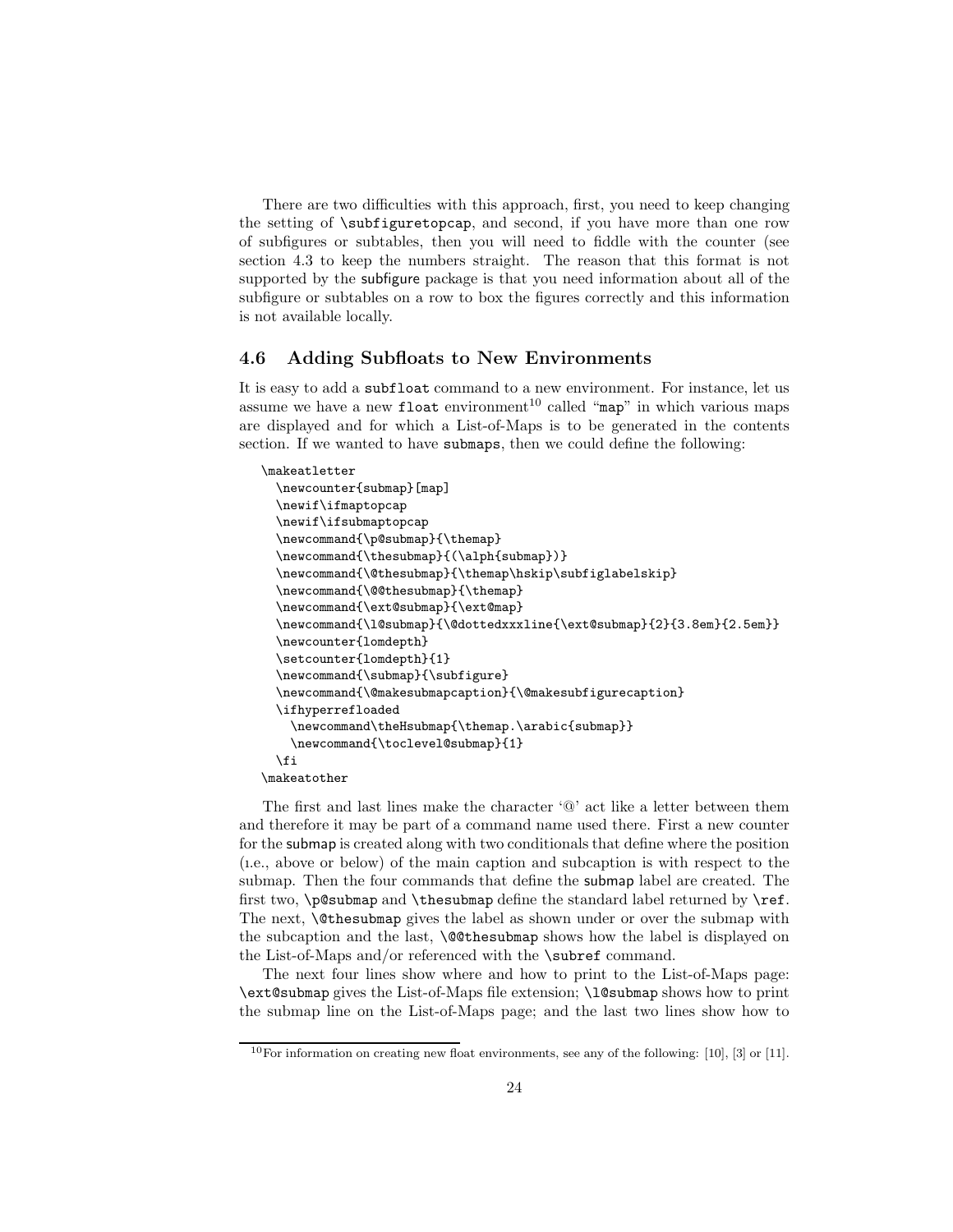create and set the counter lomdepth, which controls how many caption levels are shown on the page when it is printed.

The next two lines create the \submap and \@makesubmapcaption commands by making them the same as the \subfigure and \@makesubfigurecaption commands.

The last four lines conditionally create the \theHsubmap and \toclevel@submap commands which are used by the hyperref Package to name the item and to control the presence of the item bookmark.

Of course, this is where the ccaption package [3] comes in handy since it will do all of the above with one command:

\newsubfloat{map}

#### 4.7 Interaction with Other Parts of LAT<sub>EX</sub>

In the following sections, the interaction of the subfigure package with other parts of L<sup>AT</sup>EX is documented. These "other parts" may be either part of the the L<sup>AT</sup>EX base or contributed packages or classes.

#### 4.7.1 TEX's "Mouth"

The most important thing to remember when laying out your figures within a float environment is that spaces take room. If you have an extra space between two figures, then they will be separated by a little bit.

TEX's state varies as it reads a line of text from a file. It ignores some spaces and carriage-returns and converts others to \space's or \par's. You can use a '%' to insure that you only have real spaces where you want them. To understand which spaces are significant, you should read chapters 7 and 8 of the T<sub>E</sub>Xbook [9]. However, the main source of unexpected extra spacing is carriage-returns which are turned in to **\space**'s. As a general rule: if in doubt, then add a '%' immediately after the last significant character of the line.

#### 4.7.2 The Float Environment

Although the subfigure package was designed to work within a float environment  $(e.g.,$  figure or table), it can be used outside with the following two caveats:

1. You need to define \@captype. This is usually either figure or table. For example add the following to the preamble of your document:

```
\makeatletter
 \newcommand{\change_cap_type}[1]{%
    \renewcommand{\@captype}{#1}}
\makeatother
```
Then use the new command to switch in the middle of a given float environment, say from "figure" to "table" with the command \change\_cap\_type{table}.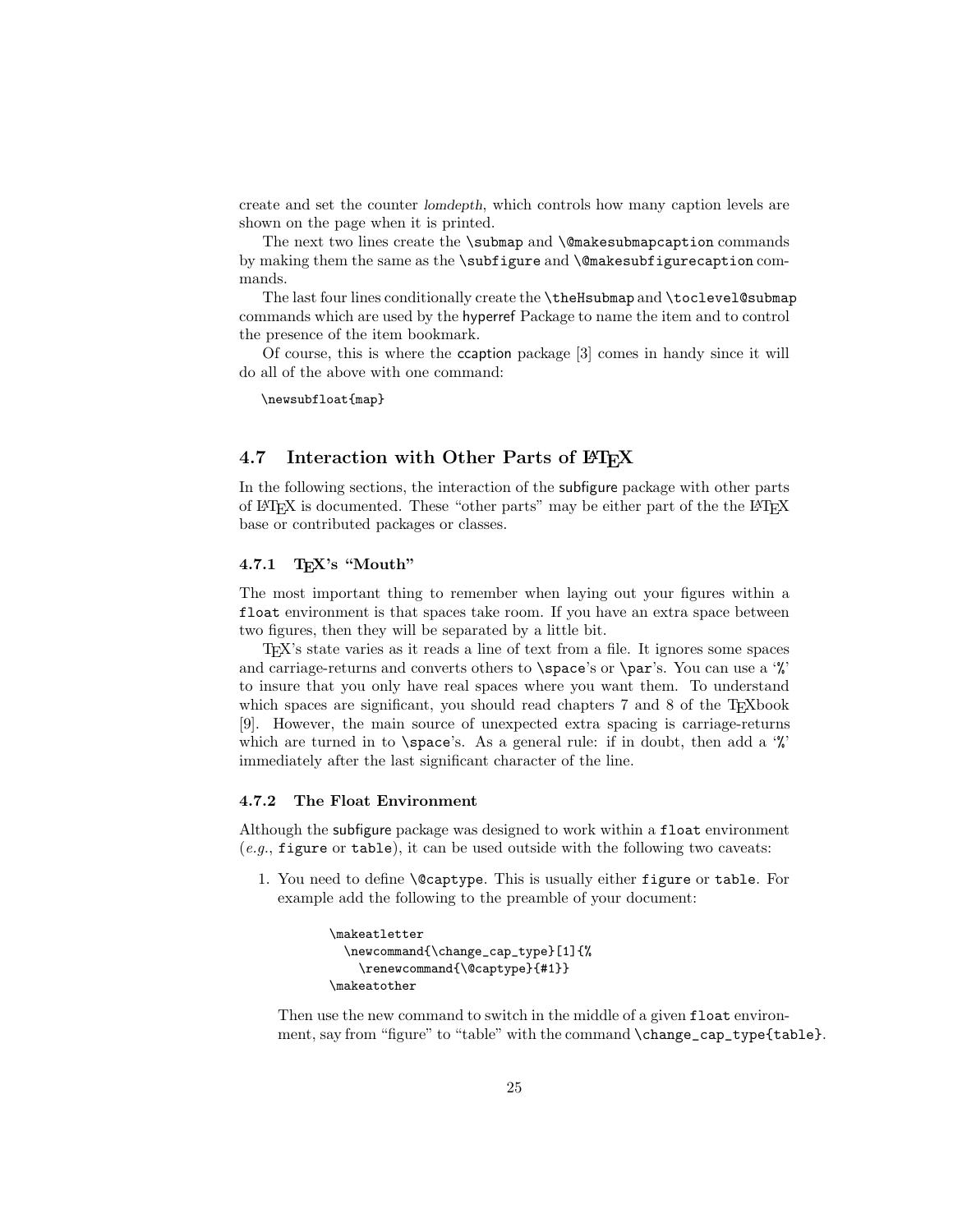2. If you want to define references using \label, then you also need to redefine the LAT<sub>E</sub>X internal **\@currentlabel**. For example:

```
\makeatletter
 \edef\@currentlabel{\p@subfigure\thesubfigure}
\makeatother
```
before using the \label command. NOTE: Many other commands change \@currentlabel, including all of the "section" commands, \caption, equation's, and theorem's.

#### 4.7.3 Interaction with Other Packages

The only packages that directly interact with the subfigure package are the caption/caption2 packages by H.A. Sommerfeldt [1, 2], the ccaption package and tocloft packages by Peter Wilson [3, 4], and the captcont package by S.D. Cochran [6].

caption If you load the subfigure package before the caption package, then the caption package will detect that fact and will change the \subcapsize when the options scriptsize, . . . , Large are specified (overriding such options used when loading the subfigure package). In addition, it redefines **\@thesubfigure** and \@thesubtable to use \captionlabelfont. It also uses an older layout of \@thesubsubfigure and \@thesubtable.

The best plan is to load the caption package before the subfigure package. In addition, you should try to coordinate the "look and feel" of the two packages. This limits you a little since, although the two packages have similar options, the options in the caption package do not combine the same way. You can pick one from each column:

| normal,    | nooneline | scriptsize.  | up, it, sl, | (Other)   |
|------------|-----------|--------------|-------------|-----------|
| hang,      |           | footnote-    | sc, md, bf, | options-  |
| center,    |           | size, small, | rm, sf, tt  | see       |
| centerlast |           | normalsize,  |             | package.) |
|            |           | large,       |             |           |
|            |           | Large        |             |           |

caption2 This package acts similarly to the caption package. If you specify the subfigure it will try to support the subfigure package, if you specify nosubfigure than it will not. If neither option is specified, than load order matters. If loaded before the subfigure package, than it will not try to support the package and if loaded after it will.

Again, the best plan is to load the caption2 package before the subfigure package, and specify the nosubfigure option. In addition, you should try to coordinate the "look and feel" of the two packages. This limits you a little since, although the two packages have similar options, they are not exactly the same; however, most of the good looking combinations are easily available. You can pick one from each column: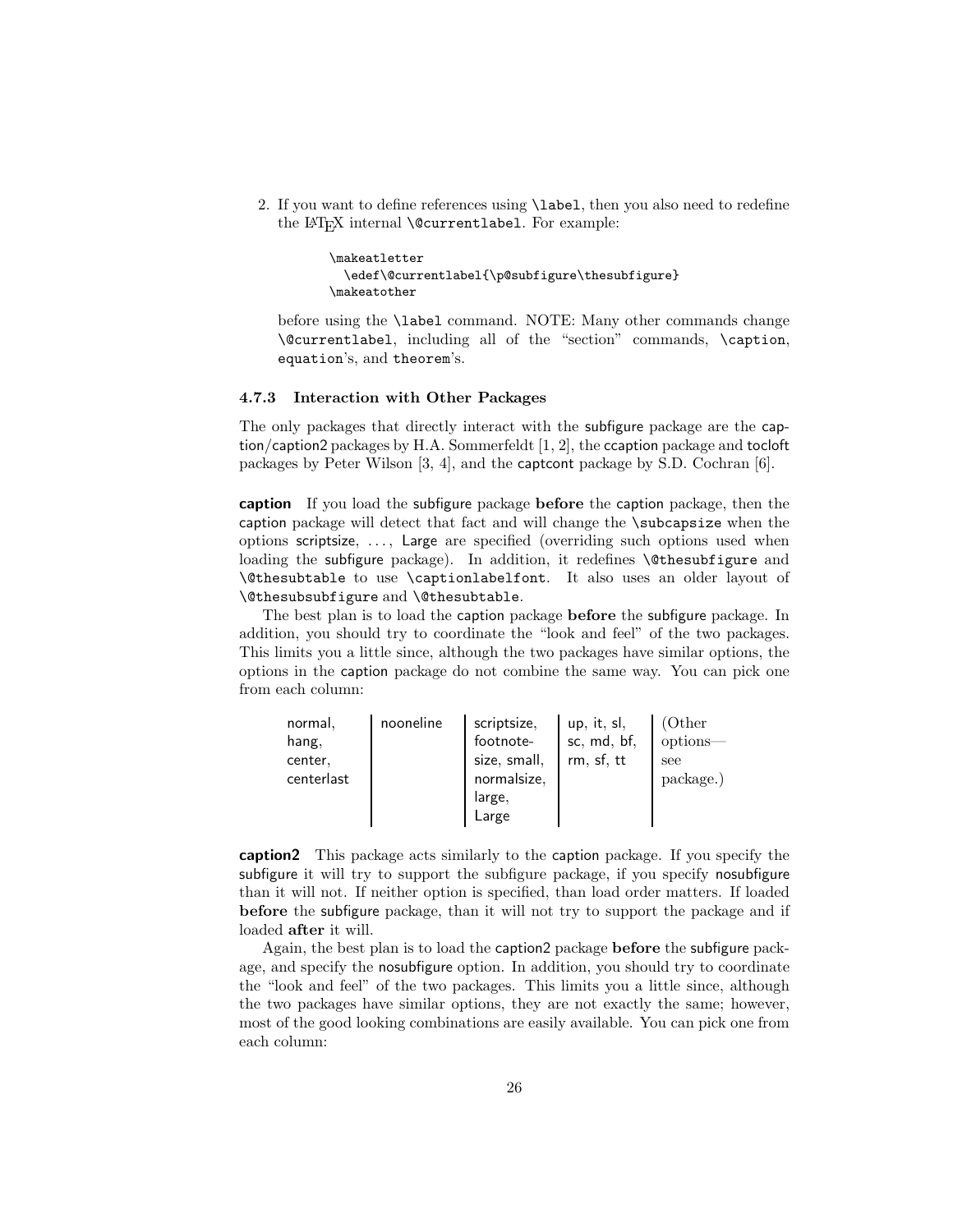| nosubfigure, | normal.    | oneline.  | scriptsize,  | up, it, sl, | (Other    |
|--------------|------------|-----------|--------------|-------------|-----------|
| subfigure    | hang,      | nooneline | footnote-    | sc, md, bf, | options-  |
|              | center,    |           | size, small, | rm, sf, tt  | see       |
|              | centerlast |           | normalsize,  |             | package.) |
|              | flushleft, |           | large,       |             |           |
|              | indent     |           | Large        |             |           |

ccaption The ccaption package provides for all sorts of extensions and style options for float \captions. It also provides for the use of the \caption command outside of a float environment and a mechanism for creating new types of float environments.

In order to use it with the subfigure package, you need to pass the subfigure option when loading it:

\usepackage[subfigure]{ccaption}

tocloft The tocloft package gives the user the ability to easily configure the "Listof" pages. It takes a subfigure option so it doesn't matter which package is loaded first.

\usepackage[subfigure]{tocloft}

**hyperref** The hyperref package extends the functionality of all of the  $\text{LFT}$  crossreferencing commands to produce hypertext links. In addition, it provides new commands to allow the user to insert hypertext links. When used with the subfigure package, they may be loaded in any order; however, it might be better if the subfigure package is loaded first.

\subfloat@label To more fully support the hyperref package, the \label command, when used within the scope of the **\subfigure** or **\subtable** commands takes an optional argument (note the parentheses rather than square brackets):

 $\langle \text{label}(\text{bookmark})\}$ 

We would like to use the subcaption as the bookmark text, but the **\label** command is often processed before the subcaption. Therefore, this optional argument may be used to supply this information if desired. By default a bookmark field of the form "Subfigure  $1(a)$ " will be generated. <sup>11</sup>

\caption\* \captcont \captcont\*

\caption captcont This package may be used with or without the subfigure package to extend figure or table numbering across multiple pages. This package knows about how the subfigure package interacts with the List-of-Figures and List-of-Tables and does the right thing when used with subfigure's and subtable's.

 $11$ If the document class is report or other class that defines \thechapter, than the default bookmark field will be of the form "Subfigure 1  $\lrcorner$  1(a)".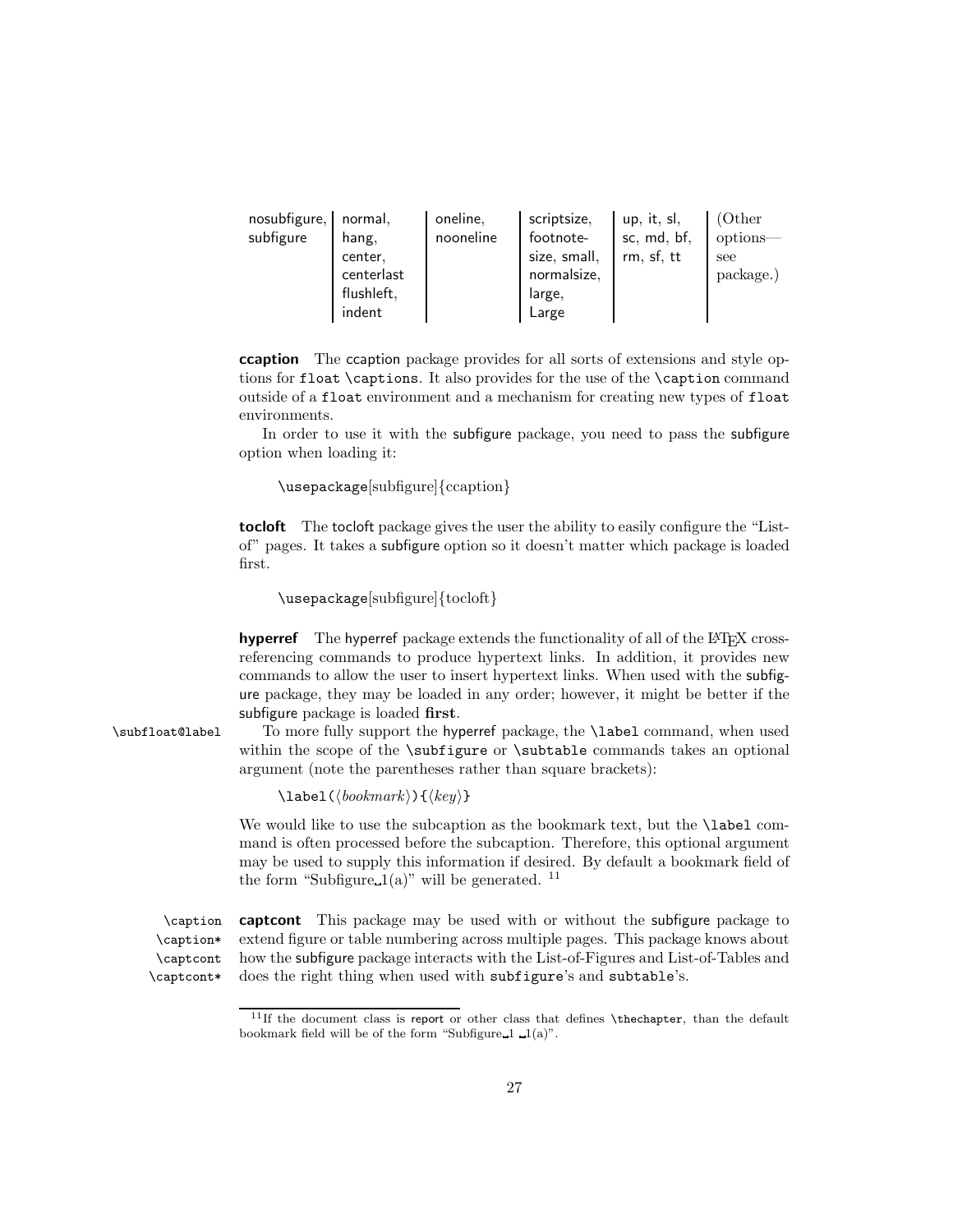| This text should be      |     |     |                          | This text (also) should be |     |     |  |
|--------------------------|-----|-----|--------------------------|----------------------------|-----|-----|--|
| verbatim.                | And | not | verbatim.                |                            | And | not |  |
| messed with in any way ! |     |     | messed with in any way ! |                            |     |     |  |
| (a) First subcaption.    |     |     |                          | (b) Second subcaption.     |     |     |  |

Figure 27: Subfigures (a) and (b) show examples of using verbatim text in a subfigure.

The captcont package may be loaded either before or after the subfigure and it has four options: figbotcap or figtopcap and tabbotcap or tabtopcap. These are the same as the subfigure options. When the captcont package is used with the subfigure package, only the subfigure options matter. Any given with the captcont package are ignored.

The thing to remember about the captcont package is that if you normally place the  $\zeta$  table of  $\zeta$  and  $\zeta$  is subfigures or subtables (*i.e.*, figtopcap or tabtopcap respectively), then you start a series of continued figure's with the \caption[\*] and use \contcapt[\*] in each of the rest of the figures. If you follow your subfigures or subtables with a caption (*i.e.*, figbotcap or tabbotcap respectively), then you start the series with the \contcapt[\*] in the first figure environment and all but the last where you use the \caption[\*].

#### 4.7.4 Creating a subfigure Environment

subfloat Some people have wanted to use the verbatim environment within the \subfigure command and run into the restriction that the verbatim environment cannot be nested. To include verbatim text in a subfigure, you can define a new environment, in which verbatim text may be enclosed, and which calls the **\subfigure** command.

```
\newbox\subfigbox % Create a box to hold the subfigure.
\makeatletter
 \newenvironment{subfloat}% % Create the new environment.
   {\def\caption##1{\gdef\subcapsave{\relax##1}}%
    \let\subcapsave=\@empty % Save the subcaption text.
    \let\sf@oldlabel=\label
    \def\label##1{\xdef\sublabsave{\noexpand\label{##1}}}%
    \let\sublabsave\relax % Save the label key.
    \setbox\subfigbox\hbox
      \bgroup}% % Open the box...
     {\egroup \% ... close the box and call \subfigure.
    \let\label=\sf@oldlabel
    \subfigure[\subcapsave]{\box\subfigbox}}%
\makeatother
```
The following is an example of this subfloat environment begin used to produce figure 27. Note that you need to supply the width of the verbatim; here we use a section using a minipage).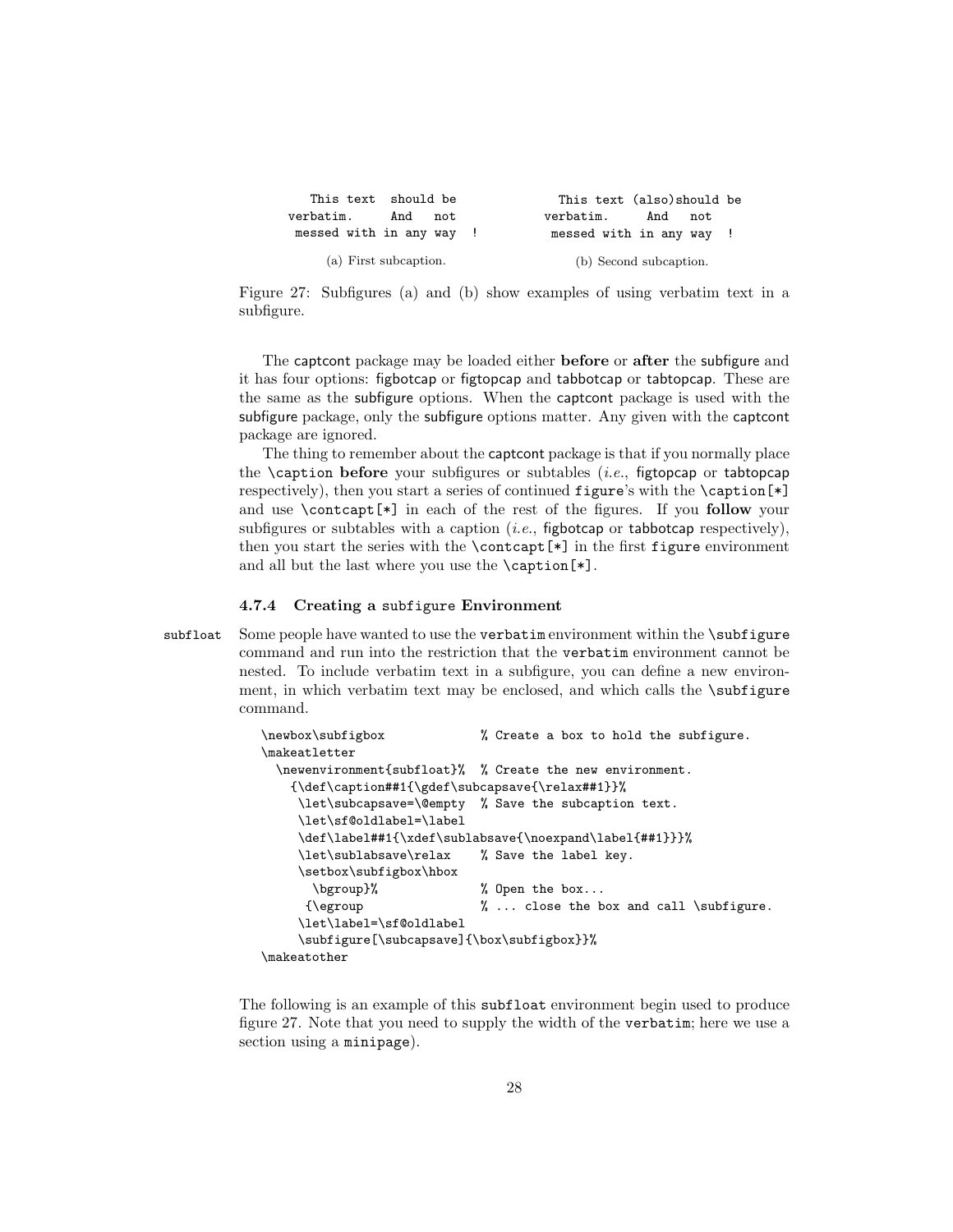```
\begin{figure}
 \centering \begin{subfloat}%
    \begin{minipage}{2.1in}
      \begin{verbatim}
   This text should be
verbatim. And not
messed with in any way !
     \end{verbatim}
    \end{minipage}%
    \caption{First subcaption.}%
    \label{fig:verbone}
  \end{subfloat}%
  \qquad
  \begin{subfloat}%
   \begin{minipage}{2.1in}
      \begin{verbatim}
 This text (also)should be
verbatim. And not
messed with in any way !
     \end{verbatim}
    \end{minipage}%
    \caption{Second subcaption.}%
    \label{fig:verbtwo}
  \end{subfloat}
  \caption{Subfigures~\subref{fig:verbone} and \subref{fig:verbtwo}
          show examples of using verbatim text in a subfigure.}
  \label{fig:verbatim}
\end{figure}
```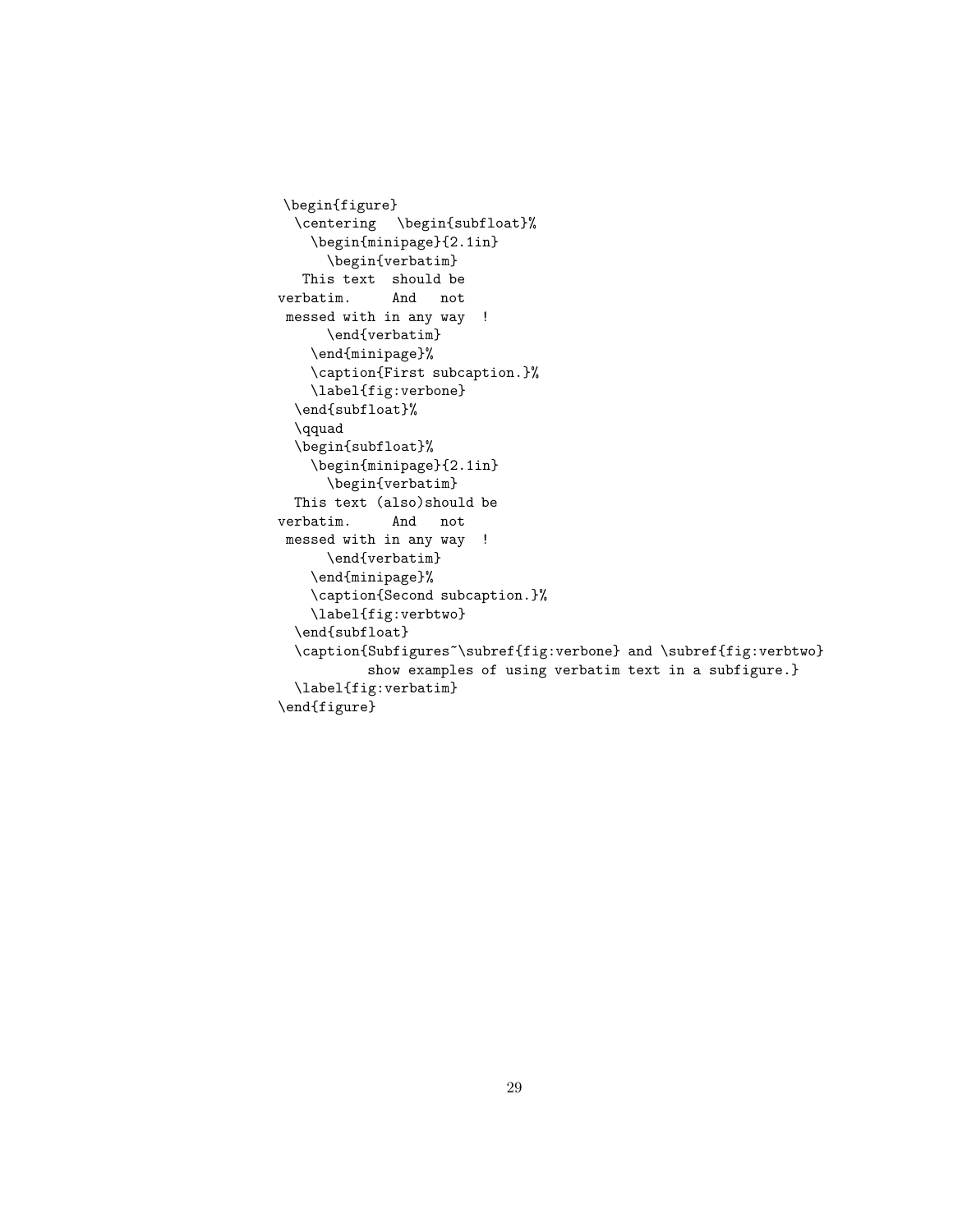## 5 The Code

### 5.1 Identification

Announce the subfigure package.

```
2 \NeedsTeXFormat{LaTeX2e}[1994/12/01]
```

```
3 \ProvidesPackage{subfigure}[2002/03/15 v2.1.5 subfigure package]
```
#### 5.2 Check for Nasty Classes

\sf@floatfix Some "broken" document classes use \let on \end@figure and similar, which are used as hooks in the end-processing of, in this case, figures. The following code, courtesy of David Kastrup (dakgnu.org) fixes the problem and prints a warning.

```
4 \def\sf@floatfix#1#2{%
5 \ifx#1#2%
6 \ifx#1\@undefined\else
7 \PackageWarningNoLine{subfigure}{%
8 Your document class has a bad definition^^J
9 of \string#1, most likely^^J
10 \string\let\string#1=\string#2^^J
11 which has now been changed to<sup>^^</sup>J
12 \string\def\string#1{\string#2}^^J
13 because otherwise subsequent changes to \string#2^^J
14 (like done by several packages changing float behaviour)^^J
15 can't take effect on \string#1.^^J
16 Please complain to your document class author}%
17 \def#1{#2}%
18 \fi
19 \fi}
20 \begingroup
21 \def\next#1#2{%
22 \endgroup
23 \sf@floatfix\endfigure\end@float
24 \sf@floatfix\endtable\end@float
25 \sf@floatfix#1\end@dblfloat
26 \sf@floatfix#2\end@dblfloat}
27 \expandafter\next\csname endfigure*\expandafter\endcsname
28 \csname endtable*\endcsname
```
#### 5.3 Check for the hyperref Package

\toclevel@subfigure \toclevel@subtable After every package is loaded, check to see if the hyperref package was among them, if so, then make sure that the \ifhyperrefloaded switch is set so that the \subfloat@label command will write the correct form of the \newlabel to the aux file. Also define the "TOC level" of the subfigure and subtable. We fix these at one since the default figure and table levels are zero. Finally, we add definitions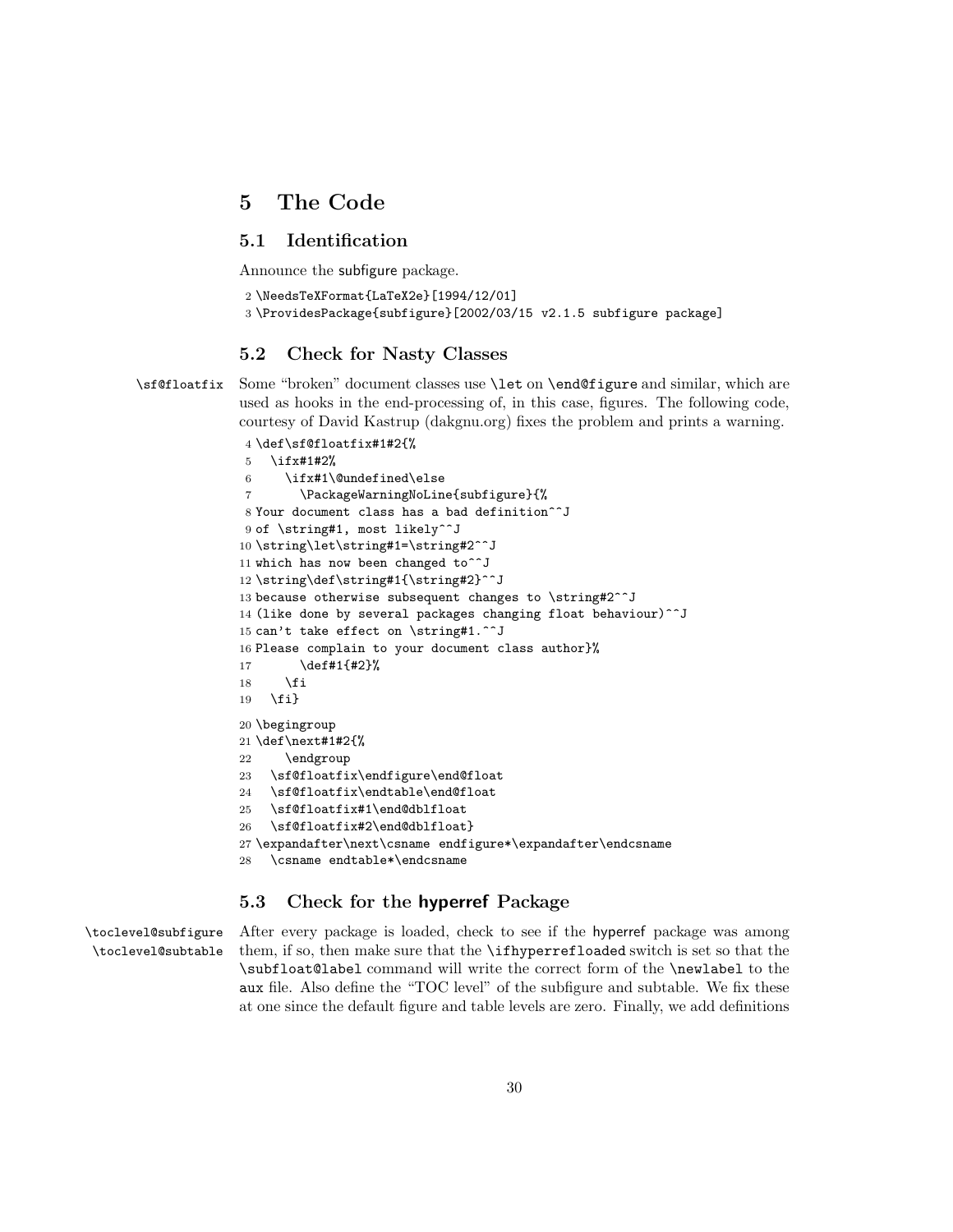for \theHsubfigure and \theHsubtable to avoid duplicate names in the PDF file when using the hyperref Package.

29 \newif\ifhyperrefloaded

- 30 \AtBeginDocument{%
- 31 \@ifpackageloaded{hyperref}{%
- 32 \hyperrefloadedtrue
- 33 \providecommand\theHsubfigure{\thefigure.\arabic{subfigure}}%
- 34 \providecommand\theHsubtable{\thetable.\arabic{subtable}}%
- 35 \providecommand{\toclevel@subfigure}{1}%
- 36 \providecommand{\toclevel@subtable}{1}}{}}

#### 5.4 Initialization and Shared Constants

\ifsubcaphang \ifsubcapcenter \ifsubcapcenterlast \ifsubcapnooneline \ifsubcapraggedright These five flags control how the style in which the subfloat label and caption are printed. The subcaphang flag is first checked and if true, causes the subcaption label to be typeset separately and placed to the upper left of the space available for the subcaption. The subcapcenter flag centers each line of the subcaption. The subcapcenterlast centers the last line of the subcaption (this is a nop if the subcapcenter flag is true. If the subcapnooneline is false, then the label plus the text of the subcaption are centered. If it is true, than the other flags may cause something different to happen. The purpose of this flag, generally, is to cause a single line to be left justified when there is a very short caption. The last flag is the subcapraggedright which typsets its text without lining up the right side. This is useful for the subcaptions since they are usually short and prone to generating hyphenated words unless allowed to be ragged.

```
37 \newif\ifsubcaphang
38 \newif\ifsubcapcenter
39 \newif\ifsubcapcenterlast
40 \newif\ifsubcapnooneline
41 \newif\ifsubcapraggedright
```
Table 4 gives the initial (default) values of the internals that are used to control the placement and printing of the subfloats.

\subfigtopskip \subfigcapskip \subfigcaptopadj \subfigbottomskip See figure 25 for details of where these take effect. Generally the **\subfigtopskip** appears between the figure or table and the edge of the box. \subfigbottomskip appears between the subcaption and the edge of the box. If the subcaption follows the figure or table, then  $\simeq$  subfigcapskip is placed before it along with (*i.e.*, in addition to) a \baselineskip. If the subcaption comes before the figure or table then \subfigcapskip is placed after it along with \subfigcaptopadj. Although several of the above are skip's they are typset at their base size and will not shrink or expand.

```
42 \neq 42 \newskip -3.5pt \text{supp} \subfigtopskip = 5\p@
43 \newskip\subfigcapskip \subfigcapskip = 0\p@
44 \newdimen\subfigcaptopadj \subfigcaptopadj = 3\p@
45 \newskip\subfigbottomskip \subfigbottomskip = 5\p@
```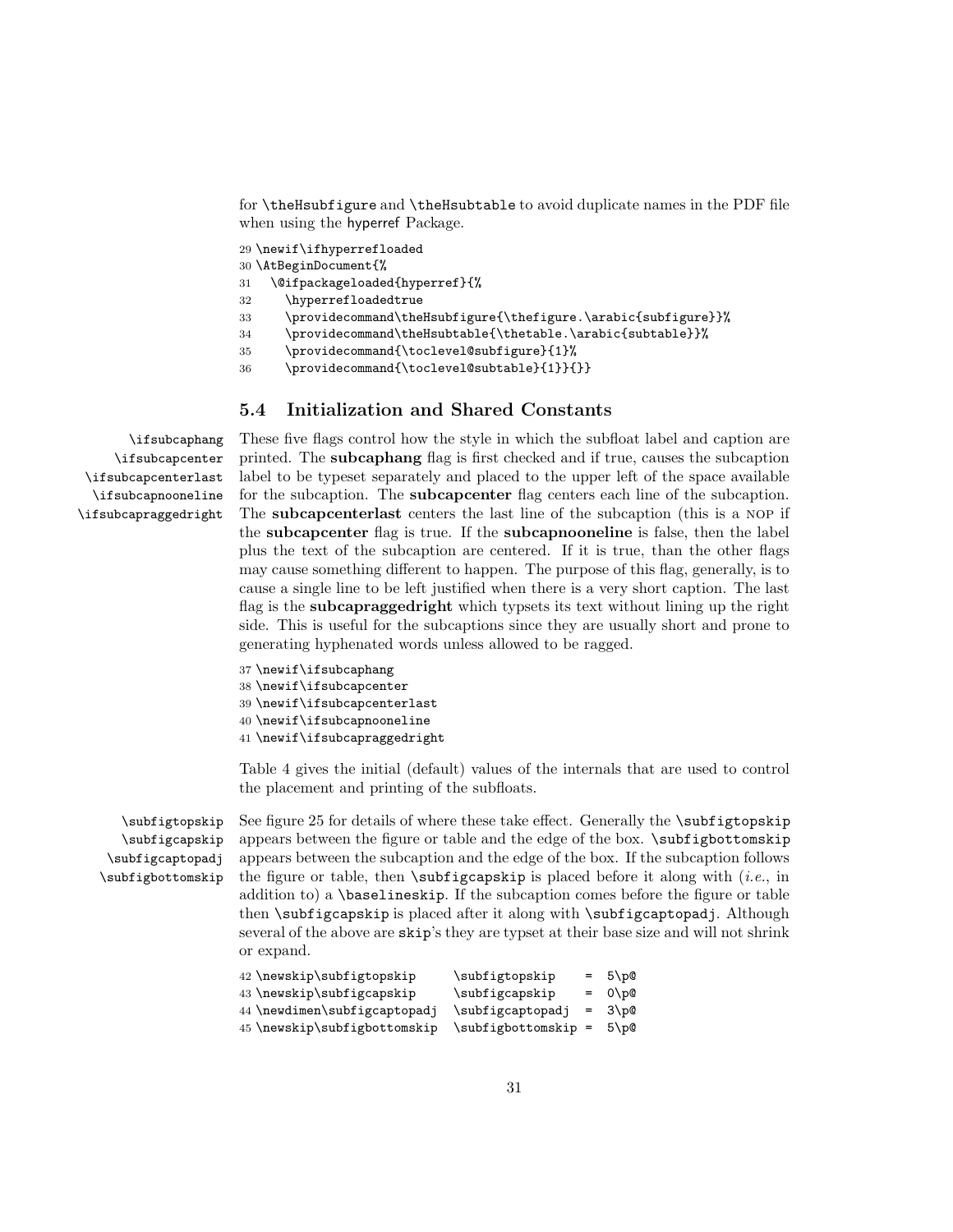| Command           | loose                              | tight                              | Description                       |  |  |  |  |  |  |
|-------------------|------------------------------------|------------------------------------|-----------------------------------|--|--|--|--|--|--|
|                   | Option                             | Option                             |                                   |  |  |  |  |  |  |
|                   |                                    |                                    | Length from the top of the        |  |  |  |  |  |  |
| \subfigtopskip    | 10 pt                              | 5 pt                               | subfloat box to the beginning of  |  |  |  |  |  |  |
|                   |                                    |                                    | the figure.                       |  |  |  |  |  |  |
|                   | 10 <sub>pt</sub>                   | 0pt                                | Length between the baseline of    |  |  |  |  |  |  |
| \subfigcapskip    |                                    |                                    | the subcaption and the figure.    |  |  |  |  |  |  |
|                   |                                    |                                    | Length added to                   |  |  |  |  |  |  |
| \subfigcaptopadj  | 0 pt                               | 3 pt                               | \subfigcapskip when the           |  |  |  |  |  |  |
|                   |                                    |                                    | caption is above the figure.      |  |  |  |  |  |  |
|                   |                                    |                                    | Length from the bottom of the     |  |  |  |  |  |  |
| \subfigbottomskip | 10 pt                              | 5 <sub>pt</sub>                    | subcaption to the bottom of the   |  |  |  |  |  |  |
|                   |                                    |                                    | subfloat.                         |  |  |  |  |  |  |
|                   |                                    |                                    | Indentation of the subcaption     |  |  |  |  |  |  |
| \subfigcapmargin  | 10 pt                              | 0 <sub>pt</sub>                    | from the sides of the subfloat    |  |  |  |  |  |  |
|                   |                                    |                                    | box. (This should always be       |  |  |  |  |  |  |
|                   |                                    |                                    | positive or zero.)                |  |  |  |  |  |  |
|                   | $0.33$ em                          | $0.33$ em plus $0.07$ em           | Space between the label and the   |  |  |  |  |  |  |
| \subfiglabelskip  |                                    | $minus 0.03$ em                    | text of the subcaption.           |  |  |  |  |  |  |
| \subcapsize       | footnotesize                       |                                    | Size for the text portion of the  |  |  |  |  |  |  |
|                   |                                    |                                    | subcaption font.                  |  |  |  |  |  |  |
|                   |                                    | (Default family, series and shape) | Font for the label portion of the |  |  |  |  |  |  |
| \subcaplabelfont  |                                    |                                    | subcaption.                       |  |  |  |  |  |  |
|                   | (Default family, series and shape) |                                    | Font for the text portion of the  |  |  |  |  |  |  |
| \subcapfont       |                                    |                                    | subcaption.                       |  |  |  |  |  |  |

Table 4: Default values of the Subfigure constants. These values are set during the options processing (see section 5.8).

| \subfigcapmargin                                                                                                                                           | These two values are used to typeset the subcaption The width of the subcaption                                                                                                                                                                                                                                             |  |  |  |  |  |  |  |  |
|------------------------------------------------------------------------------------------------------------------------------------------------------------|-----------------------------------------------------------------------------------------------------------------------------------------------------------------------------------------------------------------------------------------------------------------------------------------------------------------------------|--|--|--|--|--|--|--|--|
| \subfiglabelskip                                                                                                                                           | is the same as that of its associated figure or table width. $\sub{subfigcapmargin}$ is                                                                                                                                                                                                                                     |  |  |  |  |  |  |  |  |
|                                                                                                                                                            | placed on either side of the caption and \subfiglabelskip is placed between the<br>subcaption label and the subcaption text. Depending on the manner of typesetting                                                                                                                                                         |  |  |  |  |  |  |  |  |
|                                                                                                                                                            | the subcaption, this may shrink or expand. By default, the <b>\subfigual</b> capmargin is<br>zero to allow as much room of the subcaption as possible.                                                                                                                                                                      |  |  |  |  |  |  |  |  |
| 46 \newdimen\subfigcapmargin<br>\subfigcapmargin<br>$= \sqrt{z\omega}$<br>47\newskip\subfiglabelskip<br>\subfiglabelskip = 0.33em plus 0.07em minus 0.03em |                                                                                                                                                                                                                                                                                                                             |  |  |  |  |  |  |  |  |
| \subcapsize                                                                                                                                                | \subcapsize is used to set the size of both the subcaption label and the subcap-<br>tion text. The options allow it to be set to any of the following: \scriptsize,<br>\footnotesize, \small, \normalsize, \large, \Large. It may also be set to<br>\tiny, \LARGE, \huge or \HUGE by hand if need be for special instances. |  |  |  |  |  |  |  |  |
|                                                                                                                                                            | 48 \newcommand*{\subcapsize}{}                                                                                                                                                                                                                                                                                              |  |  |  |  |  |  |  |  |
|                                                                                                                                                            |                                                                                                                                                                                                                                                                                                                             |  |  |  |  |  |  |  |  |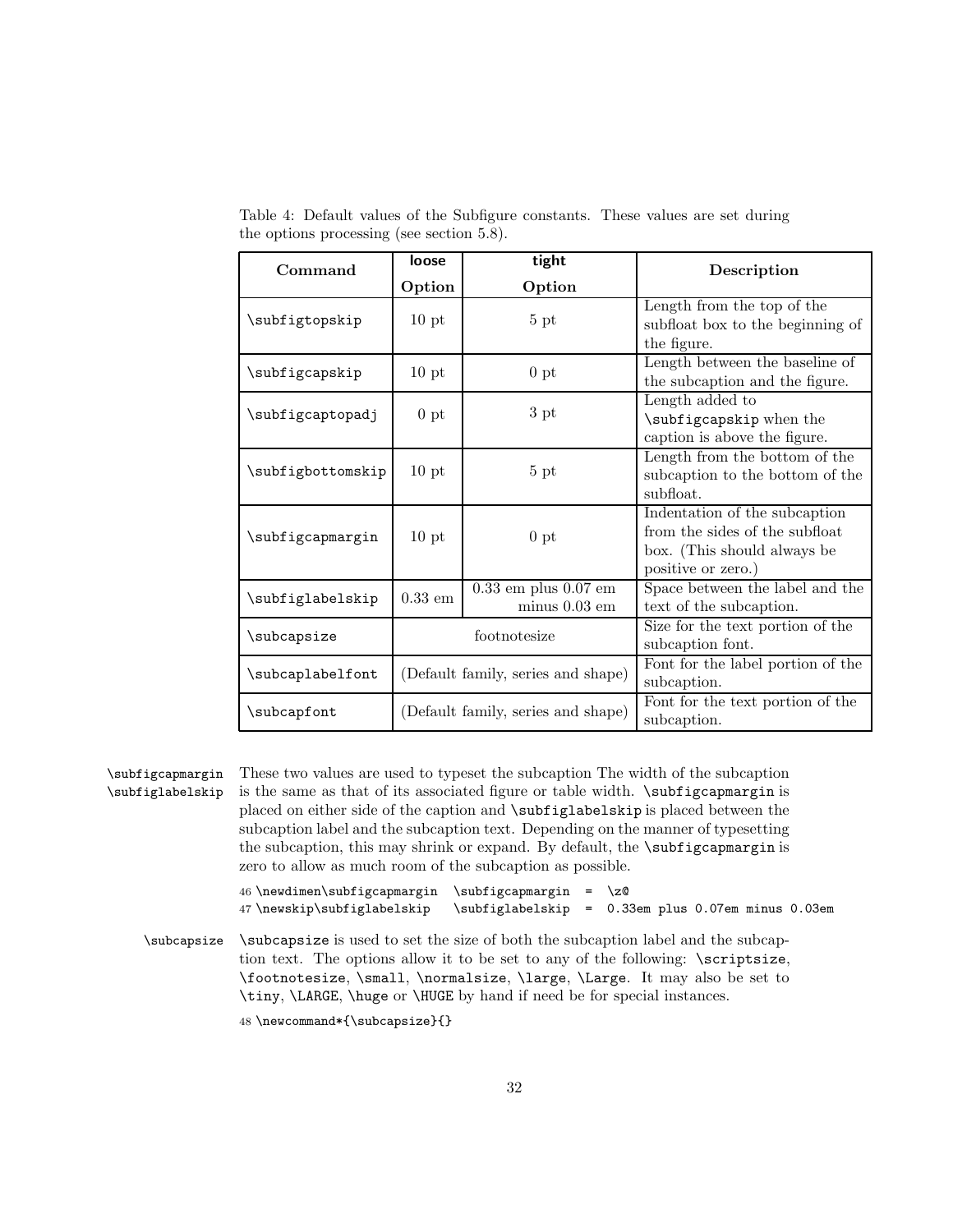| \subcaplabelfont   | The <b>\subcaplabelfont</b> is composed of three parts, the font family, such as roman,                                                                                                                                                                                                                                                        |
|--------------------|------------------------------------------------------------------------------------------------------------------------------------------------------------------------------------------------------------------------------------------------------------------------------------------------------------------------------------------------|
| \subcaplabelfont@f | san serif or typewriter; the font series, such as medium or bold; and the font shape,                                                                                                                                                                                                                                                          |
| \subcaplabelfont@c | such as italic, slanted, small caps or upright. These are combined along with the                                                                                                                                                                                                                                                              |
| \subcaplabelfont@s | \subcapsize to select the font for the subcaption label.                                                                                                                                                                                                                                                                                       |
|                    | 49 \newcommand*{\subcaplabelfont}{%<br>\subcaplabelfont@f\subcaplabelfont@c\subcaplabelfont@s}<br>50<br>51\newcommand*{\subcaplabelfont@f}{\fontfamily{\familydefault}\selectfont}<br>52 \newcommand*{\subcaplabelfont@c}{\fontseries{\seriesdefault}\selectfont}<br>53 \newcommand*{\subcaplabelfont@s}{\fontshape{\shapedefault}\selectfont} |
| \subcapfont        | The <i>subcapfont</i> is the same as the <i>subcaplabelfont</i> except that it is applied                                                                                                                                                                                                                                                      |
| \subcapfont@f      | to the subcaption text rather than the label.                                                                                                                                                                                                                                                                                                  |
| \subcapfont@c      | 54 \newcommand*{\subcapfont}{%                                                                                                                                                                                                                                                                                                                 |
| \subcapfont@s      | \subcapfont@f\subcapfont@c\subcapfont@s}<br>55                                                                                                                                                                                                                                                                                                 |
|                    | 56\newcommand*{\subcapfont@f}{\fontfamily{\familydefault}\selectfont}                                                                                                                                                                                                                                                                          |
|                    | 57\newcommand*{\subcapfont@c}{\fontseries{\seriesdefault}\selectfont}                                                                                                                                                                                                                                                                          |
|                    | 58\newcommand*{\subcapfont@s}{\fontshape{\shapedefault}\selectfont}                                                                                                                                                                                                                                                                            |
| \ifsf@tight        | Create an 'if' to control whether the check for the top-of-page is performed in the<br>\@subfloat command. This is necessary to preserve the look-and-feel of the older<br>versions of this package. The loose option turns this flag off (no check) and the<br>tight option turns it on (do the check).                                       |
|                    | 59 \newif\ifsf@tight<br>\sf@tighttrue                                                                                                                                                                                                                                                                                                          |
|                    |                                                                                                                                                                                                                                                                                                                                                |

#### 5.5 Subfigure Constants

\c@subfigure Subfigure counter.

60 \newcounter{subfigure}[figure]

\iffiguretopcap \ifsubfiguretopcap These control how the subfigure caption numbering is obtained and where the figure caption and subcaption should appear relative to the body of the subfigure. The boolean \iffiguretopcap indicates that the caption counter is current and there is no need to increment it. The boolean \ifsubfiguretopcap indicates that the subcaption will be printed above the body portion of the subfigure.

> 61 \@ifundefined{figuretopcaptrue}{\newif\iffiguretopcap}{} 62 \newif\ifsubfiguretopcap

\p@subfigure \thesubfigure \@thesubfigure \@@thesubfigure

The \thesubfigure command defines the label for text references (prefixed by \p@subfigure). This is the value saved by the \label and retrieved by the \ref commands. In the case of a conflict between this package and a prior one over the definition of \thesubfigure, this package will win. This is insured by first specifying the \providecommand for the \thesubfigure and then \renewcommand. This is necessary because some packages incorrectly insert this command.

The **\@thesubfigure** value defines the the caption label complete offset from the beginning of the caption text. It is used in the subfigure caption and normally takes the label portion as defined by \thesubfigure.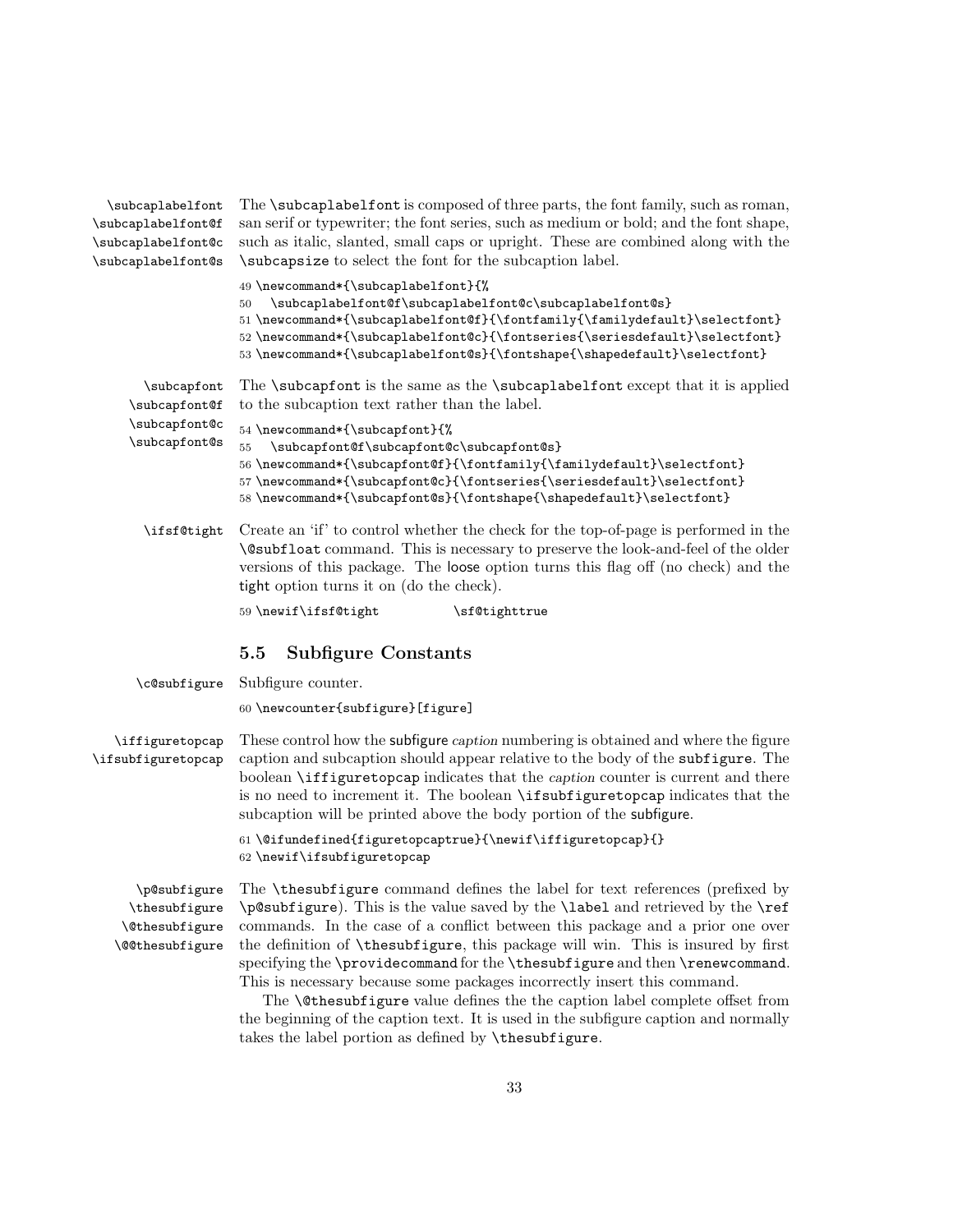Finally, the value defined by  $\@thinspace\searrow\@thinspace\searrow\@thinspace\searrow\@thinspace\searrow\@thinspace\searrow\@thinspace\searrow\@thinspace\searrow\@thinspace\searrow\@thinspace\searrow\@thinspace\searrow\@thinspace\searrow\@thinspace\searrow\@thinspace\searrow\@thinspace\searrow\@thinspace\searrow\@thinspace\searrow\@thinspace\searrow\@thinspace\searrow\@thinspace\searrow\@thinspace\searrow\@thinspace\searrow\@thinspace\searrow\@thinspace\searrow\@thinspace\searrow\@thinspace\searrow\@thinspace\searrow\@thinspace\searrow\$ command and may be retrieved with the \subref command. This is often useful in the subcaption or caption text when referring to the individual subfigures. This value is also the one that is used in the List-of-Figures.

These multiple "views" of the *subfigure* counter allow a style to define the way the label looks in the figure, for example " $(a)$ ". Then references to it with  $\ref{eq:1}$ have the form "2.1a", and with **\subref** "(a)" (This latter form is also used to label references in the List-of-Figures section).

```
63 \let\p@subfigure=\thefigure
```

```
64 \providecommand*{\thesubfigure}{(\alph{subfigure})}
65 \renewcommand*{\thesubfigure}{(\alph{subfigure})}
66 \newcommand*{\@thesubfigure}{\thesubfigure\hskip\subfiglabelskip}
```

```
67 \newcommand*{\@@thesubfigure}{\thesubfigure}
```
\ext@subfigure \l@subfigure \c@lofdepth

These values define how and if the subfigure caption will appear in a List-of-Figures file. \ext@subfigure defines the default subfigure file extension (which is the same as  $\text{figure}$  — the List-of-Figures file, lof).  $\text{logustigure}$  shows how to print an lof subfigure line and defines that line at level two. \c@lofdepth is an extension of the Table-of-Contents depth value and controls the depth to which captions in the file are printed to the actual page. By default, the subcaptions are not.

```
68 \let\ext@subfigure=\ext@figure
```

```
69 \newcommand*{\l@subfigure}{%
70 \@dottedxxxline{\ext@subfigure}{2}{3.8em}{2.5em}}
```

```
71 \newcounter{lofdepth}
72 \setcounter{lofdepth}{1}
```
### 5.6 Subtable Constants

This section is symmetric to section 5.5.

\c@subtable Subtable counter.

73 \newcounter{subtable}[table]

\iftabletopcap \ifsubtabletopcap These define the form that the subcaption prefix is generated. The boolean \iftabletopcap works with the numbering of the subcaption label and uses the current table counter value if true and the next value if false. The boolean \ifsubtabletopcap sets the subcaption before the main body of the subfigure, if true; and, after it, if false.

> 74 \@ifundefined{tabletopcaptrue}{\newif\iftabletopcap}{} 75 \newif\ifsubtabletopcap

\p@subtable \thesubtable \@thesubtable \@@thesubtable The \thesubtable command defines the label for text references (prefixed by \p@subtable), while the \@thesubtable command defines what appears in the subcaption under or over the subtable. The \@@thesubtable command defines an alternative reference to the label for use in the subcaption and caption of the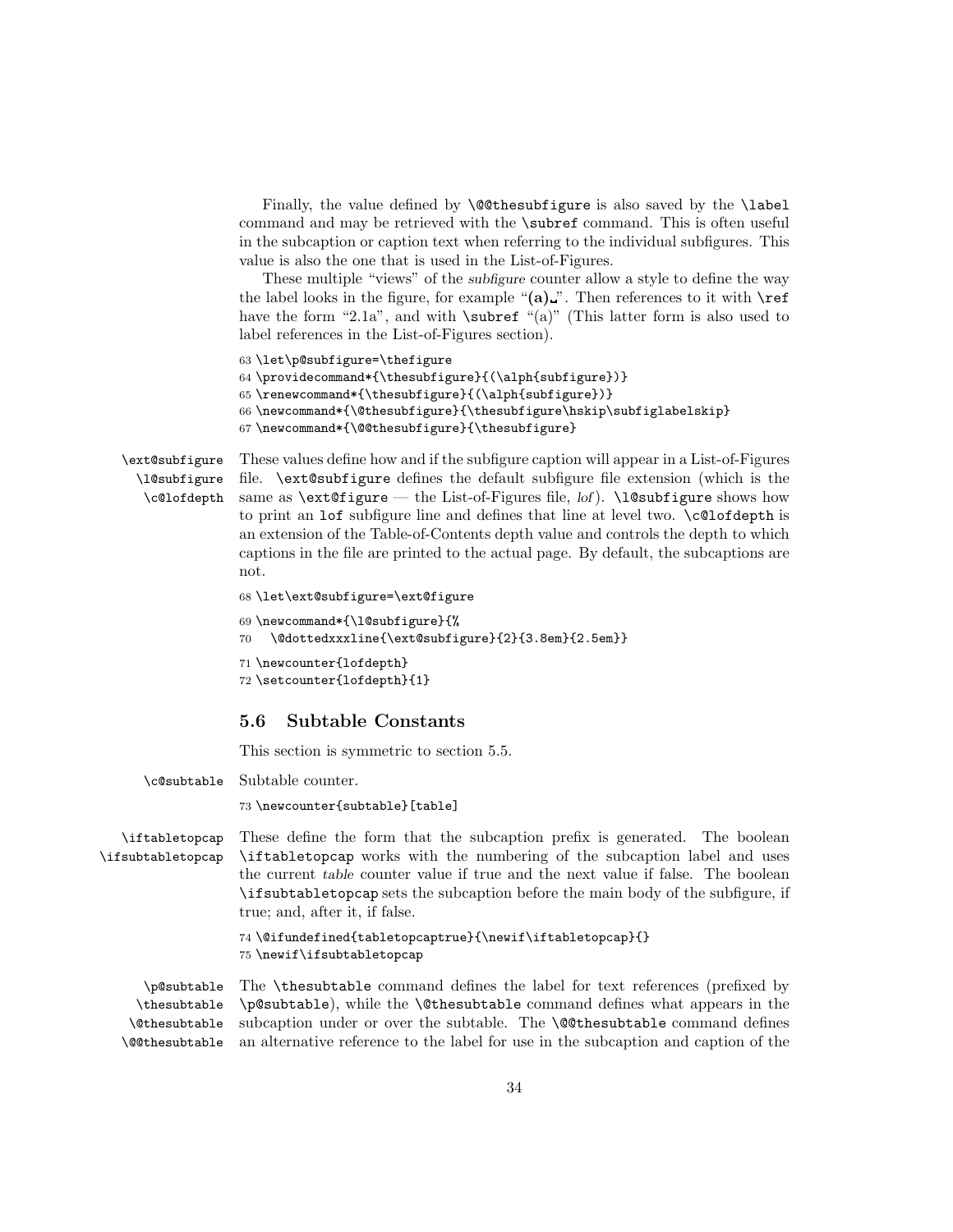table (see the discussion above for the equivalent figure values). The latter form is also used for the List-of-Tables label. As above, the \thesubtable command is twice specified

```
76 \let\p@subtable=\thetable
```

```
77 \providecommand*{\thesubtable}{(\alph{subtable})}
```
78 \renewcommand\*{\thesubtable}{(\alph{subtable})}

```
79 \newcommand*{\@thesubtable}{\thesubtable\hskip\subfiglabelskip}
```

```
80 \newcommand*{\@@thesubtable}{\thesubtable}
```
\ext@subtable \l@subtable \c@lotdepth

These define how and if the subtable caption will appear in a List-of-Tables file. \ext@subtable defines the default subtable file extension (which is the same as  $\text{table}$  — the List-of-Tables file, lot).  $\lnot$  l@subtable shows how to print an lot subtable line and defines that line at level two. \c@lotdepth is an extension of the table-of-contents depth value and controls the depth to which captions in the file are printed to the actual page. By default, the subcaptions are not printed.

```
81 \let\ext@subtable=\ext@table
82 \newcommand*{\l@subtable}{%
83 \@dottedxxxline{\ext@subtable}{2}{3.8em}{2.5em}}
84 \newcounter{lotdepth}
85 \setcounter{lotdepth}{1}
```
#### 5.7 Declaration of Options

The following options allow general compatibility with the caption and caption2 packages by H.A. Sommerfeldt [1]. There are six different subcaption layout options supported: normal, hang (or isu), center, centerlast (or anne), nooneline and raggedright. The hang subcaption may be combined with the center or centerlast options. The nooneline may be combined with any of the other options (but it's effect is negated or looks bad with either of center or centerlast unless the hang option is also used). raggedright overrides the center or centerlast options.

86 \DeclareOption{normal}{%

```
87 \subcaphangfalse
```

```
88 \subcapcenterfalse
```

```
89 \subcapcenterlastfalse
```

```
90 \subcapnoonelinefalse
```

```
91 \subcapraggedrightfalse}
```

```
92 \DeclareOption{hang}{\subcaphangtrue}
```

```
93 \DeclareOption{center}{\subcapcentertrue}
```

```
94 \DeclareOption{centerlast}{\subcapcenterlasttrue}
```

```
95 \DeclareOption{nooneline}{\subcapnoonelinetrue}
```

```
96 \DeclareOption{raggedright}{\subcapraggedrighttrue}
```

```
97 \DeclareOption{isu}{\ExecuteOption{hang}}
```

```
98 \DeclareOption{anne}{\ExecuteOption{centerlast}}
```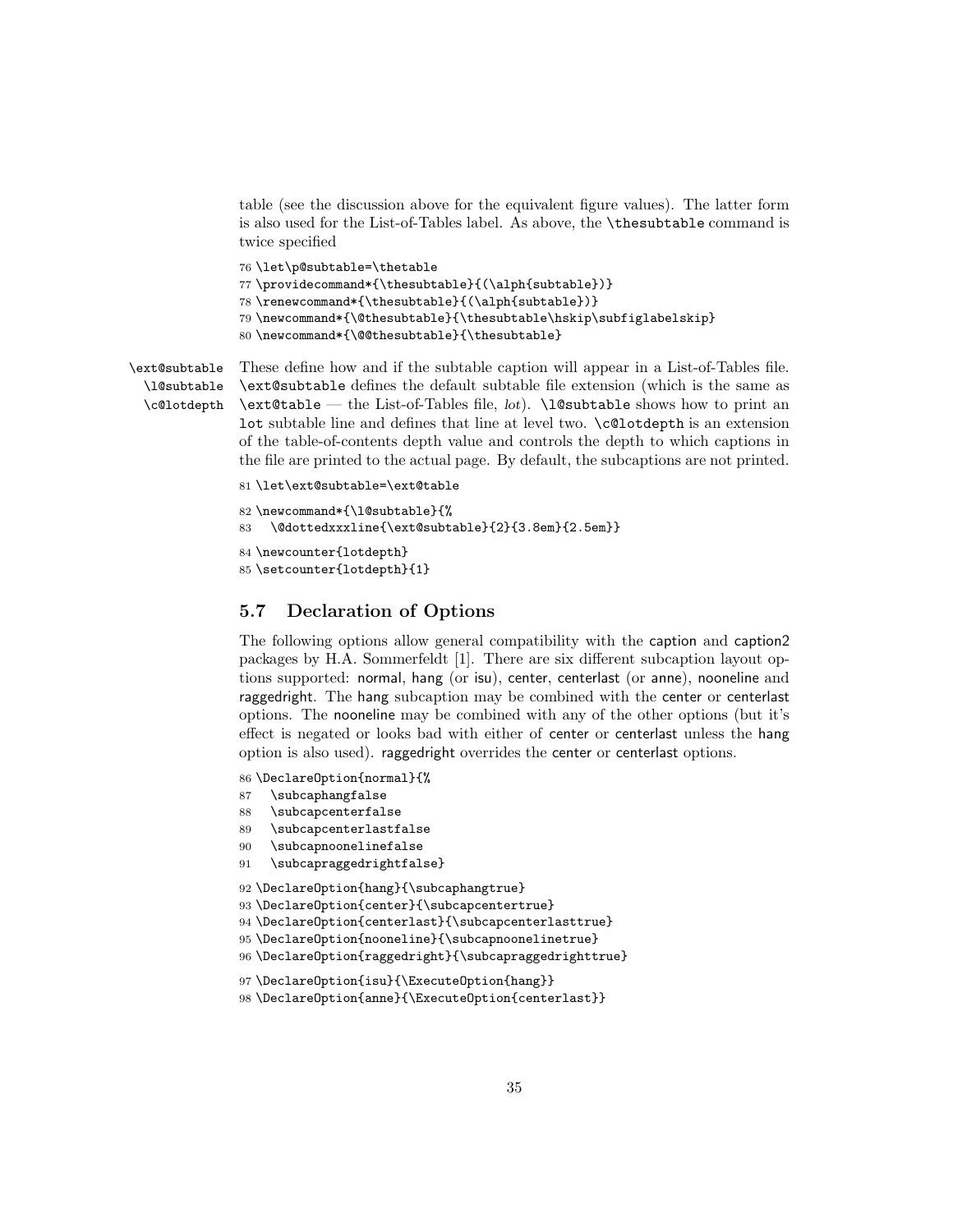There are options for six different font sizes available.

```
99 \DeclareOption{scriptsize}{\renewcommand*{\subcapsize}{\scriptsize}}
```

```
100 \DeclareOption{footnotesize}{\renewcommand*{\subcapsize}{\footnotesize}}
```

```
101 \DeclareOption{small}{\renewcommand*{\subcapsize}{\small}}
```
\DeclareOption{normalsize}{\renewcommand\*{\subcapsize}{\normalsize}}

```
103 \DeclareOption{large}{\renewcommand*{\subcapsize}{\large}}
```

```
104 \DeclareOption{Large}{\renewcommand*{\subcapsize}{\Large}}
```
There are eighteen options available to set the font attributes of the subcaptions. The first nine affect only the subcaption label The last nine affect only the subcaption text.

```
105 \DeclareOption{rm}{\renewcommand*{\subcaplabelfont@f}{\rmfamily}}
106 \DeclareOption{sf}{\renewcommand*{\subcaplabelfont@f}{\sffamily}}
107 \DeclareOption{tt}{\renewcommand*{\subcaplabelfont@f}{\ttfamily}}
108 \DeclareOption{md}{\renewcommand*{\subcaplabelfont@c}{\mdseries}}
109 \DeclareOption{bf}{\renewcommand*{\subcaplabelfont@c}{\bfseries}}
110 \DeclareOption{up}{\renewcommand*{\subcaplabelfont@s}{\upshape}}
111 \DeclareOption{it}{\renewcommand*{\subcaplabelfont@s}{\itshape}}
112 \DeclareOption{sl}{\renewcommand*{\subcaplabelfont@s}{\slshape}}
113\DeclareOption{sc}{\renewcommand*{\subcaplabelfont@s}{\scshape}}
114 \DeclareOption{RM}{\renewcommand*{\subcapfont@f}{\rmfamily}}
115 \DeclareOption{SF}{\renewcommand*{\subcapfont@f}{\sffamily}}
116 \DeclareOption{TT}{\renewcommand*{\subcapfont@f}{\ttfamily}}
117 \DeclareOption{MD}{\renewcommand*{\subcapfont@c}{\mdseries}}
118 \DeclareOption{BF}{\renewcommand*{\subcapfont@c}{\bfseries}}
119 \DeclareOption{IT}{\renewcommand*{\subcapfont@s}{\itshape}}
120 \DeclareOption{SL}{\renewcommand*{\subcapfont@s}{\slshape}}
121 \DeclareOption{SC}{\renewcommand*{\subcapfont@s}{\scshape}}
122 \DeclareOption{UP}{\renewcommand*{\subcapfont@s}{\upshape}}
```
There are eight options available to control the caption placement and the proper numbering in association with the figure or table caption placement. The first four affect only the caption numbering by informing the internals that the associated figure or table caption appears before or after the subfloat. The second four do this and, in addition, shift the subfloat caption to the bottom or top of the subfloat. The \subfigure and \subtable commands each have a set of flags since it is often the case that a document style requires that figure captions follow the figure and table captions precede the table.

```
123 \DeclareOption{figbotcap}{\figuretopcapfalse}
```

```
124 \DeclareOption{figtopcap}{\figuretopcaptrue}
```

```
125 \DeclareOption{tabbotcap}{\tabletopcapfalse}
```

```
126 \DeclareOption{tabtopcap}{\tabletopcaptrue}
```

```
127 \DeclareOption{FIGBOTCAP}{\ExecuteOptions{figbotcap}\subfiguretopcapfalse}
```

```
128 \DeclareOption{FIGTOPCAP}{\ExecuteOptions{figtopcap}\subfiguretopcaptrue}
```

```
129 \DeclareOption{TABBOTCAP}{\ExecuteOptions{tabbotcap}\subtabletopcapfalse}
```

```
130 \DeclareOption{TABTOPCAP}{\ExecuteOptions{tabtopcap}\subtabletopcaptrue}
```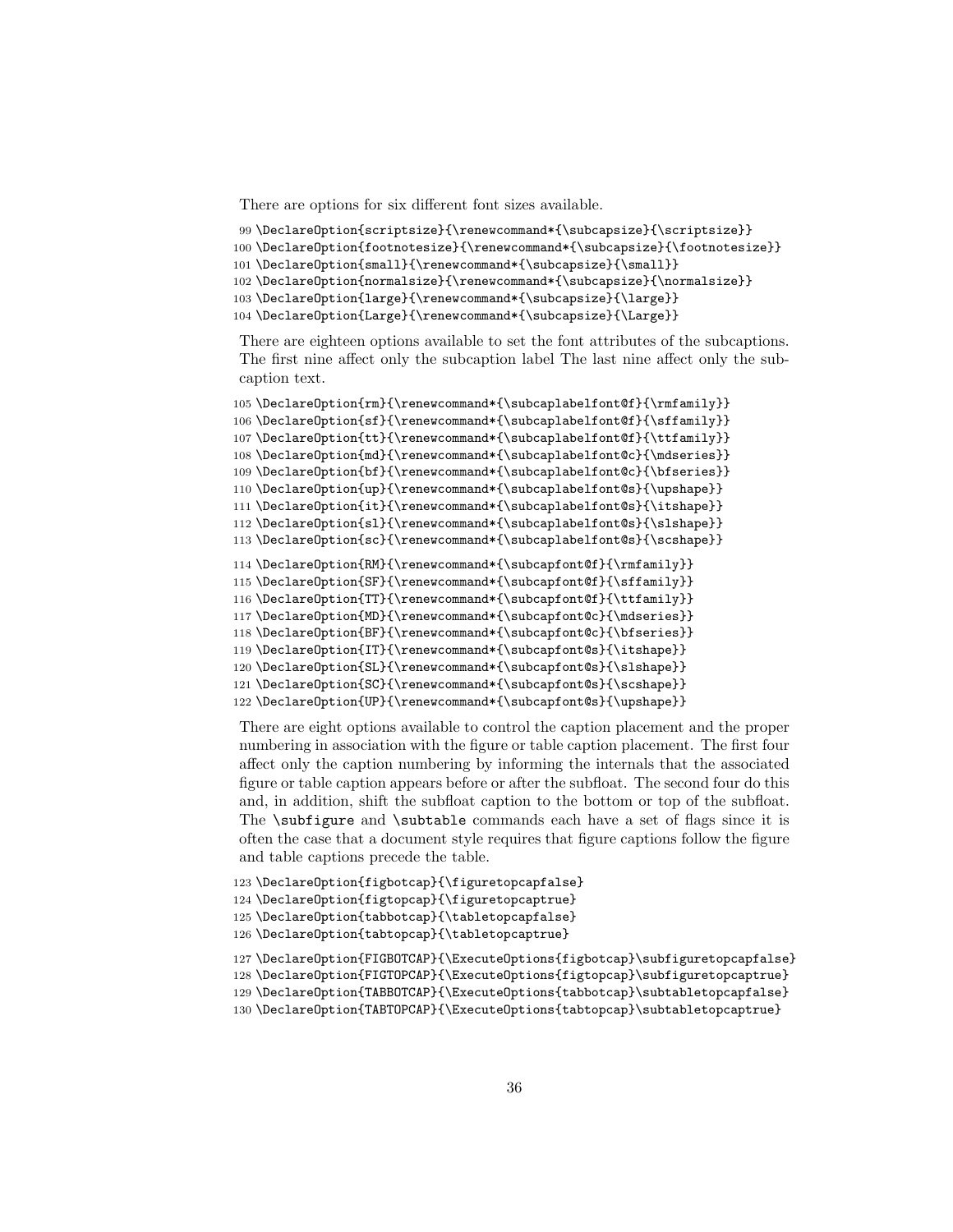| \subfigtopskip<br>\subfigcapskip<br>\subfigcaptopadj        | The last two options control the overall "look-and-feel" of the subfloat. The loose<br>option is the default and makes the subfloat look like it always has with lots of<br>extra room around the subfigure and subcaption.                                                                            |
|-------------------------------------------------------------|--------------------------------------------------------------------------------------------------------------------------------------------------------------------------------------------------------------------------------------------------------------------------------------------------------|
| \subfigbottomskip<br>\subfigcapmargin<br>\subfiglabelskip   | 131 \DeclareOption{loose}{%<br>132<br>\subfigtopskip<br>$= 10 \pmod{p}$<br>133<br>\subfigcapskip<br>$= 10 \pmod{p}$<br>\subfigcaptopadj<br>$= 0\pp0$<br>134<br>\subfigbottomskip = 10\p@<br>135<br>$\verb \subfigcapmargin $<br>$= 10$ p<br>136<br>\subfiglabelskip<br>$= 0.33em$<br>137               |
| <i><b>\@thesubfigure</b></i><br><i><b>\@thesubtable</b></i> | Next, it replaces the glue at the end of the subcaption label with a \space like<br>the older version of the subfigure package.                                                                                                                                                                        |
|                                                             | \renewcommand*{\@thesubfigure}{\thesubfigure\space}<br>138<br>\renewcommand*{\@thesubtable}{\thesubtable\space}<br>139                                                                                                                                                                                 |
| \ifsf@tight                                                 | Finally, set the <b>sf@tight</b> flag to make the <b>\@subfloat</b> command skip its check<br>for the top of a page or minipage and to always add its topmost vertical spacing.<br>(For more details about the $\&subfloat$ command, see section 5.9.)                                                 |
|                                                             | 140<br>\sf@tightfalse}                                                                                                                                                                                                                                                                                 |
| \subfigtopskip<br>\subfigcapskip<br>\subfigcaptopadj        | The tight option is the is the preferred version and has less white space around<br>the subfloat. It also will omit the space above the subfloat at the top of the page<br>or minipage.                                                                                                                |
| \subfigbottomskip<br>\subfigcapmargin<br>\subfiglabelskip   | 141 \DeclareOption{tight}{%<br>142<br>\subfigtopskip<br>$5\$ 9<br>$=$<br>143<br>\subfigcapskip<br>$0\$<br>$=$<br>\subfigcaptopadj<br>$3\$<br>144<br>$\equiv$<br>\subfigbottomskip =<br>$5\$<br>145<br>\subfigcapmargin =<br>\z@<br>146<br>\subfiglabelskip =<br>0.33em plus 0.07em minus 0.03em<br>147 |
| <i><b>\@thesubfigure</b></i><br><i><b>\@thesubtable</b></i> | Next, it keeps the glue at the end of the subcaption label to allow better subcaption<br>fitting.                                                                                                                                                                                                      |
|                                                             | \renewcommand*{\@thesubfigure}{\thesubfigure\hskip\subfiglabelskip}<br>148<br>\renewcommand*{\@thesubtable}{\thesubtable\hskip\subfiglabelskip}<br>149                                                                                                                                                 |
| \ifsf@tight                                                 | Finally, set the sf@tight flag to make the <i>\@subfloat command check</i> for the<br>top of a page or minipage and to skip adding any vertical space there. (For more<br>details about the <b>\@subfloat</b> command, see section 5.9.)                                                               |
|                                                             | \sf@tighttrue}<br>150                                                                                                                                                                                                                                                                                  |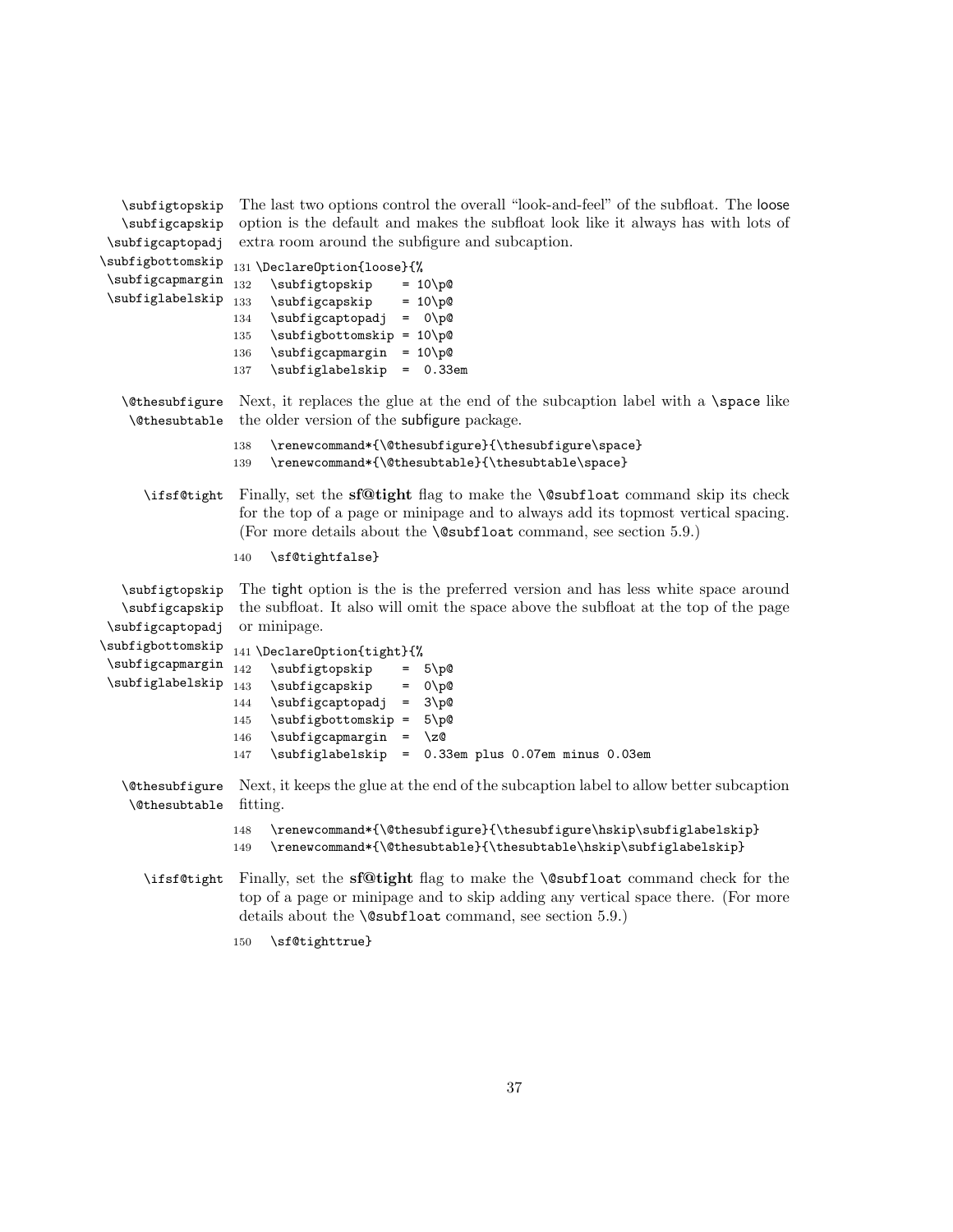#### 5.8 Execution of Options

The normal type of subcaption is preselected, the standard subcaption size is set to footnotesize, and the font for both the subcaption label and text is set above to the global defaults for family, series, and shape. Also, the subcaptions for the subfigure and subtable are placed after the figure box and it is assumed that the figure or table caption follows all of the associated subfloats. Finally, the loose form is selected in order to cause minimal change to existing papers using the subfigure package.

The preferred form would be to have the TABTOPCAP and tight be the defaults, but this would adversely affect the existing papers that have used the official releases of this package.

```
151 \ExecuteOptions{normal,footnotesize,FIGBOTCAP,TABBOTCAP,loose}
152 \InputIfFileExists{subfigure.cfg}{%
153 \typeout{****************************************^^J%
154 * Local config file subfigure.cfg used *^^J%
155 ****************************************}}{}
156 \ProcessOptions
```
#### 5.9 The Subfigure and Subtable Commands

\subfigure The \subfigure command acts as cover function for the \@subfloat command. It locally changes the \label command to our special version that supports the \subref's (see section 5.10). It insures that the proper counter is used and has the correct value. Since the caption is usually generated later, we must locally anticipate the future value of its counter by adding one to it within a local group. Upon leaving  $\sub{supfigure}$ , the old value is restored.

|     | 157 \newcommand*{\subfigure}{%                            |
|-----|-----------------------------------------------------------|
| 158 | \bgroup                                                   |
| 159 | \let\subfig@oldlabel=\label                               |
| 160 | \let\label=\subfloat@label                                |
| 161 | \@nameuse{if\@captype topcap}\else                        |
| 162 | \advance\@nameuse{c@\@captype}\@ne                        |
| 163 | \fi                                                       |
| 164 | \refstepcounter{sub\@captype}%                            |
| 165 | \@ifnextchar [%                                           |
| 166 | $\{\Diamond \text{subfigure}\}\$                          |
| 167 | $\{\Diamond \text{Subfigure}[\Diamond \text{empty}]\} \}$ |
|     |                                                           |

\subtable The \subtable command is identical to \subfigure. The of names at the user level is purely cosmetic (and historical).

168 \let\subtable=\subfigure

\@subfigure Here we are still setting up for the main \@subfloat command. We check for a second optional argument. If one is not found, than any optional argument from the last \subfigure or \subtable becomes the main caption and we give \@empty as the default list-entry caption. If we see another optional argument,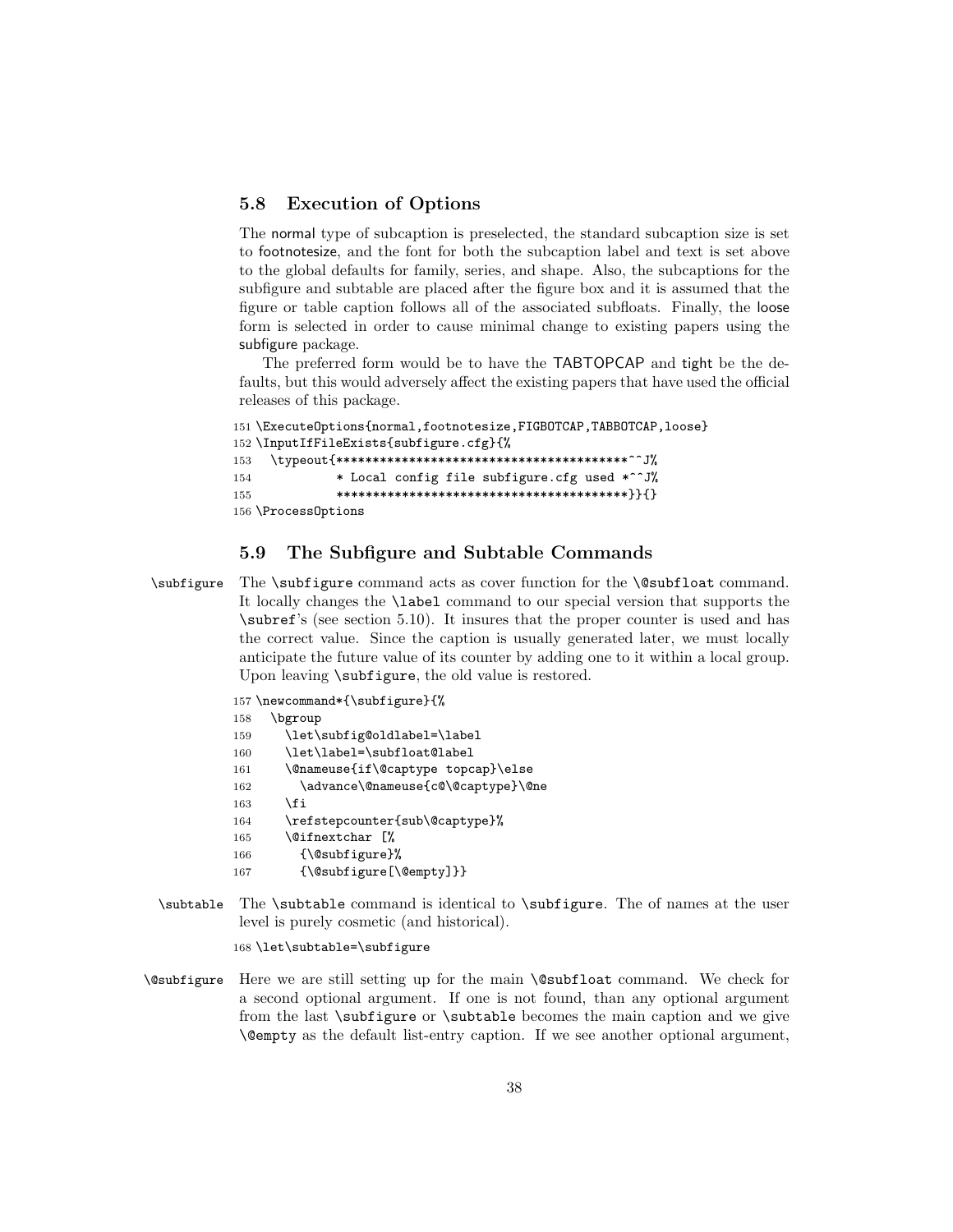then we make that one the main caption and use any prior optional argument as the list-entry caption. See Table 2 for how this looks to the user.

169 \def\@subfigure[#1]{%

- 170 \@ifnextchar [%
- 171 {\@subfloat{sub\@captype}[{#1}]}%

172 {\@subfloat{sub\@captype}[\@empty{#1}][{#1}]}}

\@subfloat This is the common code for setting up the subfloat box and drawing the subcaption under it. The two skips are used only here to keep track of what vertical space is to be placed before and after the figure.

> The first argument is the type of object being generated: that is, a subfigure or a subtable. The second and third are the subcaption and subfigure arguments from the calling \subfigure or \subtable command.

173 \newskip\subfig@top 174 \newskip\subfig@bottom

If ifsf@tight is true, then the \@subfloat command checks to see if it is at the top of a page or a minipage and will suppress the top vertical space in that case; otherwise, it always adds the space.

175 \long\def\@subfloat#1[#2][#3]#4{% 176 \@tempcnta=1 177 \ifsf@tight 178 \if@minipage 179 \@tempcnta=\z@ 180 \else\ifdim \lastskip=\z@ \else 181 \@tempcnta=2 182  $\ifmmode \text{if} \text{if } i \text{ } \fi$  $183$  \fi

Based on the \iffiguretopcap or \iftabletopcap flags we select which vertical space is to be placed above and below the figure or table and save it in \subfig@top and \subfig@bottom.

184 \@nameuse{if\@captype topcap}% 185 \subfig@top=\subfigbottomskip 186 \subfig@bottom=\subfigtopskip 187 \else 188 \subfig@top=\subfigtopskip 189 \subfig@bottom=\subfigbottomskip  $190$  \fi

The **\leavevmode** is here to inhibit any LAT<sub>E</sub>X errors that the surreounding environment might generate if we stay in vertical mode. Then it determines the width of the figure or table by placing it in a box and testing the box.

```
191 \leavevmode
192 \setbox\@tempboxa \hbox{#4}%
193 \@tempdima=\wd\@tempboxa
```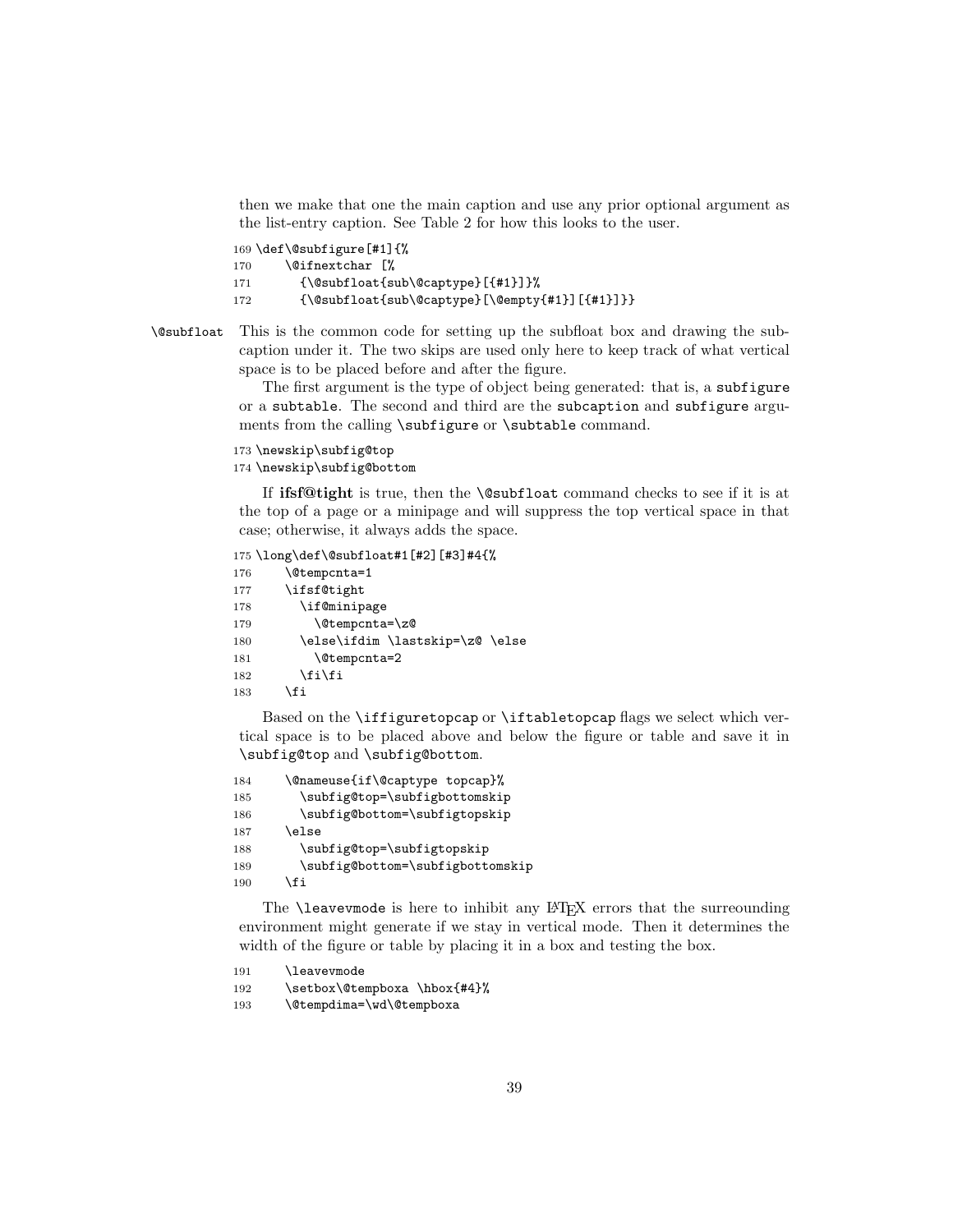Finally we put the figure together in a vertical box. At the very top goes any vertical space, but only if we are not at the top of the page or minipage as determined above.

| 194 | \vtop\bgroup                            |
|-----|-----------------------------------------|
| 195 | \vbox\bgroup                            |
| 196 | \ifcase\@tempcnta                       |
| 197 | <i><b>\@minipagefalse</b></i>           |
| 198 | \or                                     |
| 199 | \vspace{\subfig@top}%                   |
| 200 | \or                                     |
| 201 | \ifdim \lastskip=\z@ \else              |
| 202 | \@tempskipb\subfig@top\relax\@xaddvskip |
| 203 | <b>\fi</b>                              |
| 204 | \fi                                     |

Next, based on the 'topcap' flags, we check if the subcaption or the figure goes next. If it is the subcaption, then we add some extra \subfigcaptopadj space between the subcaption and the figure and table in addtion to the regular \subfigcapskip space. This finishes off the top box and establishes our baseline.

After that we add in either the figure or subcaption (whichever we have not typeset yet and follow it with the bottom vertical space. (see figure  $25(c)$  for a diagram of this layout).

Finally, we globally (!) reset the figure or table counter, if we incremented it at the beginning of the \subfigure or \subtable command so that any functions used inside the command body which globally sets the counters  $(e.g.,$  the tabularx package) will not cause problems.

| 205 | \@nameuse{if#1topcap}%                     |
|-----|--------------------------------------------|
| 206 | \ifx \@empty#3\relax \else                 |
| 207 | \@subcaption{#1}{#2}{#3}%                  |
| 208 | \vskip\subfigcapskip                       |
| 209 | \vskip\subfigcaptopadj                     |
| 210 | \fi\egroup                                 |
| 211 | \box\@tempboxa                             |
| 212 | \else                                      |
| 213 | \box\@tempboxa\egroup                      |
| 214 | \ifx \@empty#3\relax \else                 |
| 215 | \vskip\subfigcapskip                       |
| 216 | \@subcaption{#1}{#2}{#3}%                  |
| 217 | <b>\fi</b>                                 |
| 218 | \fi                                        |
| 219 | \vspace{\subfig@bottom}%                   |
| 220 | \egroup                                    |
| 221 | \@nameuse{if\@captype topcap}\else         |
| 222 | \global\advance\@nameuse{c@\@captype}\m@ne |
| 223 | \fi                                        |
| 224 | \egroup}                                   |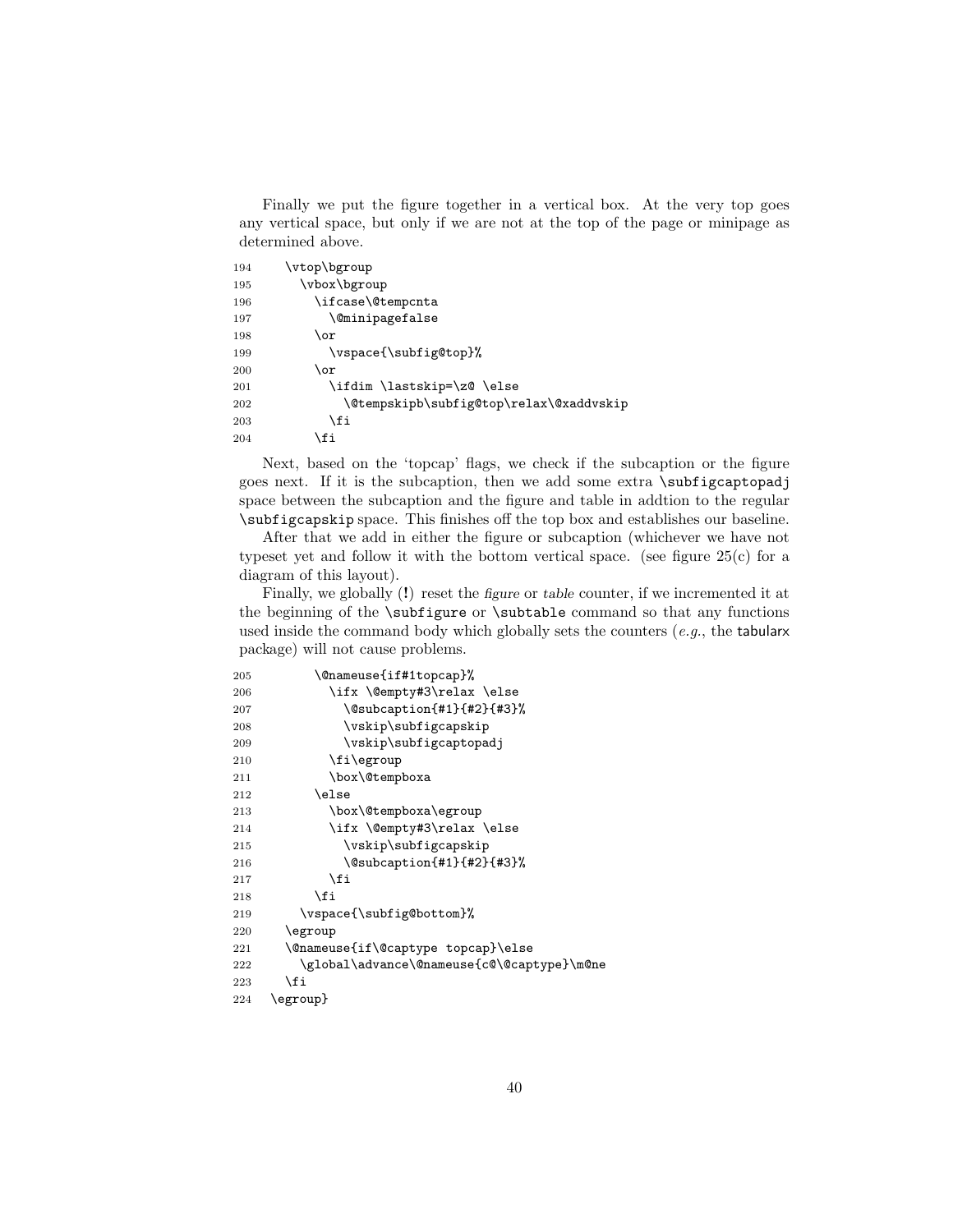\@subfigcaptionlist \@subcaption \listsubcaptions \@listsubcaptions The following series of commands control exactly how the subcaption is typeset. The \@subcaption command adds the subcaption to the current list of subcaptions to be added to the "List-of" page as soon as the major caption is declared (see \@caption below). (Note: only one list is kept because that seems right; if there is a mix of tables and figures, they will be grouped under the next \caption.) Next **\@subcaption** calls the appropriate float-type specific command to decide how to size and shape the subcaption text.

```
225 \newcommand*{\@subfigcaptionlist}{}
226 \newcommand{\@subcaption}[3]{%
227 \ifx \relax#2\relax \else
228 \bgroup
229 \let\label=\@gobble
230 \let\protect=\string
231 \def\@subcaplabel{\@nameuse{@@the#1}}%
232 \xdef\@subfigcaptionlist{%
233 \@subfigcaptionlist,%
234 {\protect\numberline{\@subcaplabel}\noexpand{\ignorespaces #2}}}%
235 \egroup
236 \fi
237 \@nameuse{@make#1caption}{\@nameuse{@the#1}}{#3}}
238 \newcommand*{\listsubcaptions}{%
239 \@ifstar
240 {\gdef\@subfigcaptionlist{}}%
241 {\@listsubcaptions{\@captype}}}
242 \newcommand*{\@listsubcaptions}[1]{%
243 \@ifundefined{@captype}{}{%
244 \@difundefined{ext@sub#1}{}{%
245 \@for \sf@temp:=\@subfigcaptionlist \do {%
246 \ifx \@empty\sf@temp\relax \else
247 \addcontentsline
248 {\@nameuse{ext@sub#1}}%
249 {sub#1}%
250 {\sf@temp}%
251 \{f_i\}252 \gdef\@subfigcaptionlist{}}
```

```
\@makesubfigurecaption
\@makesubtablecaption
```
By default, the \@subfigurecaption and \@subtablecaption commands are identical. Unlike the standard \@makecaption command, we assume that the first argument (the label number produced by the \@thesubfigure or the \@thesubtable) contains any trailing separator characters or spacing (which makes it easier to customize).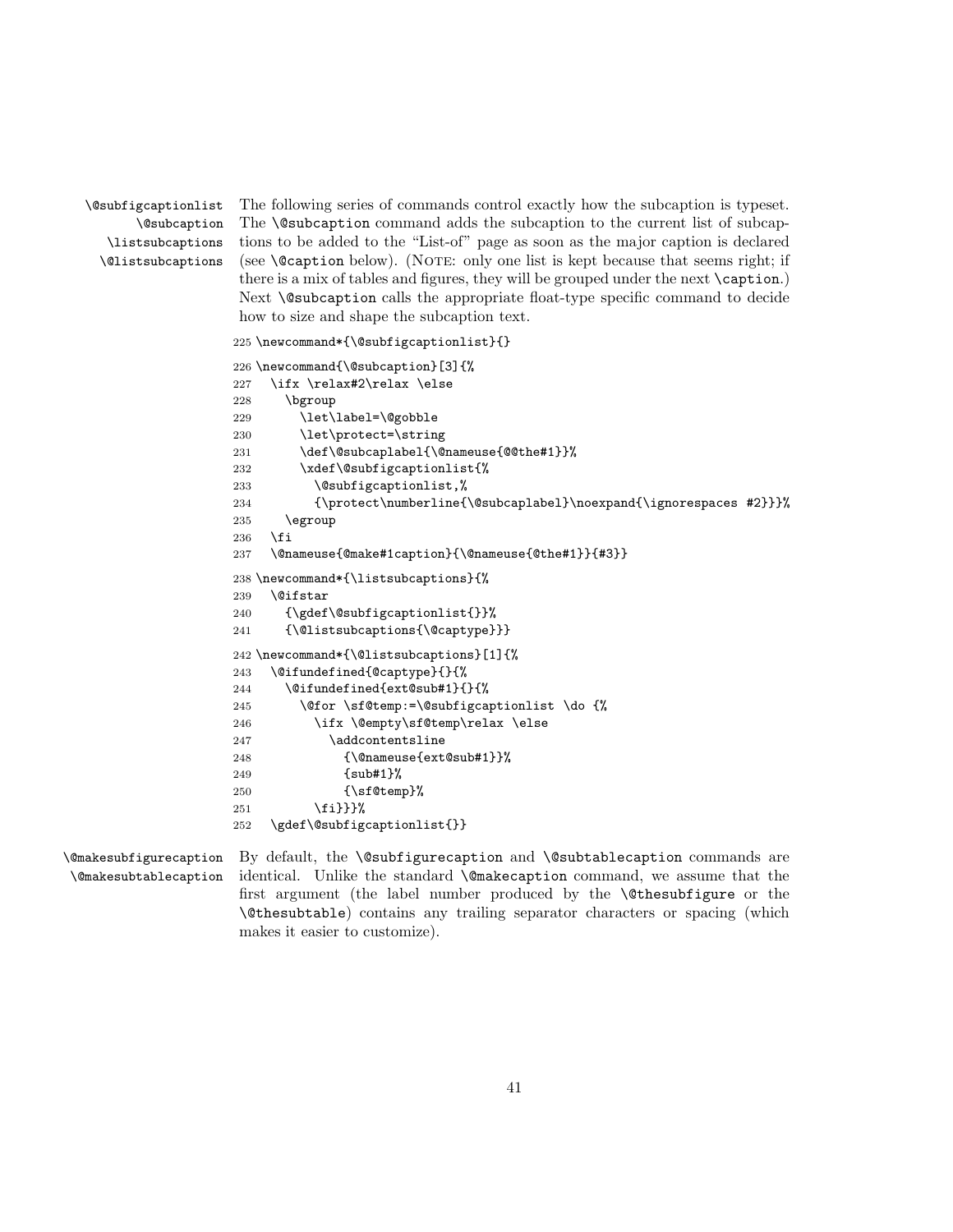The \@makesubfigurecaption command first checks the size of the caption typeset as a single line. It knocks off twice the \subfigcapmargin (at it's regular size) to determine the with of the caption and label.

253 \newcommand{\@makesubfigurecaption}[2]{% 254 \setbox\@tempboxa\hbox{%

255 \subcapsize {\subcaplabelfont #1}% {\subcapfont\ignorespaces #2}}% \@tempdimb=-\subfigcapmargin \multiply\@tempdimb\tw@ \advance\@tempdimb\@tempdima

Next it creates a horizontal box of that width and if the label plus the text was too wide or if the subcapnooneline flag is true, then it sends off the label and subcaption to \subfig@caption to typset as a paragraph. NOTE: \subfig@caption assumes that \@tempbdimb has the calculated width for the paragraph.

If the label plus the text will fit and the **subcapnooneline** flag is false, then we just return them (from box **\@tempboxa**).

```
261 \hbox to\@tempdima{%
262 \hss
263 \ifdim \wd\@tempboxa >\@tempdimb
264 \subfig@caption{#1}{#2}%
265 \else\ifsubcapnooneline
266 \subfig@caption{#1}{#2}%
267 \else
268 \box\@tempboxa
269 \fi\fi
270 \hss } }
271 \let\@makesubtablecaption=\@makesubfigurecaption
```
\subfig@caption \subfig@captionpar These commands are called to typeset a multiple-line subcaption (or a single line when subcapnooneline is true). Depending on the subcapcenter and subcapcenterlast flags, the text will be justified (both false), centered (subcapcenter true), or justified with the last line centered (only the flag subcapcenterlast set true).

```
272 \newcommand{\subfig@caption}[2]{%
273 \ifsubcaphang
274 \sbox{\@tempboxa}{\subcapsize\subcaplabelfont #1}%
275 \addtolength{\@tempdimb}{-\wd\@tempboxa}%
276 \usebox{\@tempboxa}%
277 \subfig@captionpar{\@tempdimb}{%
278 {\subcapfont\ignorespaces #2}}%
279 \else
280 \subfig@captionpar{\@tempdimb}{%
281 {\subcaplabelfont #1}%
282 {\subcapfont\ignorespaces #2}}%
283 \fi}
```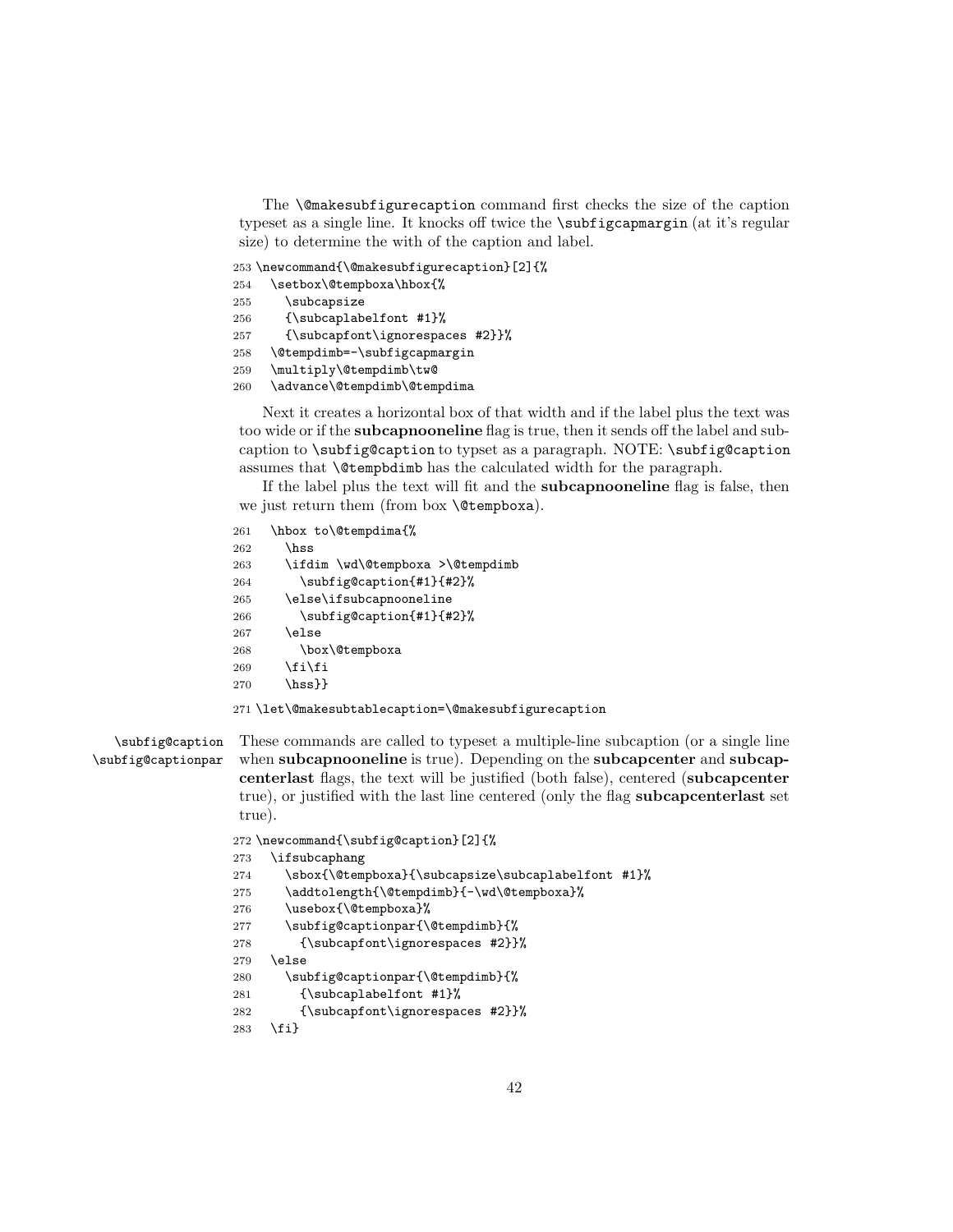```
284 \newcommand{\subfig@captionpar}[2]{%
285 \parbox[t]{#1}{%
286 \subcapsize
287 \ifsubcapraggedright
288 \setlength{\leftskip}{\z@}%
289 \setlength{\@rightskip}{\@flushglue}%
290 \setlength{\rightskip}{\@rightskip}%
291 \setlength{\parindent}{\z@}%
292 \else\ifsubcapcenter
293 \setlength{\leftskip}{\@flushglue}%
294 \setlength{\rightskip}{\@flushglue}%
295 \setlength{\parfillskip}{\z@skip}%
296 \else\ifsubcapcenterlast
297 \addtolength{\leftskip}{\z@ plus 1fil}%
298 \addtolength{\rightskip}{\z@ plus -1fil}%
299 \setlength{\parfillskip}{\z@ plus 2fil}%
300 \if{ififif}301 #2}}
```
#### 5.10 Patches to the Standard Environment

The following adjust the standard environment for the subfigure package. They are designed as wrappers to the current definition of the standard commands to minimize any chance of conflict with other packages or to extend IAT<sub>E</sub>X.

\@dottedxxxline This is a generalized wrapper for the \@dottedtocline command. It checks for the level based on the output file (first argument) and not using only \@tocdepth. (See section 4.4 for a description of the arguments.)

```
302 \newcommand*{\@dottedxxxline}[6]{%
303 \ifnum #2>\@nameuse{c@#1depth}\else
304 \@dottedtocline{0}{#3}{#4}{#5}{#6}
305 \fi}
```
\subfig@end@float \subfig@end@dblfloat \end@float \end@dblfloat 306\let\subfig@end@float=\end@float These commands patch the end of the float environment so that it will dump out the subcaptions if any remain at this point. This can occur when using the TOPCAP options.

```
307 \renewcommand*{\end@float}{%
308 \@listsubcaptions{\@captype}%
309 \subfig@end@float}
310 \let\subfig@end@dblfloat=\end@dblfloat
311 \renewcommand*{\end@dblfloat}{%
312 \@listsubcaptions{\@captype}%
313 \subfig@end@dblfloat}
```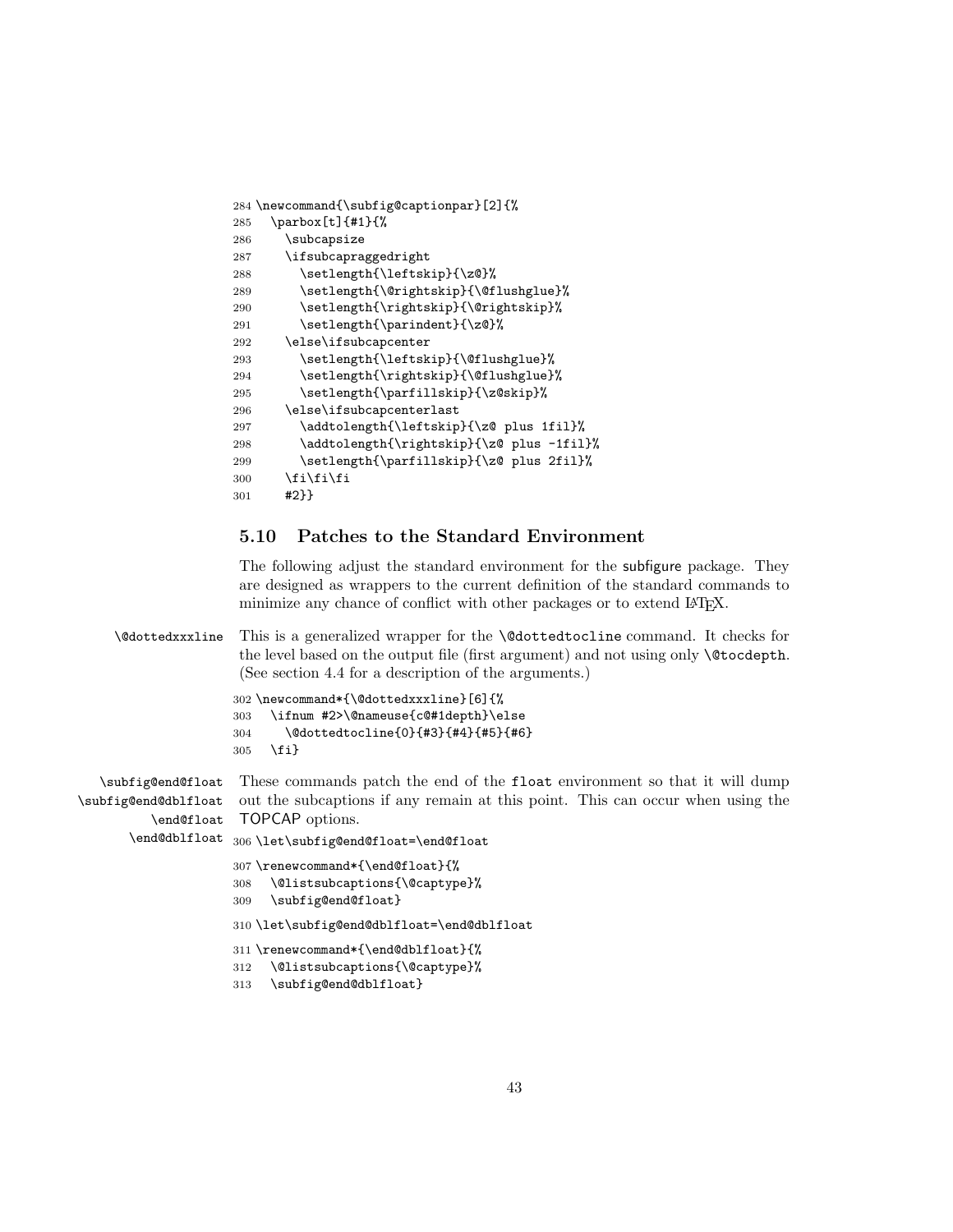```
\subfig@oldcaption
         \@caption
                    Next, we redefine the current \@caption command to dump any subcaptions
                    saved. First the 'old' caption command is called to add the line to the "List-of"
                    file and then the list of subcaptions, \@subfigcaptionlist is written to the same
                    file. Lastly, the \@subfigcaptionlist is reinitialized.
```
314 \let\subfig@oldcaption=\@caption

```
315 \long\def\@caption#1[#2]#3{%
316 \@ifundefined{if#1topcap}%
317 {\subfig@oldcaption{#1}[{#2}]{#3}}%
318 {\@nameuse{if#1topcap}%
319 \@listsubcaptions{#1}%
320 \subfig@oldcaption{#1}[{#2}]{#3}%
321 \text{le}322 \subfig@oldcaption{#1}[{#2}]{#3}%
323 \@listsubcaptions{#1}%
324 \fi}}
```
\subfig@oldlabel To support the redefinition of the \label command within the body of the subfloats, we will use \subfig@oldlabel to save the current definition of \label and create the \subfloat@label command to take its place during the processing of the \subfigure command. Since the definition of \label may change as packages are loaded, we save the definition each time that \label is replaced with \sub@label (see 5.9 above).

325 \let\subfig@oldlabel=\relax

\subfloat@label \sub@label One difference from the regular \label command is that there is an optional argument (note with parentheses rather than square brackets) that is only used with the hyperref package to define the *bookmark* argument to the label. Typically, this would be a copy or paraphrase of the subcaption text. If this is not given and the hyperref package is being used, then the bookmark argument is of the form "Subfigure  $1(a)$ ".

326 \newcommand\*{\subfloat@label}{%

```
327 \@ifnextchar(
```

| 328 | {\sf@sub@label}                   |
|-----|-----------------------------------|
| 329 | {\sf@sub@label(Sub\@captype\space |
| 330 | \@ifundefined{thechapter}{}{%     |
| 331 | \@nameuse{thechapter}\space}%     |
| 332 | \@nameuse{p@sub\@captype}%        |
| 333 | \@nameuse{thesub\@captype}.)}}    |

334 \let\sub@label\subfloat@label

\sf@sub@label The \sf@sub@label parses the optional argument and (if the hyperref Package is loaded) saves the bookmark text as \@currentlabelname. It then calls the \sf@@sub@label command to the real processing of the label.

```
335 \def\sf@sub@label(#1)#2{%
336 \ifhyperrefloaded
337 \protected@edef\@currentlabelname{%
338 \expandafter\strip@period #1\relax.\relax\@@@}%
339 \fi
340 \sf@@sub@label{#2}} 44
```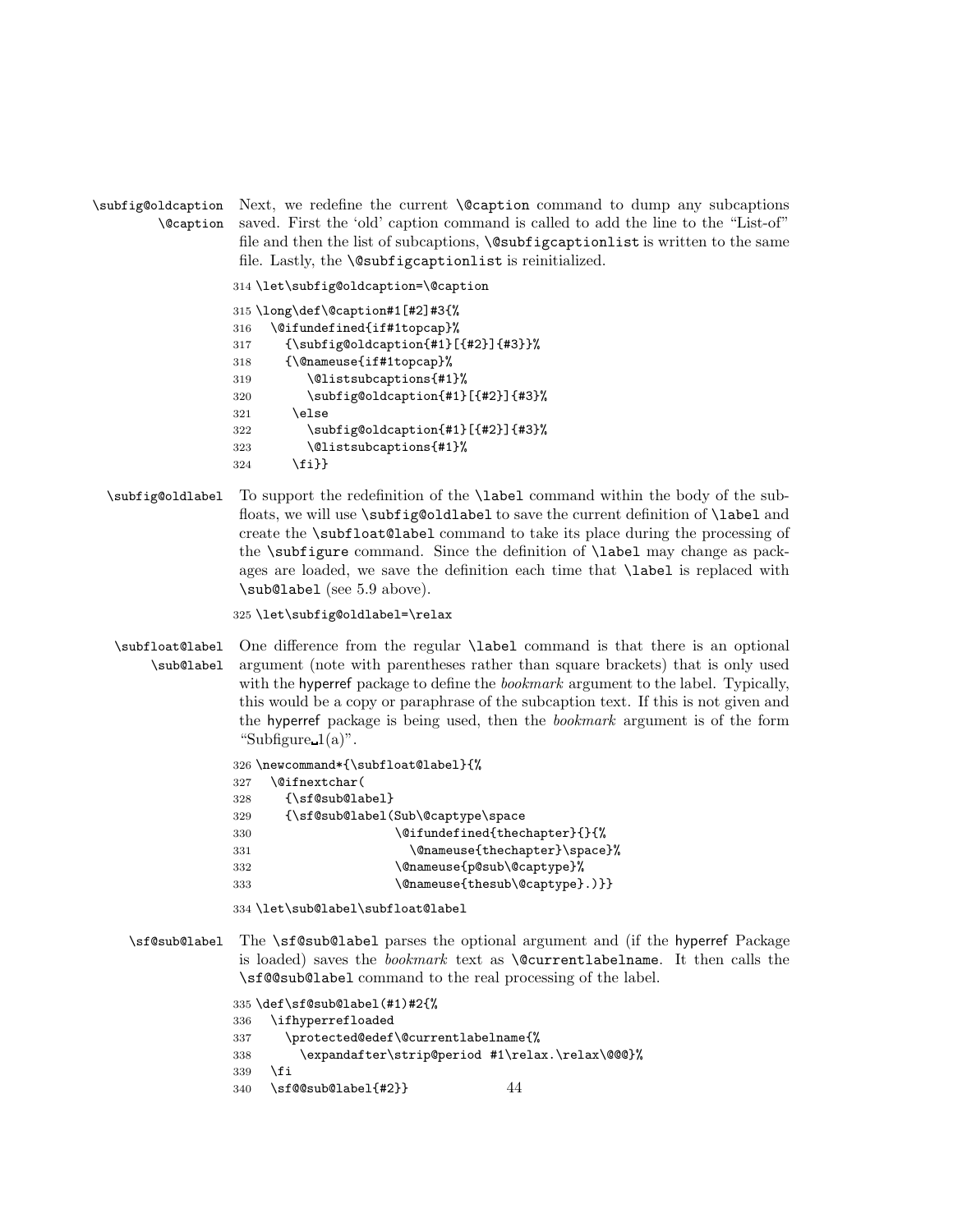#### \sf@@sub@label In order to support the hyperref package we check if it was loaded and use the proper form of the \newlabel command. \sf@@sub@label operates by first calling the old  $\lambda$  definition (which adds a  $\neq$  label command to the  $\ast$ .aux file) and then adds another \newlabel command to the \*.aux file with a similar reference name (with 'sub@' prepended) and the value of \@@thesubfigure or \@@thesubtable.

If the \ifhyperrefloaded flag is set, then the \newlabel command has three extra fields, the first is the value of \@currentlabelname, which is either of the form "Subfigure  $1(a)$ " or was defined by the optional argument to **\label** (actually \sub@label). The second extra field is the hypertext anchor name and the third is unused. Otherwise, the we us the standard \newlabel form to write the subreference.

```
341 \newcommand*{\sf@@sub@label}[1]{%
       342 \@bsphack
      343 \subfig@oldlabel{#1}%
      344 \ifhyperrefloaded
      345 \protected@write\@auxout{}{%
      346 \string\newlabel{sub@#1}%
       347 {{\@nameuse{@@thesub\@captype}}%
       348 {\thepage}%
      349 {\expandafter\strip@period\@currentlabelname\relax.\relax\@@@}%
      350 {\@currentHref}%
      351 {}}}%
      352 \else
       353 \protected@write\@auxout{}{%
       354 \string\newlabel{sub@#1}%
       355 {{\@nameuse{@@thesub\@captype}}%
       356 {\thepage}}}%
       357 \fi
      358 \@esphack}
\subref The \subref command is the same as the \ref command except that \@@thesubtable
```
instead of \p@subfigure\thesubfigure or \p@subtable\thesubtable. This is often of use for local references within the figure where the figure number may be assumed; or, for ease in constructing a range of references within a figure with many subfigures.

```
359 \newcommand\subref[1]{%
360 \ref{sub@#1}}
```
\Subref The \Subref command is the same as \subref, except that it adds \subcaplabelfont before the reference so that it uses the same font (except that the current font size is maintained).

```
361 \newcommand\Subref[1]{%
362 {\subcaplabelfont
363 \ref{sub@#1}}}
```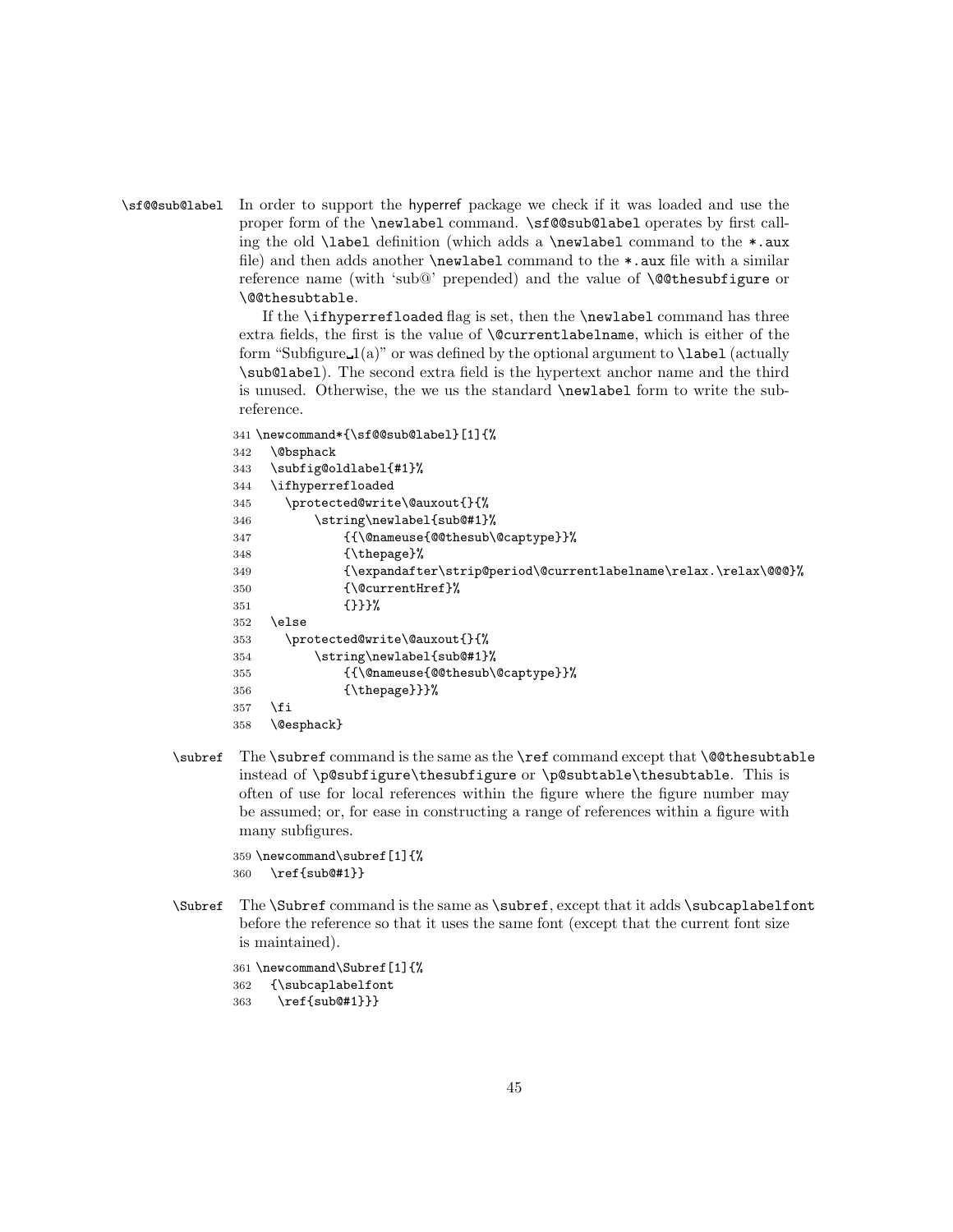### 6 Acknowledgements

This package was originally written to automatically line up some figure boxes and place labels under them for a paper that I was writing. I thought it useful and uploaded it to the internet community and later to CTAN. Many people have asked questions or given comments which collectively have changed and improved the usefulness of this package.

A few people have contributed more than most and I want to thank them publicly, but in no particular order:

- Harald Axel Sommerfeldt for the work that he did to adjust his caption and caption2 packages as necessary to support the subfigure package when they are loaded together.
- Peter Wilson for the work that he did to adjust his ccaption package (and other packages) as necessary to support the subfigure package when they are loaded together.
- William 'bil' L. Kleb for his extensive list of errors and suggestions to this documentation.
- Axel Reichert for his request for a 'hang' caption style since the subcaptions tend to have a short width. And, for his request for some way of referencing the individual subfigures in the main caption without the figure number.
- Harald Harders for his suggestion of the \subref command and modifying \label within the subfigure package to save local references to the subfigures that are often needed.
- Heiko Oberdiek and James A. Bednar for their help with coexisting with the hyperref and html packages. Also, **Ingele Roelens** for pointing out some further compatibility problems when using the hyperref package with PDFL<sup>AT</sup>FX.
- Frederic Darboux for searching out and finding several incompatibilities with other packages.
- David Kastrup for the code to check for class or packages using \let on \end@float and the like.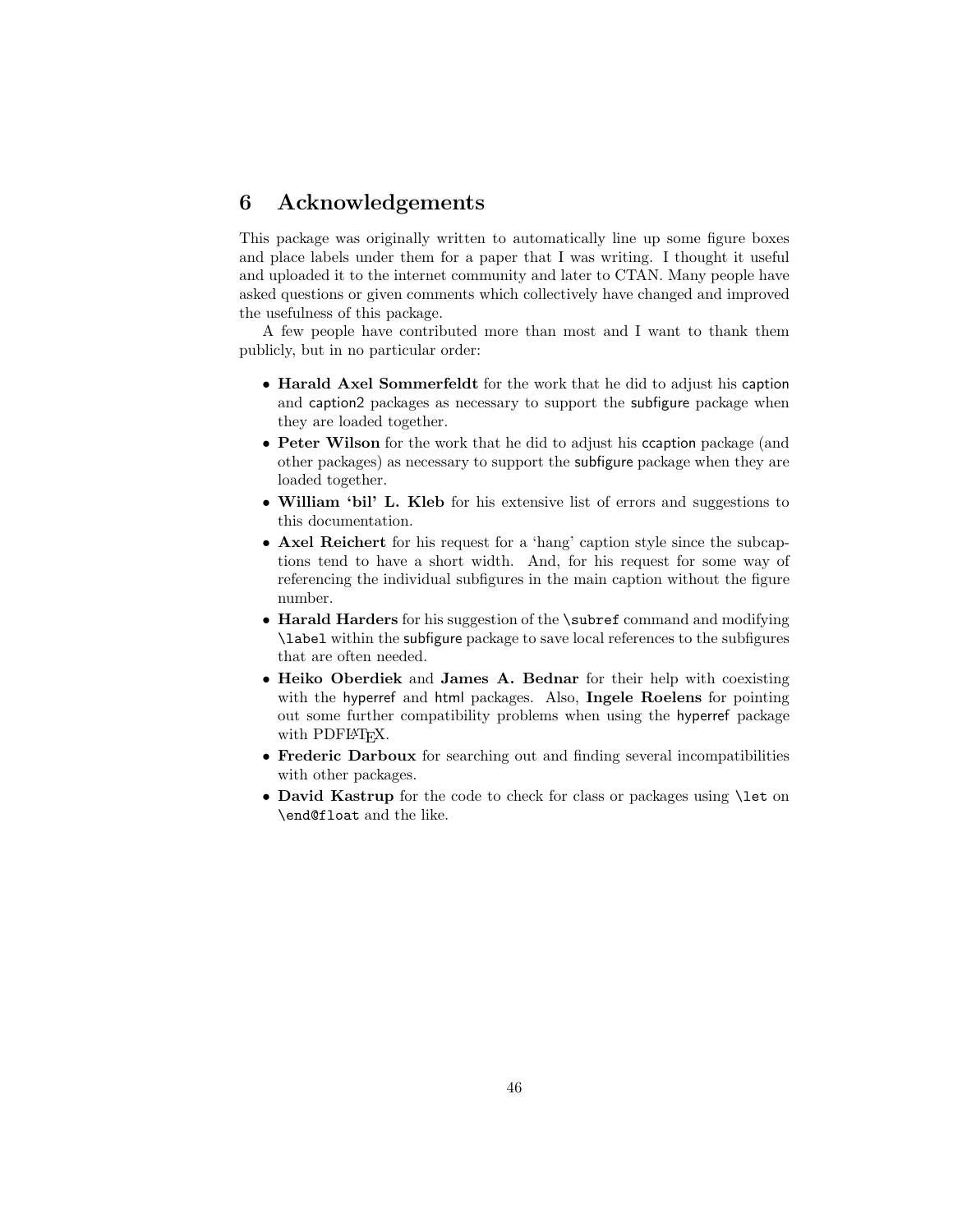# References

- [1] Harald Axel Sommerfeldt, The caption Package, Version 1.4b, 1995/04/05. (Available from CTAN as file caption.dtx.)
- [2] Harald Axel Sommerfeldt, The caption Package, Version 2.0(beta), 1995/10/09. (Available from CTAN as file caption2.dtx.)
- [3] Peter Wilson, The ccaption Package, Version 1.0a, 2001/08/15. (Available from CTAN as file ccaption.dtx.)
- [4] Peter Wilson, The tocloft Package, Version 2.2, 2001/14/17. (Available from CTAN as file ccaption.dtx.)
- [5] Sebastian Rahtz, *Hypertext marks in*  $BTEX$ *, 2002/04/05/*. (Available from CTAN as file hyperref.dtx.)
- [6] Steven Douglas Cochran, The captcont Package, 2002/02/14/. (Available from CTAN as file captcont.dtx.)
- [7] Keith Reckdahl, Using Imported Graphics in  $\cancel{B}T_F X \mathcal{Z}_{\epsilon}$ , 1997/12/15. (Available from CTAN as file epslatex.pdf)
- [8] Leslie Lamport, LaTeX User's Guide and Reference Manual, 2nd edition, Addison-Wesley, Reading, Massachusetts, 1994.
- [9] Donald Ervin Knuth, *The T<sub>E</sub>Xbook*, Addison-Wesley, Reading, Massachusetts, 1986.
- [10] Leslie Lamport, Frank Mittelbach, and Johannes Braams, Standard Document Classes for  $\cancel{B}TEX$  version 2e Version 1.4e, 2001/04/01. (Available from CTAN as file classes.dtx.)
- [11] Anselm Lingnau, An Improved Environment for Floats. Version 1.3d,  $2001/11/08$ . (Available from CTAN as file float.dtx.)

## Change History

| v1.0                                                 | vs. <b>\@empty</b> . The former (in-                     |
|------------------------------------------------------|----------------------------------------------------------|
| General: Created. 1                                  | correct) test caused an error                            |
| v1.1                                                 | when the first two letters of the                        |
| General: Initial revision. $\ldots \ldots$ 1         | subcaption were the same $1$                             |
| v1.2                                                 | v1.4                                                     |
| General: Added a separate bottom                     |                                                          |
| margin and expanded the com-                         | General: Added a hack to allow                           |
| ments. $\dots \dots \dots \dots \dots \dots \dots 1$ | the <b>\label</b> command to be used                     |
| v1.3                                                 | within the body of the subfig-                           |
| General:<br>Changed test<br>for                      | ure giving a reference label in                          |
| empty subcaption inside of                           | the form $\arab{thefigure}$ .                            |
| <b>\@subfigure</b> to compare to-                    | Added standard file header for                           |
| kens and not the subcaption                          | style. $\dots \dots \dots \dots \dots \dots \dots \dots$ |
|                                                      |                                                          |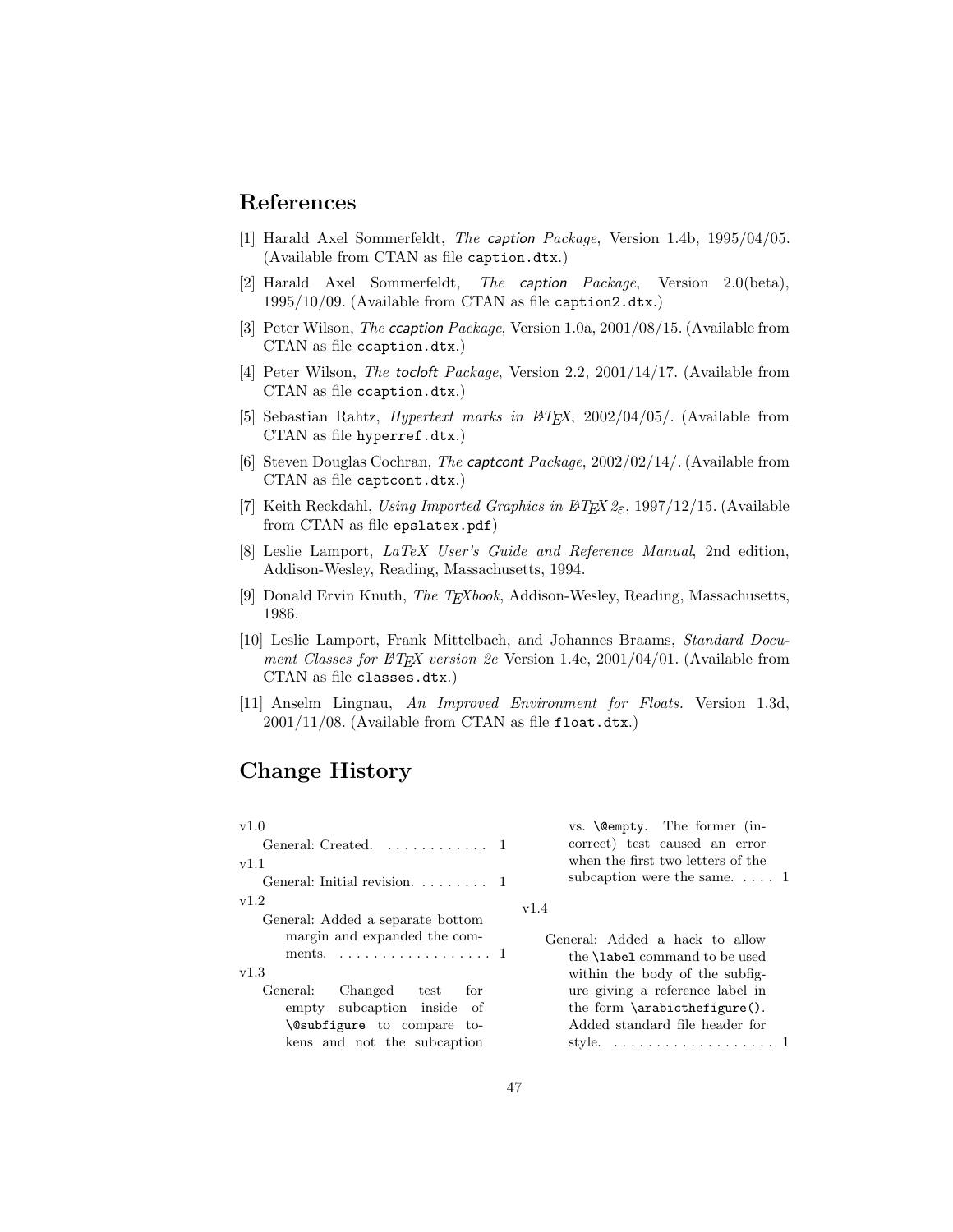v1.5

General: Fixed a bug which caused a problem with subcaptions that contained expressions like \sqrt; This was pointed out by Tom Scavo (scavocie.uoregon.edu). A separate bug was fixed which caused different sized subcaptions to be misaligned; This problem was pointed out by Simon Marshall (S.MarshalHull.ac.uk). Also cleaned up the code a mite and changed the figure spacing so that if no optional section is given, then the figure is only followed by \subfigbottomskip and not that plus  $(\such{e}$ \strutheight). This should make it easier to adjust spacing as desired.  $\dots \dots \dots \dots 1$ 

v1.6

General: Changed to use the \thefigure command in building the referenced label. The old form caused a problem when used with the report.sty as pointed out by Andrew Anselmo (anselmocumesb.mech.columbia.edu).

Also modified to restrict the scope of the subfigure \label to the body of the subfigure. Added \@thesubfigure to allow a separate labeling of the subfigure in the figure and in the text. By default it is the same as \thesubfigure with space appended. Added some code to print the subfigure captions to the List-of-Figures file if desired. Finally, added the corresponding support for subtables as well as subfigures. NOTE: the optional subcaption is now a moving argument and any fragile commands that appear in the subcaption must be preceded by a \protect (just

| like that of the \caption com-                                     |     |
|--------------------------------------------------------------------|-----|
| mand). $\dots \dots \dots \dots \dots \dots \dots \dots$           |     |
| v2.1                                                               |     |
| \@@thesubfigure: Added.                                            | 33  |
| \@@thesubtable: Added.                                             | 34  |
| \@caption: Changed to print the                                    |     |
| subcaptions before or<br>after                                     |     |
| the caption, depending on the                                      |     |
| TOPCAP setting of the current                                      |     |
| $\text{environment.} \quad \ldots \ldots \ldots$                   | 44  |
| Now using \@nameuse to build                                       |     |
| names. Added a check for top-                                      |     |
| cap flag. If it is not defined, we                                 |     |
| assume that this float type does                                   |     |
| not support subfigures.<br>$\mathbf{r}$                            | 44  |
| <b>\@listsubcaptions:</b> Added to                                 |     |
| print the queued subcaptions.                                      |     |
| This is also used by the capt-                                     |     |
| cont package to correctly print                                    |     |
| the subcaptions. $\ldots \ldots \ldots$                            | -40 |
| Changed \edef to \def and                                          |     |
| added back the \protect due                                        |     |
| to changes in the use of the                                       |     |
| \@subcaption.                                                      | 40  |
| Changed the source of the la-                                      |     |
| bel for the "List-of" pages                                        |     |
| to use the \thesubfigure or                                        |     |
| \thesubtable value rather than                                     |     |
| the \@currentlabel. This usu-                                      |     |
| ally will be cleaner since the fig-                                |     |
| ure number won't be repeated.                                      | 40  |
| \@makesubtablecaption: Added                                       |     |
| the new font control. $\dots \dots$                                | 41  |
| <b>Now</b><br>\@subcaption:<br>using                               |     |
| <b>\@nameuse</b> to build names. Also                              |     |
| use @thesubfigure and @the-<br>subtable stored label. $\dots$      |     |
|                                                                    | 40  |
| \@subfloat: Added some percents                                    |     |
| to keep out white space $\ldots$ .                                 | 39  |
| Added swap of the top and bot-                                     |     |
| tom space when in TOPCAP<br>mode.                                  | 39  |
| $\cdots$<br>$\sim 100$ km s $^{-1}$<br>Changed the addition of the |     |
| \subfigtopskip to be added                                         |     |
| only if not at<br>the top of                                       |     |
| the<br>float and only in verti-                                    |     |
| cal mode. Moved \leavevmode                                        |     |
| from \subfigure to after the                                       |     |
| topskip addition.                                                  | 39  |
|                                                                    |     |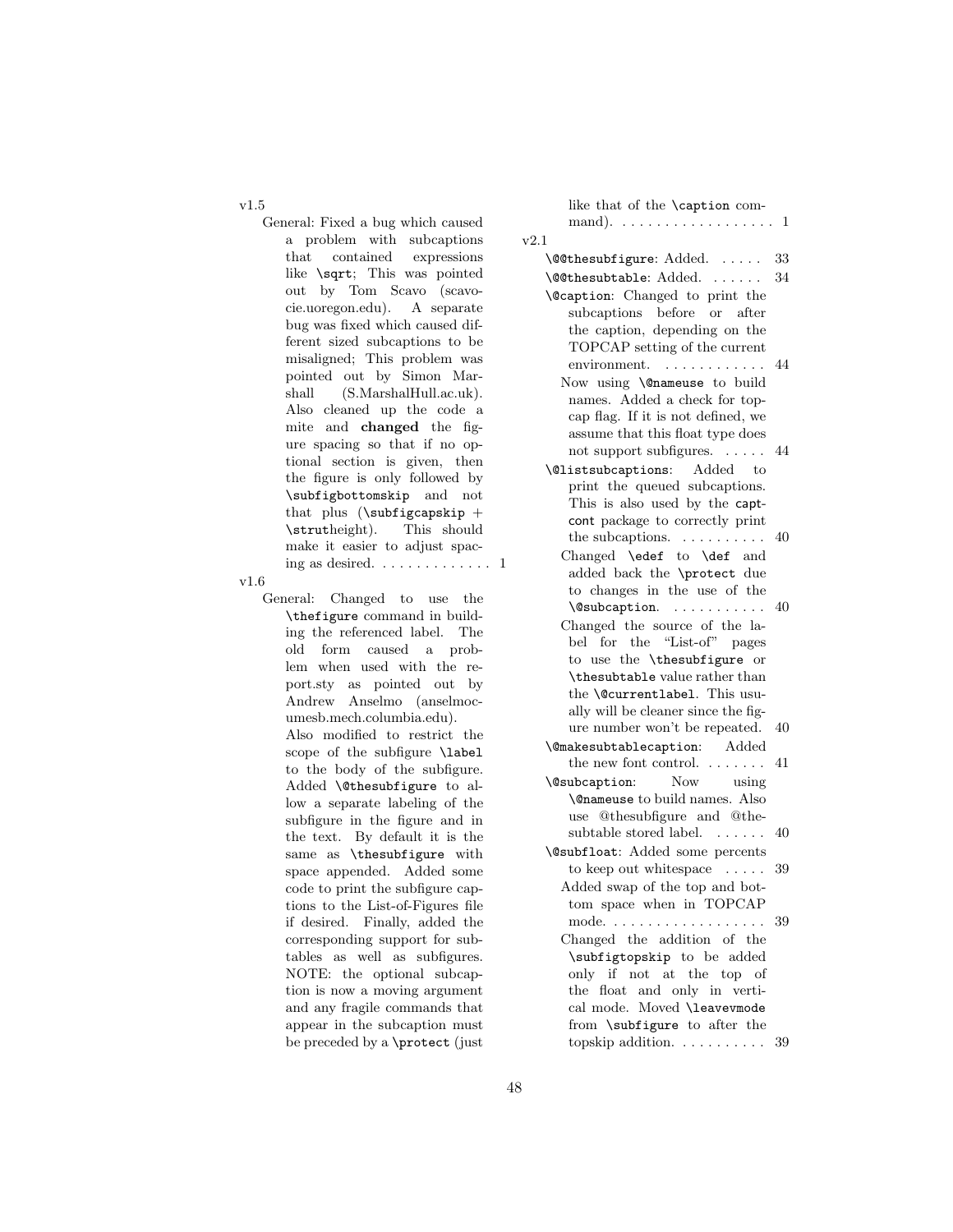Now using \@nameuse to build names. Made the \def a \long\def. . . . . . . . . . . . . . . 39 General: Added ccaption reference. 26 Added a check for a local configuration file. . . . . . . . . . . . . . . 38 Added command lines. The subfigure command was updated to allow a second optional argument. This causes changes all the way down to the \@subcaption command. . . . . 38 Added nine new options to set the format of the caption text separately from the caption label. . . . . . . . . . . . . . . . . . . . 36 Added setting \label to \subfloat@label. . . . . . . . . . 38 Added the FIGBOTCAP and TABBOTCAP options. . . . . . . 38 Changed order of font options. 36 Removed compatibility with  $IFT$ <sub>F</sub>X2.09. . . . . . . . . . . . . . . 30 Revised subsubsection on use with the caption package and extended this section to talk about the captcont package. . . 26 Updated the release date.  $\dots$  .  $30$ Upgraded to fix a \protect bug that crept in due to changes in  $\mathbb{F} \mathbb{F} \times \mathbb{Z}$  and to enhance the interaction with the "List-of" files. Backward compatibility with  $LFT<sub>E</sub>X2.09$  is **not** sup-<br>ported. This version allows This version allows optional subcaption strings for the "List-of" files and the companion captcont.sty allows further extensions. Added check for subfigure.cfg file for automatic configuration. Added more options for adjustment of the look-and-feel of the subcaption. Added the ability to independently move the float caption and subcaption before or after the figure. Removed extra space from the top of a figure at the top of a page and some accidental whitespace. Reduced the

default space around the figure and made it actual skips. Updated the documentation to describe the new changes and to make some points more clear. . 1 \end@dblfloat: Added this section to minimize the need for \listofcaptions. . . . . . . . . 43 \iffiguretopcap: Added check for existing \figuretopcaptrue so that this package will work with the captcont package. . . . . . . 33 Added to control label numbering for captions at the top vs. at the bottom.  $\dots \dots \dots 33$ \ifsubcapraggedright: Added. . 31 \ifsubfiguretopcap: Added to control placement of the subcaption at the top vs. at the bottom. . . . . . . . . . . . . . . . . 33 \ifsubtabletopcap: Added to control placement of the subcaption at the top vs. at the bottom. . . . . . . . . . . . . . . . . . . . 34 \iftabletopcap: Added check for existing \tabeltopcaptrue so that this package will work with the captcont package. . . . . . . 34 Added to control label numbering for captions at the top vs. at the bottom.  $\dots \dots \dots 34$ \l@subfigure: Changed the indentation of the List-of-Figures line from 2.3em to 2.5em.  $\ldots \ldots$  34 \l@subtable: Changed the indentation of the List-of-Tables line from 2.3em to 2.5em. . . . . . . 35 \listsubcaptions: Added to allow the user to cause a dump of the currently queued subcaptions to the "List-of" page. This is necessary when the \aption is placed before the subfloats as is often the case for subtables. . . 40 Fixed \protect related bug caused by a change in L<sup>AT</sup>EX3. 40<br>bcapfont: Added \subcapfont: Added. . . . . . . . . . \subfig@caption: Added \subcapfont and \ignorespaces before the caption text. So that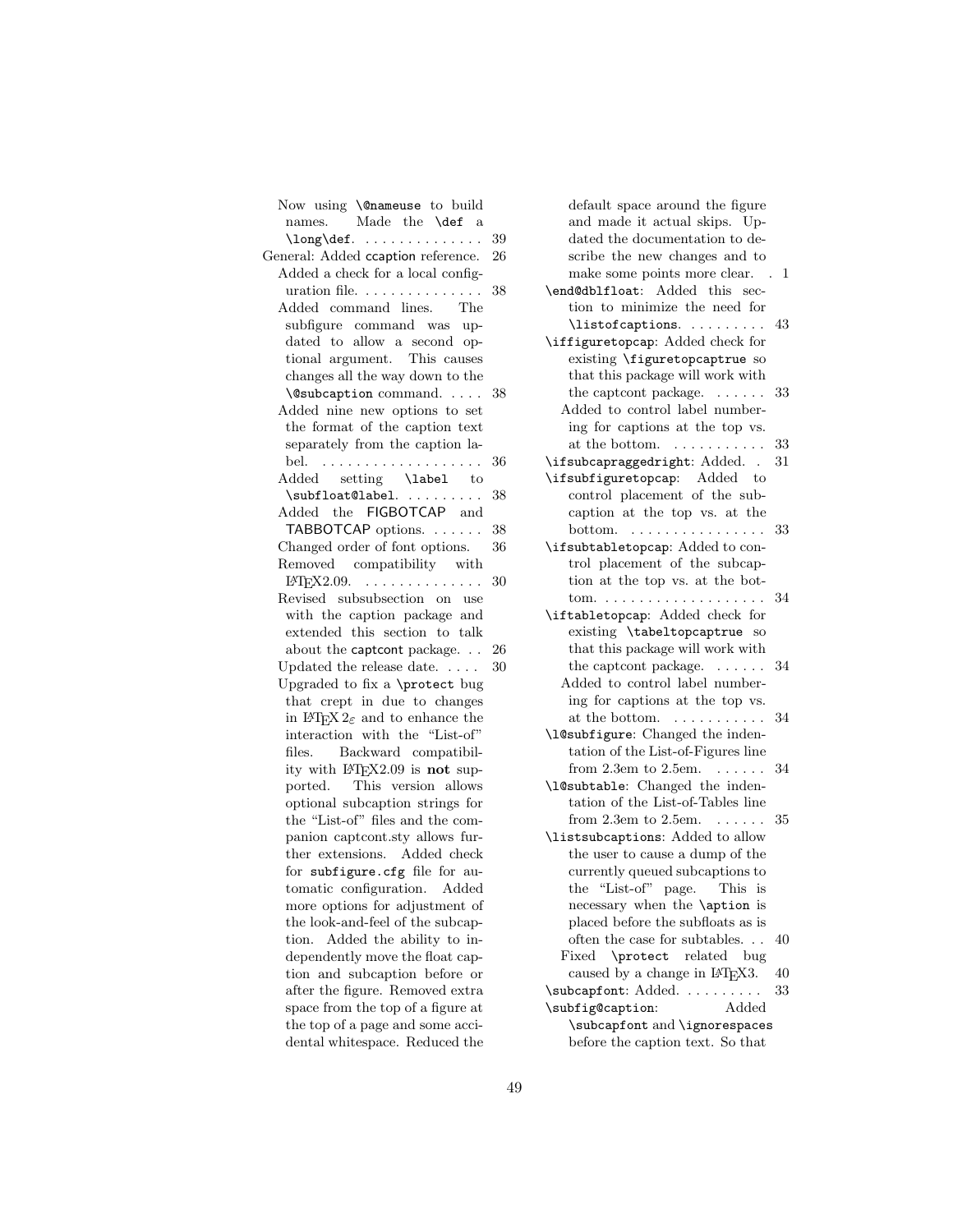it does not interfere with the label font settings. This fixes a bug found by Axel Sommerfeldt. . . . . . . . . . . . . . . . . . . 42

- \subfig@captionpar: Added the new font control. . . . . . . . . . . 42
	- Simplified by removing the font settings. It is up to the caller to enforce these This fixes a bug found by Axel Sommerfeldt. . 42

\subfigbottomskip: Reduced the space to the values separating subfloat caption and figure box and its top and bottom. Added \subfigcaptopadj in case it is needed in styles that with figure subcaptions on the bottom and table subcaptions on the top. . 31

- \subfigcapmargin: Reduced \subfigcapmargin to zero. . . 32
- \subfiglabelskip: Added to replace the space between the subcaption label and text. . . . 32

\subfigure: Changed the counter advance to occur only if the related boolean is false. This allows \caption's to occur before the subfloats rather than after. 38

| Moved       | <i>leavevmode</i> |   |  |  |  |  |  | tο |    |
|-------------|-------------------|---|--|--|--|--|--|----|----|
| \@subfloat. |                   | . |  |  |  |  |  |    | 38 |

\Subref: Added \subref\* at the request of Benoit Hudson (bhudsoncs.cmu.edu). . . . . . . . . . . 45

v2.1.1

General: Added coordination with the hyperref package.  $\ldots \ldots 30$ Added coordination with the hyperref package. There is some interaction with the \abel command as pointed out by Martin.Bernreuther@po.unistuttgart.de. . . . . . . . . . . . . . 27 \sf@@sub@label: Added coordina-

tion with the hyperref package. 45 \sf@sub@label: Added coordina-

tion with the hyperref package. 44

#### v2.1.2

| General: Changed to simplify the                 |    |
|--------------------------------------------------|----|
| interaction with the hyper-                      |    |
| ref package and avoid loading                    |    |
| nameref. $\ldots \ldots \ldots \ldots \ldots 30$ |    |
| Improved coordination with the                   |    |
| hyperref package.                                | 27 |
| \sf@@sub@label: Changed to sim-                  |    |
| plify the operation and to avoid                 |    |
| a bug in the hyperref package.                   | 45 |
| \subfigure: Added check to see                   |    |
| if \subfig@oldlabel is defined                   |    |
| and if not to save the current                   |    |
| definition.                                      | 38 |
| \Subref: Changed \subref* to                     |    |
| \Subref to avoid problems in                     |    |
| writing to the aux file. $\dots$ .               | 45 |
| v2.1.3                                           |    |
| General: Changed \newcommand                     |    |
| to \providecommand to<br>al-                     |    |
| $\log$<br>other packages to<br>set               |    |
| the \toclevel@subfigure and                      |    |
| \toclevel@subtable.<br>. 30                      |    |
| v2.1.4                                           |    |
| \@subfigure: Added curly brack-                  |    |
| ets around the argument when                     |    |
| passing it on as an optional ar-                 |    |
| gument. $\ldots \ldots \ldots \ldots$            | 38 |
| \@subfloat: Changed \@subfloat                   |    |
| to globally reset the figure/table               |    |
| counter if it was incremented so                 |    |
| that any subfloat body that re-                  |    |
| sets the counters globally will                  |    |
| not cause errors $(e.g., the tab-$               |    |
| ularx package $\dots \dots \dots$                | 39 |
| Added<br>General:<br>\label com-                 |    |
| mand handling example in the                     |    |
| subfloat environment, thanks                     |    |
| to Lars Clausen. $\ldots \ldots \ldots$          | 28 |
| Added the \theHsubfigure and                     |    |
| \theHsubtable commands to                        |    |
| avoid duplicate names in a PDF                   |    |
| file<br>using the hyperref<br>when               |    |
| Package.<br>$\bullet$                            | 30 |
| label<br>Changed<br>the<br>and                   |    |
| defaults<br>from<br>caption                      |    |
| \rmfamily\mdseries\upshape                       |    |
| to \familydefault\seriesdefault                  |    |
| $\lambda$ shapedefault.  5, 21, 31               |    |
|                                                  |    |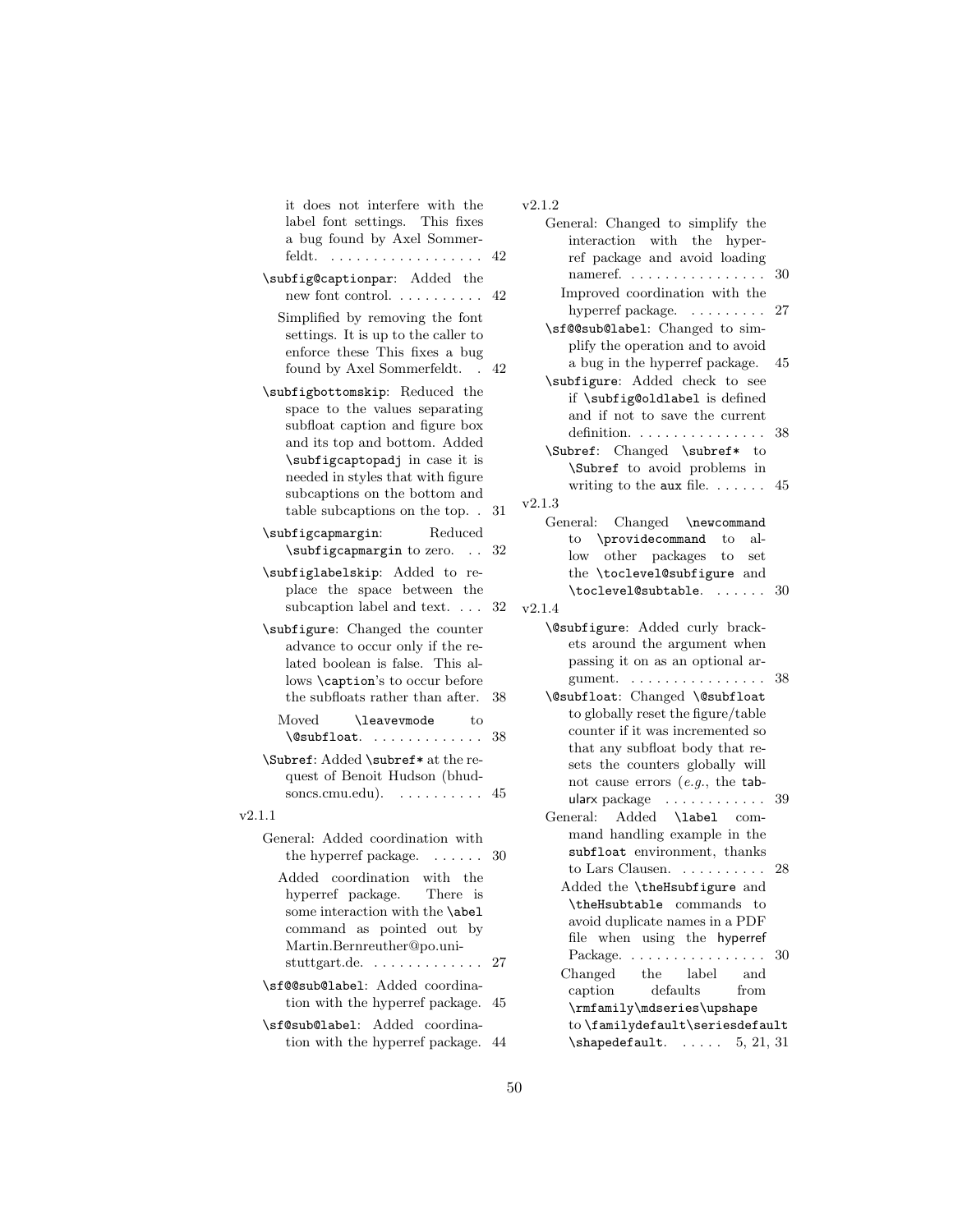| Changed the subcaption label de-<br>faults to be hard coded above                                                                                                                                                                                                | \subcapfont@c: Changed the<br>\subcapfont@s default value to                                                                                                                                                                 |  |
|------------------------------------------------------------------------------------------------------------------------------------------------------------------------------------------------------------------------------------------------------------------|------------------------------------------------------------------------------------------------------------------------------------------------------------------------------------------------------------------------------|--|
| and no longer in the options                                                                                                                                                                                                                                     | $\setminus$ seriesdefault.  33                                                                                                                                                                                               |  |
| list. $\ldots \ldots \ldots \ldots \ldots \ldots \ldots 38$<br>\listsubcaptions: Changed<br><b>\@tempa</b> to <b>\sf@temp</b> at the re-                                                                                                                         | \subcapfont@f: Changed the<br>\subcapfont@f default value to<br>$\{\text{amilydefault.} \dots \dots \ 33\}$                                                                                                                  |  |
| quest of Donald Arseneau to<br>remove the potential of prob-<br>lems with others using the same                                                                                                                                                                  | \subcapfont@s: Changed the<br>\subcapfont@s default value to<br>$\verb \shapedefault.    33 $                                                                                                                                |  |
| \sf@@sub@label: Moved \relax<br>from here to the \sf@sub@label.                                                                                                                                                                                                  | \subcaplabelfont@c: Changed the<br>\subcaplabelfont@c default<br>value to \seriesdefault.  32                                                                                                                                |  |
| \sf@sub@label: Moved \relax<br>from the \sf@@sub@label to<br>here. $\ldots \ldots \ldots \ldots \ldots$                                                                                                                                                          | \subcaplabelfont@f: Changed the<br>\subcaplabelfont@f default<br>value to $\tt{amilydefault.} \ldots 32$                                                                                                                     |  |
| \sub@label: Added reference to<br>this command via the name<br>\ubfloat@label to avoid pack-<br>ages that replace the name                                                                                                                                       | \subcaplabelfont@s: Changed the<br>\subcaplabelfont@s default<br>value to $\simeq$ shapedefault.  32                                                                                                                         |  |
| without the support of the op-<br>tional argument. The old name<br>is still here to decoy the other<br>packages. Added chapter num-<br>ber in the automatically gener-<br>ated label to increase unique-<br>ness. $\ldots \ldots \ldots \ldots \ldots \ldots$ 44 | v2.1.5<br>General: At the request of David<br>Kastrup, added code to check<br>for classes that use <b>\let</b> on<br>\end@figure and similar; and<br>to print a warning and fix the<br>problem if detected. $\dots \dots 30$ |  |

# Index

Numbers written in italic refer to the page where the corresponding entry is described; numbers underlined refer to the code line of the definition; numbers in roman refer to the code lines where the entry is used.

| Symbols                                                                                       | \@dottedxxxline                                                                                          | \@subfloat 171, 172, 173                                                                                              |
|-----------------------------------------------------------------------------------------------|----------------------------------------------------------------------------------------------------------|-----------------------------------------------------------------------------------------------------------------------|
| $\text{Q@the}$ subfigure  63                                                                  | $\ldots$ 22, 70, 83, 302                                                                                 | $\text{Otherwise} \dots$                                                                                              |
| $\text{Q@thesubtable}$ $76$                                                                   | \@listsubcaptions .<br>$\ldots \ldots 225,$                                                              | $\ldots$ 63, 138, 148<br>\@thesubtable                                                                                |
| $\text{Ccaption} \dots \dots \frac{314}{11}$                                                  | 308, 312, 319, 323                                                                                       | $\ldots$ 76, 138, 148                                                                                                 |
| $\text{Captype} \dots \dots$                                                                  | <i><u><b>\@makesubfigurecaption</b></u></i>                                                              | $\text{Qundefined} \dots \dots \dots \ 6$                                                                             |
| 161, 162, 164,<br>171, 172, 184,<br>221, 222, 241,<br>308, 312,<br>329,<br>332, 333, 347, 355 | . <u>253</u><br><b>\@makesubtablecaption</b><br>. <u>253</u><br>\@subcaplabel . 231, 234<br>\@subcaption | $\mathbf C$<br>$\c{Cefigure \ldots 21}$<br>$\c0$ lofdepth<br>- 68<br>$\c0$ lotdepth<br>81<br>$\cosh f = \ldots$<br>60 |
| $\verb+\@currentHref \ . 350$                                                                 | $\ldots$ 207, 216, 225                                                                                   | $\cosh$ 73                                                                                                            |
| \@currentlabelname .<br>. 337, 349                                                            | \@subfigcaptionlist $225$<br>$\text{Qsubfigure}$ 166, 167, 169                                           | 21<br>$\c{$ Ctable<br>$\texttt{\textbackslash} \texttt{caption} \dots \dots \texttt{\$27$}$                           |